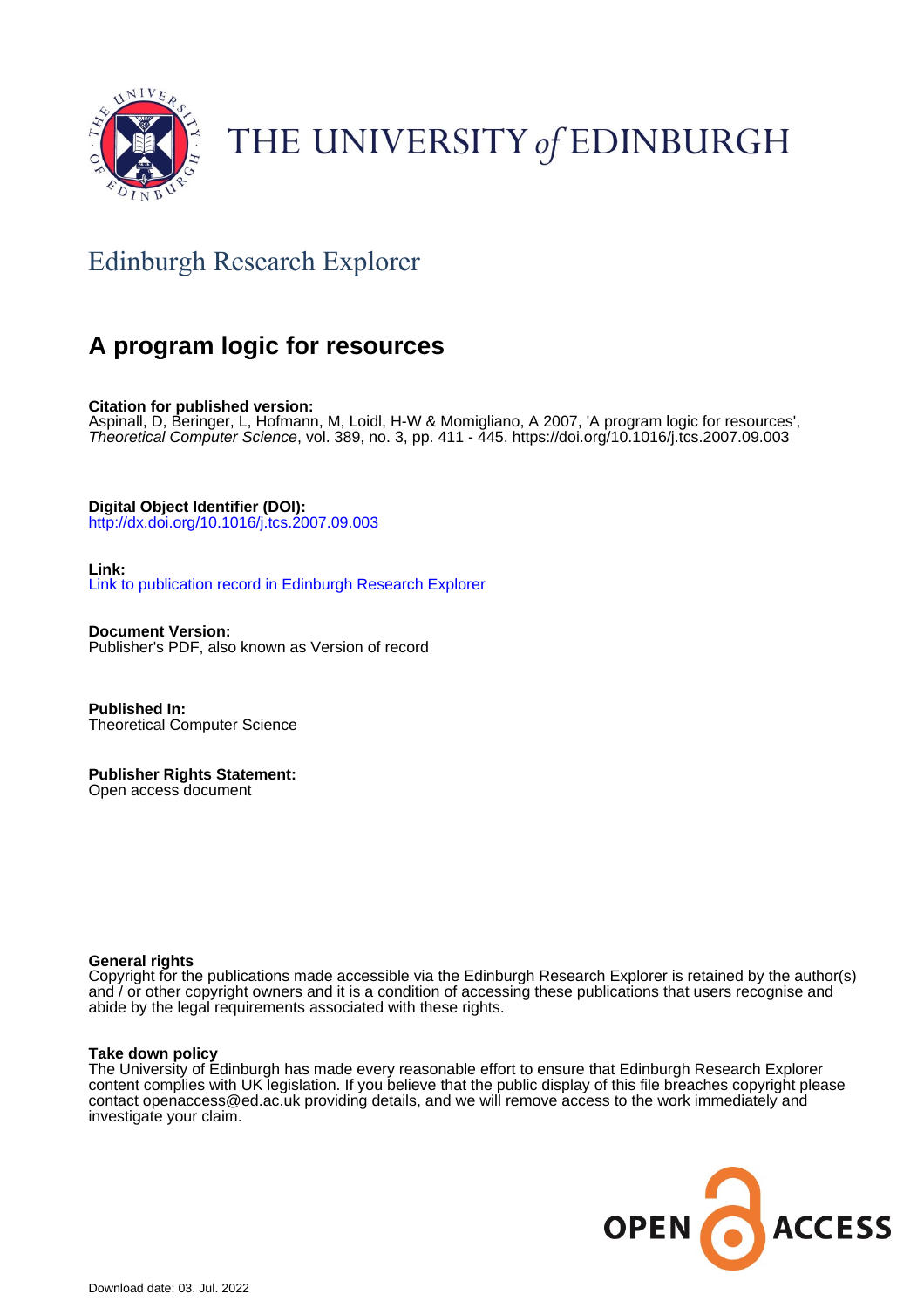

Available online at www.sciencedirect.com



**Theoretical Computer Science** 

Theoretical Computer Science 389 (2007) 411–445

[www.elsevier.com/locate/tcs](http://www.elsevier.com/locate/tcs)

### A program logic for resources

### David Aspinall<sup>[a,](#page-1-0)\*</sup>, Lenn[a](#page-1-0)rt Beringer<sup>a</sup>, Martin Hofmann<sup>[b](#page-1-2)</sup>, Hans-Wolfgang Loidl<sup>b</sup>, Alberto Momigli[a](#page-1-0)no<sup>a</sup>

<span id="page-1-0"></span><sup>a</sup> *Laboratory for the Foundations of Computer Science, School of Informatics, University of Edinburgh, Edinburgh EH9 3JZ, Scotland, United Kingdom*

<span id="page-1-2"></span><sup>b</sup> Institut für Informatik, Ludwig-Maximilians Universität, D-80538 München, Germany

#### Abstract

We introduce a reasoning infrastructure for proving statements about resource consumption in a fragment of the Java Virtual Machine Language (JVML). The infrastructure is based on a small hierarchy of program logics, with increasing levels of abstraction: at the top there is a type system for a high-level language that encodes resource consumption. The infrastructure is designed to be used in a proof-carrying code (PCC) scenario, where mobile programs can be equipped with formal evidence that they have predictable resource behaviour.

This article focuses on the core logic in our infrastructure, a VDM-style program logic for partial correctness, which can make statements about resource consumption alongside functional behaviour. We establish some important results for this logic, including soundness and completeness with respect to a resource-aware operational semantics for the JVML. We also present a second logic built on top of the core logic, which is used to express termination; it too is shown to be sound and complete. We then outline how high-level language type systems may be connected to these logics.

The entire infrastructure has been formalized in Isabelle/HOL, both to enhance the confidence in our meta-theoretical results, and to provide a prototype implementation for PCC. We give examples to show the usefulness of this approach, including proofs of resource bounds on code resulting from compiling high-level functional programs. c 2007 Published by Elsevier B.V.

*Keywords:* Program logic; Proof-carrying-code; Object-oriented languages; Java virtual machine language; Cost modelling; Quantitative typesystems; Lightweight verification

#### 1. Introduction

When we receive a program from another party, we want to know that it serves its intended purpose. Apart from having correct functional behaviour, it is important that a program meets non-functional requirements such as reasonable resource consumption. Indeed, non-functional requirements of application programs can often be *more* important than functional ones, as they impact on the overall security and robustness of a system. For example, a game

<span id="page-1-1"></span><sup>∗</sup> Corresponding author.

*E-mail addresses:* [da@inf.ed.ac.uk](mailto:da@inf.ed.ac.uk) (D. Aspinall), [lenb@inf.ed.ac.uk](mailto:lenb@inf.ed.ac.uk) (L. Beringer), [mhofmann@informatik.uni-muenchen.de](mailto:mhofmann@informatik.uni-muenchen.de) (M. Hofmann), [hwloidl@informatik.uni-muenchen.de](mailto:hwloidl@informatik.uni-muenchen.de) (H.-W. Loidl), [amomigl1@inf.ed.ac.uk](mailto:amomigl1@inf.ed.ac.uk) (A. Momigliano).

<sup>0304-3975/\$ -</sup> see front matter  $\circled{c}$  2007 Published by Elsevier B.V. [doi:10.1016/j.tcs.2007.09.003](http://dx.doi.org/10.1016/j.tcs.2007.09.003)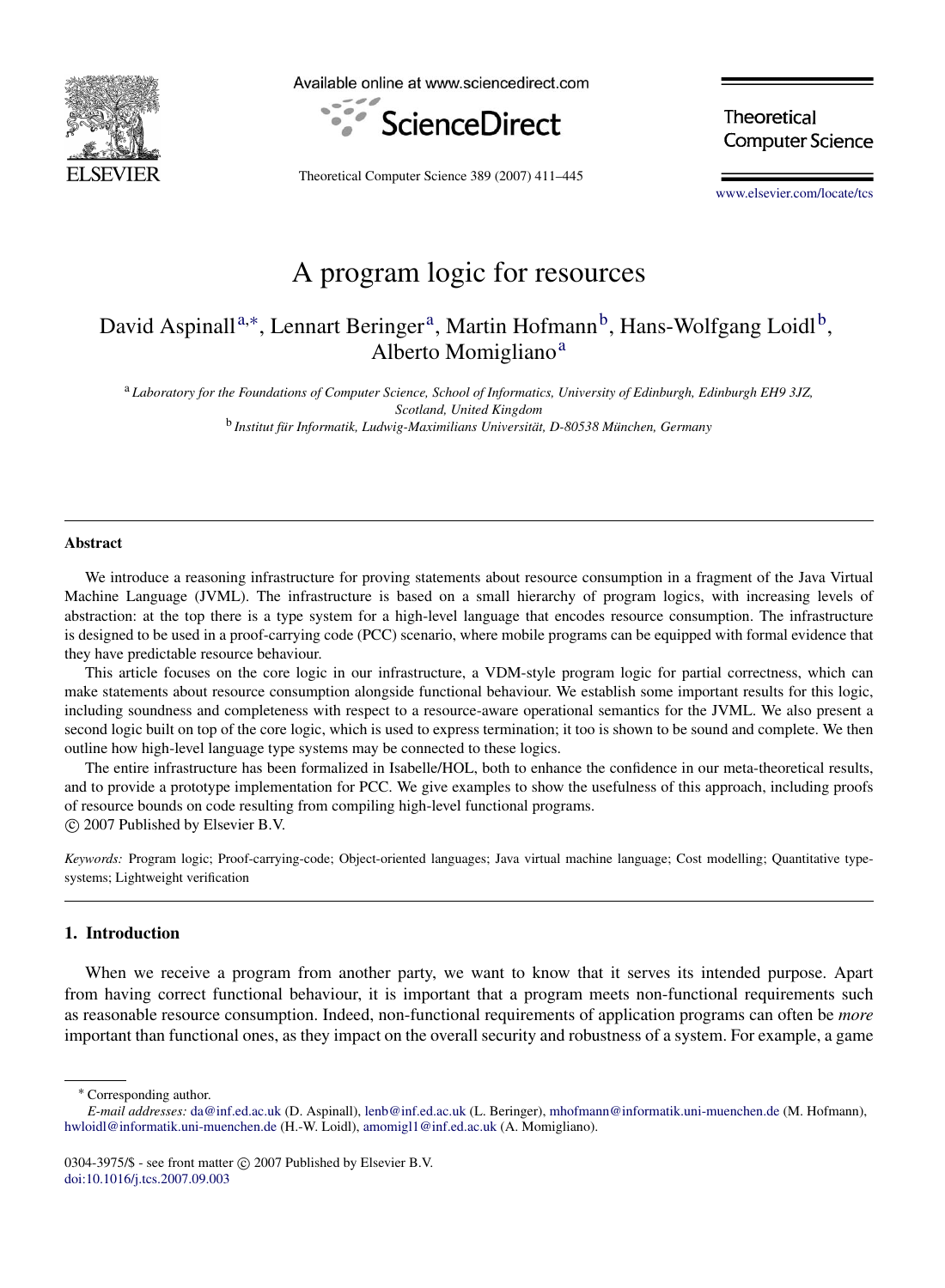to be run on a mobile telephone should not make excessive network demands or use up all the phone's memory; this is more important to the user and network operator than, say, that the game calculates the correct score.

We want to equip mobile code with guarantees that resource constraints are satisfied, following the proof-carrying code paradigm (PCC, [\[1\]](#page-33-0)). PCC has emerged as a powerful means to guarantee type-correct behaviour or the adherence to various security policies. Low-level code is sent together with a certificate which contains a formal logical proof certifying that the program adheres to a given resource policy.

The bedrock of PCC is the logic for low-level code used to state and prove properties of interest. The logic must satisfy several crucial requirements. First, it must be expressive enough to state and prove the policies required for programs of concern. Second, it must be sound: proofs in the logic must be faithful to the behaviour of the code on the target machine. Third, we must meet engineering requirements for implementing proof-carrying code: we must have some way of effectively generating proofs in the logic, transmitting them in proof certificates, and efficiently checking them on receipt.

In this paper we present two program logics designed to meet these requirements, as part of a prototype proofcarrying code infrastructure aimed at certifying resource usage of Java bytecode programs.

Our core program logic is expressive enough to describe arbitrary cost metrics which are calculated by a resourceannotated semantics for a fragment of the Java Virtual Machine Language. We formalize this semantics as a big-step operational semantics whose correctness is self-evident. The core program logic makes partial correctness statements. For the annotated operational semantics, we prove that this logic is sound and (relative to the underlying assertion language) complete. Using the logic instead of the operational semantics directly has the main advantage of providing direct support for reasoning with invariants for recursive methods and loops (represented as tail recursive functions). To prove that a method satisfies some specification it suffices to show that its body satisfies it assuming that any recursive call does so. Proving this principle sound for the operational semantics requires some effort which would otherwise have to be spent with each individual verification.

We define a second logic for termination built on top of the core logic for partial correctness. Separating the two logics allows us to establish resource properties under the assumption of termination following one proof approach, and establish termination using a possibly different approach, and only where it is necessary (for example, on a caseby-case basis for individual methods). We also prove that the termination logic is sound and complete.

The main part of the paper is concerned with the definition and metatheoretical properties of the core logic and termination logic. Towards the end of the paper we will return to the original motivation of proof-carrying code, and describe how the logics can be fitted into a larger infrastructure based on type systems for high-level languages. The approach addresses the necessary engineering requirements for PCC.

This work represents a significant contribution to research in generalizing proof-carrying code scenario to richer policies and richer languages; to our knowledge it represents one of the first applications of PCC for resources to Java bytecode. It also provides advances in program logics for low-level code; we believe that our method has a number of advantages over many existing related approaches, including the good meta-theoretical properties of the logics, separate treatment of (partial) correctness and termination, and the functional treatment of iteration and local variables. The body of the paper and a closing comparison with the existing literature describes these and other advantages in detail. The entire infrastructure has been formalized in the theorem prover Isabelle/HOL, both to enhance confidence in the meta-theoretical results, and to provide a prototype implementation for PCC. This contribution is part of our work on the *Mobile Resource Guarantees* (MRG) project [\[2\]](#page-33-1), see [\[3\]](#page-33-2) for a high-level overview of the whole project.

#### *1.1. Outline*

The structure of this paper is as follows. Section [2](#page-3-0) presents the *Grail* language for which we build these logics. Grail is a subset of the Java Virtual Machine Language (JVML), written using a functional notation. The operational semantics of Grail is annotated with a mechanism for calculating resource costs, using operators for each expression former.

Section [3](#page-9-0) presents the core program logic for partial correctness for Grail. It allows an expressive form of assertion that facilitates compositional reasoning and gives powerful rules for mutual recursion. Proofs of soundness and completeness for this logic are given, based on a full formalization in Isabelle/HOL. Examples demonstrate the use of this logic for proving resource properties, making use of special rules for mutually recursive program fragments and method invocations with argument adaptation.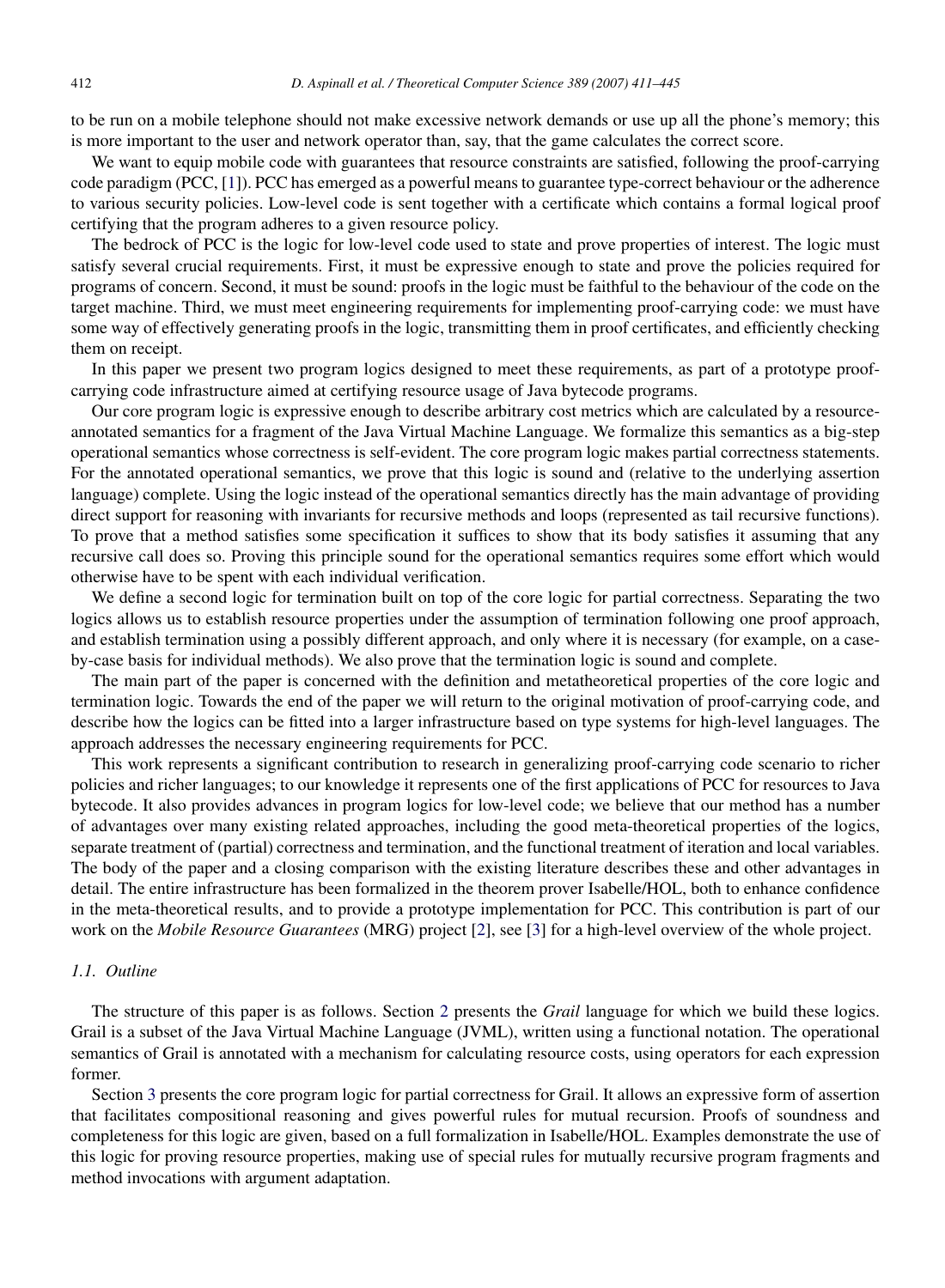Section [4](#page-22-0) builds the termination logic on top of the partial correctness logic, and thus arrives at a total correctness logic. Proofs of soundness and completeness are given. An earlier example is revisited to demonstrate the methodology.

In Section [5](#page-27-0) we return to the big picture and describe how our hierarchy of program logics is used in the *Mobile Resource Guarantees* architecture to obtain a system with a certifying compiler and independent validation of the generated certificate. Section [6](#page-29-0) discusses related work on program logics and their formalizations. Finally, Section [7](#page-31-0) summarizes the main results of our work and sketches directions for further work.

#### <span id="page-3-0"></span>2. The Grail language

Rather than working with the JVML directly, we use a reformulation called *Grail* (a contraction of *Guaranteed Resource Aware Intermediate Language*). The version of Grail studied in this paper covers the most important features of the JVML, including boolean and integer values, reference values and objects, mutable fields (allowing aliasing), static and instance methods. We do not cover exceptions, arrays or threads here.

The design of Grail was motivated by the following goals, which we elaborate in turn:

- (1) Suitability as a target for a resource-transparent compiler from a functional high-level language;
- (2) Proximity to standard mobile code formats, so as to obtain executability and code mobility using existing wire formats;
- (3) Suitability as a basis for attaching resource assertions;
- (4) Amenability to formal proofs about resource usage.

Grail uses a functional notation that abstracts from some JVM specific details such as the use of numerical variable names as locals, and it has the operational semantics of an impure functional language: mutable object fields, immutable local variables, and tail recursive functions instead of iteration. This makes it ideally suitable for compilation of high-level functional languages such as *Camelot*, which is a variant of OCaml with a resource-aware type system [\[4\]](#page-33-3).

Code in Grail remains close to standard formats; it can be reversibly expanded into (a subset of) virtual machine languages including JVM, the JCVML of JavaCard or the MSIL used by .NET.<sup>[1](#page-3-1)</sup>

Because the translation mechanism into a virtual machine language is fixed [\[5\]](#page-33-4), the resource usage of Grail programs can be captured by considering the cost of execution of the translated form, and those costs can be used to instantiate a resource model which is part of the operational semantics.

Our program logic and its implementation described in Sections [3](#page-9-0) and [4](#page-22-0) provide some evidence that the final design goal of Grail has indeed been achieved, namely that it is amenable to formal proofs.

#### *2.1. Syntax*

At the level of classes and methods, the Grail representation of code retains the syntactic structure of Java bytecode. Method bodies, in contrast, are represented as collections of mutually tail-recursive A-normalized functions (ANF) [\[6\]](#page-33-5). In particular, only primitive operations can occur as  $e_1$  in a let-expression let  $x = e_1$  in  $e_2$ . Similar to the λ-JVM [\[7\]](#page-33-6) and other functional intermediate languages [\[8\]](#page-33-7), primitive instructions model arithmetic operations, object manipulation (object creation, field access) and the invocation of methods. Strengthening the syntactic conditions of ANF, actual arguments in function calls are required to coincide syntactically with the formal parameters of the function definitions. This condition allows function calls to be interpreted as immediate jump instructions; register shuffling at basic block boundaries is performed by the calling code rather than being built into the function application rule. As a result, the consumption of resources at virtual machine level may be expressed in a functional semantics for Grail: the expansion into bytecode does not require register allocation or the insertion of gluing code [\[5\]](#page-33-4). In contrast to the aim of  $\lambda$ -JVM, Grail does not aim to represent arbitrary bytecode. Instead, the translation of raw bytecode into Grail is only defined on the image of our expansion — and on this subset, it is the reversal of the code expansion. As each Grail instruction form expands to a sequence of bytecode instructions that leaves the operand stack empty, the

<span id="page-3-1"></span> $<sup>1</sup>$  At present, our tools cover only the JVML.</sup>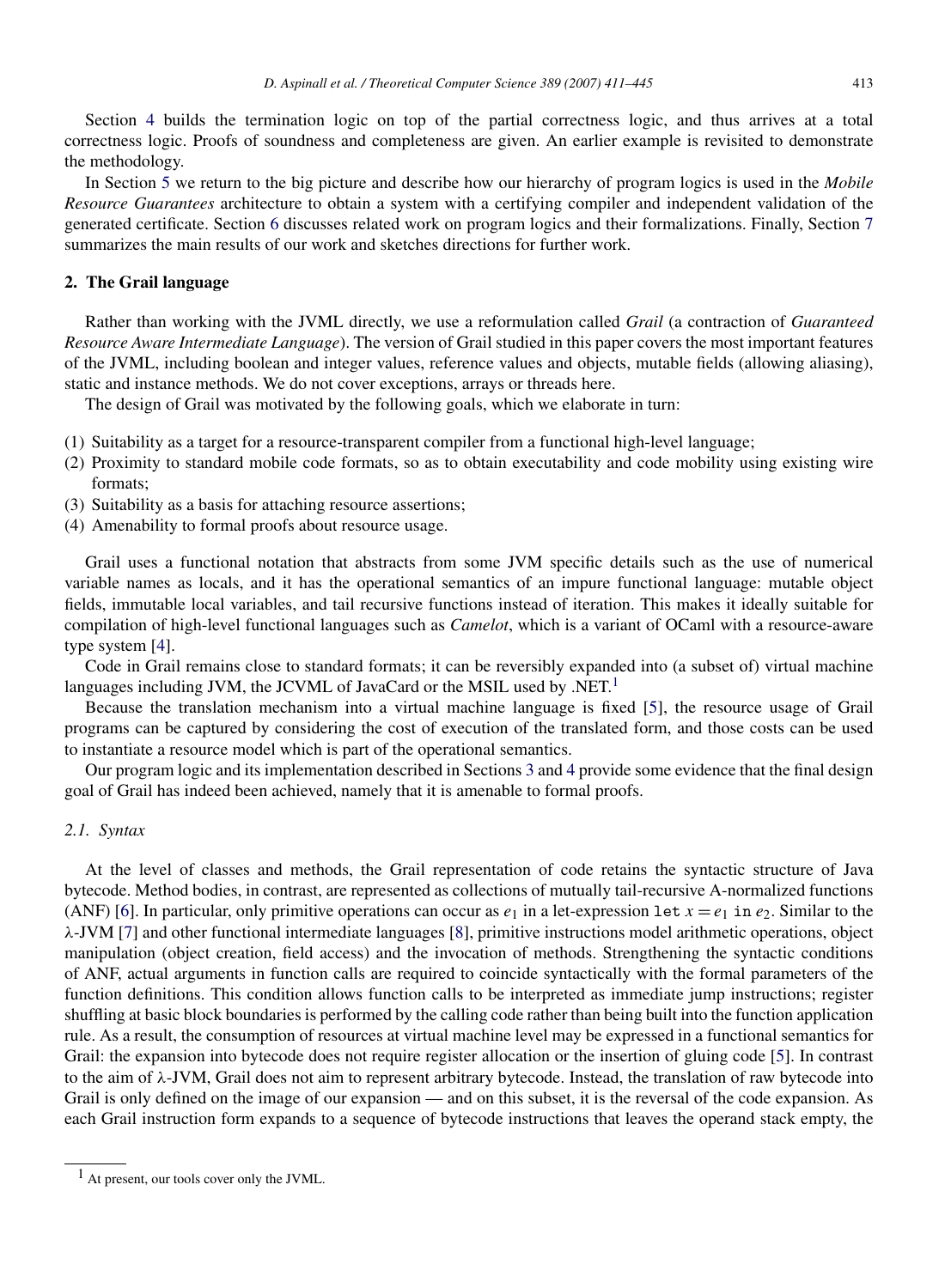compiled code is highly structured. In particular, it satisfies all conditions identified by Leroy [\[9\]](#page-33-8) as being required for efficient bytecode verification on smart cards and other resource-constrained devices.

For the purpose of this paper, the syntactic restrictions of Grail may be largely ignored, since their significance concerns the relationship between Grail and actual bytecode rather than the program logic, whose correctness does not require them. The formal syntax treated in the remainder of this article therefore comprises a single category of expressions *expr* that is defined over mutually disjoint sets M of method names, C of class names, F of function names (i.e. labels of basic blocks), T of (static) field names and X of variables. These categories are, respectively, ranged over by *m*, *c*, *f* , *t*, and *x*. In addition, *i* ranges over immediate values (integers, and booleans true and false) and *op* over primitive operation of type  $V \Rightarrow V \Rightarrow V$  such as arithmetic operations or comparison operators, where V is the semantic category of values. Values are ranged over by *v* and comprise immediate values, references *r*, and the special symbol ⊥, which stands for the absence of a value. References are either null or of the form Ref *l* where  $l \in \mathcal{L}$ is a location.

The syntax is given by the grammar below, which defines expressions *expr* and method arguments *args*. We write  $\overline{a}$  to stand for lists of arguments.

$$
e \in expr ::= null \mid \text{imm } i \mid \text{var } x \mid \text{prim } op \ x \ x \mid \text{new } c \ [t_1 := x_1, \dots, t_n := x_n] \mid
$$
\n
$$
x.t \mid x.t := x \mid c \diamond t \mid c \diamond t := x \mid \text{let } x = e \text{ in } e \mid e \ ; e \mid
$$
\n
$$
\text{if } x \text{ then } e \text{ else } e \mid \text{call } f \mid x \cdot m(\overline{a}) \mid c.m(\overline{a})
$$
\n
$$
a \in args ::= \text{var } x \mid \text{null} \mid i.
$$

Our notations here are intentionally somewhat prolix, for example, by including the injections Ref, var and imm, which would ordinarily be omitted using meta-syntactic conventions for names. We hope that the reader will forgive the additional verbosity in return for the reassurance that the following rules, programs and example verifications have all been formalized precisely as they are written here.

Expressions  $e \in \text{expr}$  represent basic blocks and are built from operators, constants and previously computed values. Expressions correspond to primitive sequences of bytecode instructions that may, as a side-effect, alter the heap. For example, *x*.*t* and *x*.*t*:=*y* represent (non-static) getfield and putfield instructions, while *ct* and *ct*:=*y* denote their static counterparts. The binding let  $x = e_1$  in  $e_2$  is used if the evaluation of  $e_1$  returns a value on top of the JVM stack while  $e_1$ ;  $e_2$  represents purely sequential composition, used, for example, if  $e_1$  is a field update *x*.*t*:=*y*. Object creation includes the initialization of the object fields according to the argument list: the content of variable  $x_i$ is stored in field  $t_i$ . Function calls (call) follow the Grail calling convention (i.e. correspond to immediate jumps) and do not carry arguments. The instructions  $x \cdot m(\overline{a})$  and  $c.m(\overline{a})$  represent virtual (instance) and static method invocation, respectively. The keyword self is a reserved variable name standing for the current object (this in Java).

A formal type system can be imposed on Grail programs to rule out bad programs by reflecting typing conditions enforced by the underlying virtual machine. Our operational semantics and program logic are more general, although we always consider well-typed programs.

In the theoretical development, we assume that all method declarations employ distinct names for identifying inner basic blocks. A program *P* consists of a table *FT* mapping each function identifiers to an expression, and a table *MT* associating a list of method parameters (i.e. variables) and an expression (the initial basic block) to class names and method identifiers. We use the notations  $body_f$  and  $body_{c,m}$  to denote the bodies of function *f* and method *c*.*m*, respectively, and  $pars_{c,m}$  to denote the formal parameters of  $c.m$ .

[Fig.](#page-5-0) [1](#page-5-0) shows an example method for appending the list represented by argument  $l_2$  to the list  $l_1$ . The Grail code shown is the pretty-printed output of a compiler run on the source code: fragment

```
type ilist = Nil | Cons of int * ilist
let append 11 12 = match 11 with
                     Nil => l2
                   | Cons(h,t) => Cons(h,append t 12)
```
which is written in the high-level functional language Camelot [\[10](#page-33-9)[,11\]](#page-33-10). Integer lists are represented by objects of class LIST with fields HD, TL, and TAG, where TAG is used to discriminate between the constructors, i.e. empty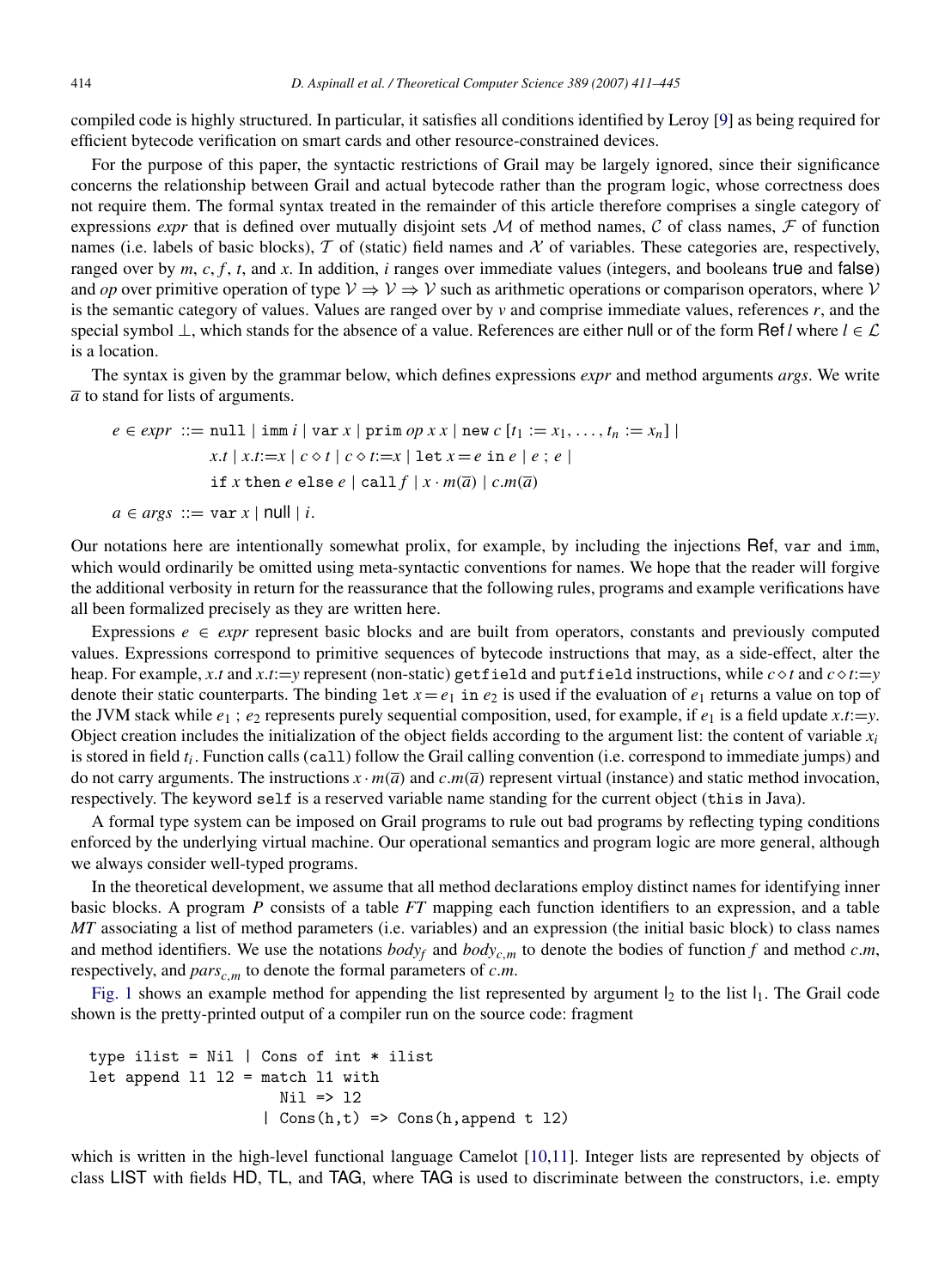<span id="page-5-0"></span>method LIST LIST.append $(l_1, l_2) =$ call *f* Г.  $f \rightarrow$  let  $tg = l_1$ .TAG in let  $b = prim (\lambda z y.$  if  $z = 1$  then true else false) tg tg in if  $b$  then var  $l_2$  else call  $f_1$  $f_1 \rightarrow \text{let } h = l_1.HD \text{ in } \text{let } t = l_1.TL \text{ in }$ let  $I_1 =$  LIST.append([var t, var  $I_2$ ]) in let tg = imm 2 in  $IST$  [TAG  $:=$  tg, HD  $:=$  h; TL  $:=$   $I_1$ ] ٦ 



 $(TAG = 1)$  and non-empty  $(TAG = 2)$  lists. The emitted code consists of a method containing two functions whose bodies are shown; the body of the method itself is the term call  $f$  which appears on the first line.<sup>[2](#page-5-1)</sup>

#### *2.2. Resource algebras*

To admit reasoning about allocation and consumption of different computational resources, our operational semantics is annotated with a resource counting mechanism based on a general cost model provided by a notion of *resource algebra*. A resource algebra provides a basis for quantitative measurements such as instruction counters, but it can also be used to monitor cost-relevant events such as the allocation of fresh memory, calls to specific methods, or the maximal height of the frame stack encountered during the execution of a program. Moreover, the resources are a purely non-invasive annotation on the ordinary operational semantics; evaluation of an expression is not affected by the resources consumed in subexpressions.

**Definition 1.** A resource algebra R has a carrier set R consisting of *resource values*  $r \in R$ , together with:

- A cost ordering  $\lt$   $\lt$   $R \times R$
- For the atomic expressions, families of constants  $\mathcal{R}^{\text{null}}, \mathcal{R}^{\text{imm}}_{i}$ ,  $\mathcal{R}^{\text{var}}_{x}$ ,  $\mathcal{R}^{\text{Prim}}_{op,x,y}$ ,  $\mathcal{R}^{\text{self}}_{x,t}$ ,  $\mathcal{R}^{\text{putf}}_{x,t,y}$ ,  $\mathcal{R}^{\text{gets}}_{c,t}$ ,  $\mathcal{R}^{\text{puts}}_{c,t,y}$  $\mathcal{R}_{c,x_1,\ldots,x_n}^{\text{new}}$  of type  $R$ ,
- For compound expressions, families of operations  $\mathcal{R}_{x}^{f}$ ,  $\mathcal{R}_{f}^{\text{call}}, \mathcal{R}_{c,m,\overline{a}}^{\text{inv}}$  and  $\mathcal{R}_{x,m,\overline{a}}^{\text{inv}}$  of type  $R \to R$ , and
- $\mathcal{R}^{\text{let}}_{x}$ ,  $\mathcal{R}^{\text{comp}}$  of type  $(R \times R) \to R$ .

Resource algebras simply collect together constant costs and operations on costs for each expression former in the syntax. The cost ordering expresses when one resource value is considered cheaper or better than another. Our operational semantics and logics are then based on an arbitrary resource algebra.[3](#page-5-2)

An alternative way of cost accounting used elsewhere is by *instrumenting* the original code, i.e. by inserting additional program variables and instructions to maintain resource counters, but without otherwise changing the underlying program. Then the costs of executing the original program are obtained by reasoning about (or executing, or executing symbolically, or performing static analysis on) the instrumented program [\[14–](#page-33-11)[16\]](#page-33-12). Although flexible, instrumentation has certain disadvantages. Most obviously, if the instrumented code is executed at run-time, there will be extra costs associated in book-keeping and resource usage patterns themselves may change compared with the uninstrumented code. Executed or not, in general there is a risk that the program behaviour of instrumented code may differ from the original code due to race conditions. And compared with wholly static approaches, if run-time monitors are employed to enforce a resource policy, we risk wasting computational resources by terminating offending computations before they produce useful results. Finally and fundamentally, instrumentation limits the costs one may

<span id="page-5-1"></span><sup>&</sup>lt;sup>2</sup> In later examples, we do simplify the notation somewhat, using some hopefully obvious shorthand from our implementation for standard primitive operations and omitting the prim tag, for example,  $\text{let } b = \text{iszero } v_3 \text{ in} \dots$ 

<span id="page-5-2"></span><sup>3</sup> We have investigated the algebraic structure of resources elsewhere [\[13\]](#page-33-13). A similar notion, under the name of *Kripke resource monoid*, has been independently used as the basis of the semantics of the logic of Bunched Implication [\[12\]](#page-33-14).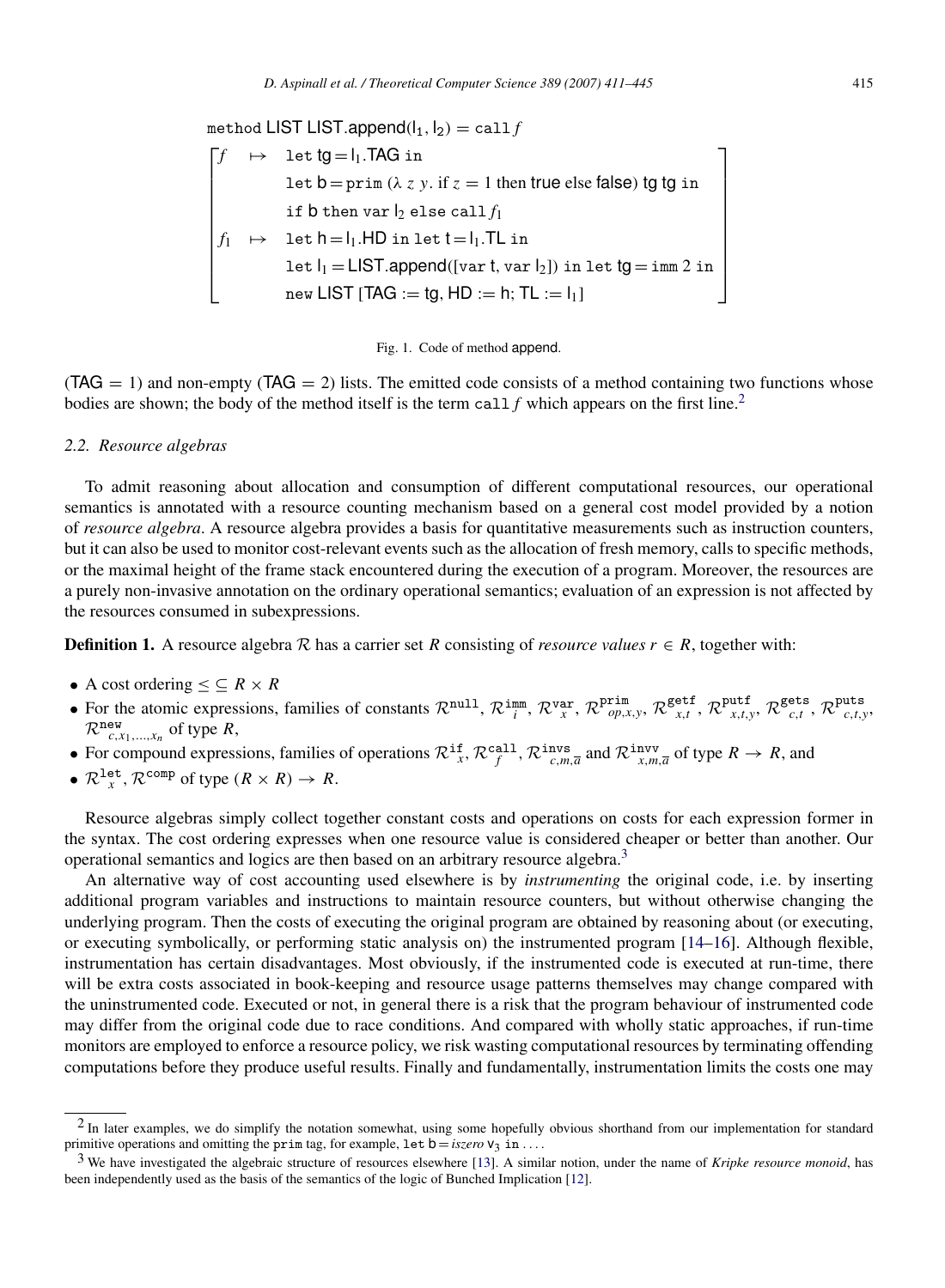<span id="page-6-0"></span>

|                                                                  | $\mathcal{R}^{\text{Count}}$                                     | $\mathcal{R}^{\mathsf{InvTr}}$   | $\mathcal{R}^{\mathsf{PVal}}(C, M, P)$                                  | $\mathcal{R}^{\mathsf{HpTr}}$                                                                                                                                                                                                                                                                                                                                                                                                                                                                                            |
|------------------------------------------------------------------|------------------------------------------------------------------|----------------------------------|-------------------------------------------------------------------------|--------------------------------------------------------------------------------------------------------------------------------------------------------------------------------------------------------------------------------------------------------------------------------------------------------------------------------------------------------------------------------------------------------------------------------------------------------------------------------------------------------------------------|
| $\overline{R}$                                                   | $\mathcal{N}\times\mathcal{N}\times\mathcal{N}\times\mathcal{N}$ | $\overline{expr}$                | B                                                                       | $\overline{\cal H}$                                                                                                                                                                                                                                                                                                                                                                                                                                                                                                      |
| $\mathcal{R}^{\texttt{null}}$                                    | (1000)                                                           | []                               | true                                                                    | $[h] \centering$                                                                                                                                                                                                                                                                                                                                                                                                                                                                                                         |
| $\mathcal{R}^{\text{imm}}_{i}$                                   | (1000)                                                           | []                               | true                                                                    | $[h] \centering \includegraphics[width=0.47\textwidth]{Figures/PD1.png} \caption{The 3D (black) model for the 3D (black) model. The 3D (black) model is shown in Fig.~\ref{fig:1}, (a) and (b) and (c) are shown in Fig.~\ref{fig:1}, (b) and (c) are shown in Fig.~\ref{fig:1}, (c) and (d) are shown in Fig.~\ref{fig:1}, (d) and (e) are shown in Fig.~\ref{fig:1}, (e) and (f) are shown in Fig.~\ref{fig:1}, (f) and (g) are shown in Fig.~\ref{fig:1}, (g) and (h) are shown in Fig.~\ref{fig:1}, (h) and (i) are$ |
| $\mathcal{R}_{x}^{\texttt{var}}$                                 | (1 0 0 0)                                                        | []                               | true                                                                    | $[h] \centering$                                                                                                                                                                                                                                                                                                                                                                                                                                                                                                         |
| $\overline{\mathcal{R}^{\texttt{prim}}_{op,x,y}}$                | $\langle 3000 \rangle$                                           | []                               | true                                                                    | [h]                                                                                                                                                                                                                                                                                                                                                                                                                                                                                                                      |
| $\frac{c_{1},x_{1},,x_{n}}{\mathcal{R}^{\texttt{getf}}}$         | $\langle (n+1) 0 0 0 \rangle$                                    | []                               | true                                                                    | [h]                                                                                                                                                                                                                                                                                                                                                                                                                                                                                                                      |
|                                                                  | $\langle 2000 \rangle$                                           | []                               | true                                                                    | [h]                                                                                                                                                                                                                                                                                                                                                                                                                                                                                                                      |
| $\frac{c_{x,t}}{\mathcal{R}^{\text{putf}}}$<br>x, t, y           | (3000)                                                           | $\left[ \ \right]$               | true                                                                    | $[h] \centering$                                                                                                                                                                                                                                                                                                                                                                                                                                                                                                         |
| $\mathcal{R}^{\frac{\lambda, l,}{\texttt{gets}}}$<br>c,t         | $\langle 2000 \rangle$                                           | []                               | true                                                                    | [h]                                                                                                                                                                                                                                                                                                                                                                                                                                                                                                                      |
| $\overline{\mathcal{R}^{\text{puts}}_{c,t,y}}$                   | $\langle 3000 \rangle$                                           | []                               | true                                                                    | $[h] \centering$                                                                                                                                                                                                                                                                                                                                                                                                                                                                                                         |
| $\mathcal{R}^{\texttt{let}}_{x}(p,q)$                            | $\langle 1000 \rangle \oplus (p \sqcap q)$                       | p@q                              | $p \wedge q$                                                            | p@q                                                                                                                                                                                                                                                                                                                                                                                                                                                                                                                      |
| $\mathcal{R}^{\text{comp}}(p,q)$                                 | $p \sqcap q$                                                     | p@q                              | $p \wedge q$                                                            | p@q                                                                                                                                                                                                                                                                                                                                                                                                                                                                                                                      |
| $\mathcal{R}^{\texttt{if}}_{x}(p)$                               | $\langle 2000 \rangle \oplus p$                                  | p                                | true                                                                    | $\boldsymbol{p}$                                                                                                                                                                                                                                                                                                                                                                                                                                                                                                         |
| $\mathcal{R}^{\mathtt{call}}_{\scriptscriptstyle\mathcal{F}}(p)$ | $\langle 1\ 1\ 0\ 0 \rangle \oplus p$                            | p                                | true                                                                    | $\boldsymbol{p}$                                                                                                                                                                                                                                                                                                                                                                                                                                                                                                         |
| $\mathcal{R}^{\text{inv}}_{x,m,\overline{a}}(p)$                 | $\langle (4+ \overline{a} ) 0 1 1 \rangle \oplus p$              | $(x \cdot m(\overline{a})) :: p$ | $\boldsymbol{p}$                                                        | $\boldsymbol{p}$                                                                                                                                                                                                                                                                                                                                                                                                                                                                                                         |
| $\mathcal{R}^{\text{invs}}_{c,m,\overline{a}}(p)$                | $\langle (2+ \overline{a} ) 0 1 1 \rangle \oplus p$              | $(c.m(\overline{a})) :: p$       | $((c = C \wedge m = M))$<br>$\longrightarrow P(\overline{a})) \wedge p$ | $\boldsymbol{p}$                                                                                                                                                                                                                                                                                                                                                                                                                                                                                                         |

Fig. 2. Four example resource algebras.

consider to quantities where the domain and the modifying operations are expressible in the programming language, and the interaction between resource-counting and "proper" variables may become difficult to reason about. Our approach avoids these problems by including structured costs in the operational semantics. It retains flexibility by being parametrized on the form of the costs, and, if required, semantics costs could be formally related to suitably instrumented code using our program logic.

#### *2.3. Resource algebra examples*

A few motivating examples of resource algebras are collected in [Fig.](#page-6-0) [2.](#page-6-0) The first algebra,  $\mathcal{R}^{\text{Count}}$ , represents a simple cost model of the JVM with four metrics, and was already presented in [\[17\]](#page-33-15). The first component of a tuple models an instruction counter that approximates execution time. Charging all JVM instructions at the same rate, this counter is incremented roughly by the number of bytecode instructions each expression is expanded to. For example, a field modification  $x.t:=y$  expands to a bytecode sequence of length three, comprising two load operations that copy the contents of variables *x* and *y* onto the operand stack, and one putfield operation. In the rules for method invocations, we charge for pushing all arguments onto the operand stack, the invocation and the returning instruction, plus, in the case of a virtual invoke, for loading the object reference and the virtual method lookup. The second and third components represent more specific instruction counters, for function calls (jumps) and method invocations, respectively. Naturally, more fine-grained instruction counters can easily be defined, for example, by counting the invocation of different methods separately or by charging complex instructions at an increased rate. Finally, the fourth component monitors the maximal frame stack height observed during a computation. This value is non-zero exactly for the frame-allocating instructions  $x \cdot m(\overline{a})$  and  $c.m(\overline{a})$ .

The definition of  $R^{\text{Count}}$  uses two binary operations,  $\oplus$  and  $\sqcap$ , to combine costs. The former represents pointwise addition in all four components, while the latter performs pointwise addition in the first three components, and the *max* operation in the fourth component. Note that we could have formulated the counters as four separate resource algebras and obtained  $\mathcal{R}^{\text{Count}}$  as their product.

Some of our main examples are concerned with the amount of heap space used during execution of a program. To monitor the dynamic allocation of objects we could use a counter in  $R^{\text{Count}}$  for the instruction new, but since the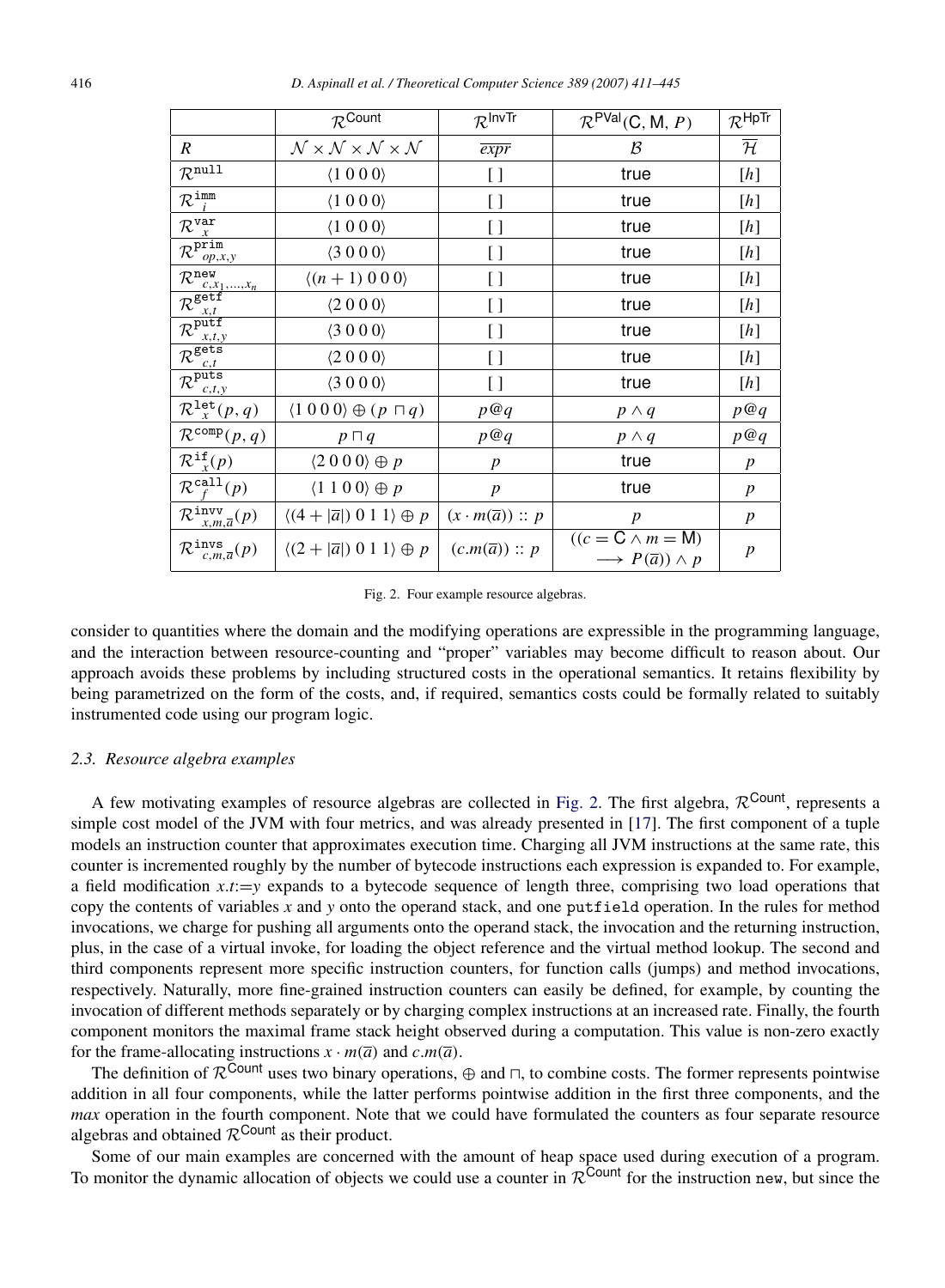operational semantics does not model garbage collection, we can in fact infer the number and class of objects allocated by comparing the initial and final heaps.

The second resource algebra,  $\mathcal{R}^{\text{InvTr}}$ , ranges over expression sequences and collects the (static or virtual) method invocations in execution order. Here, the value for each nullary expression former is the empty list; branches and function invocations take the value for subexecutions; invocations prefix the respective method calls to the sequence (notation :: in the meta-logic), and the operations for binary program composition  $\mathcal{R}^{\text{let}}_x$  and  $\mathcal{R}^{\text{comp}}$  append (notation  $\omega$ ) the sequences in the order of evaluation of the subexpressions.

The last two resource algebras,  $\mathcal{R}^{PVal}(C, M, P)$  and  $\mathcal{R}^{HpTr}$ , concern a slight generalization of the formal setup, where, in addition to pieces of syntax, values of resource algebras may also depend upon other components of the operational semantics (to be defined shortly), such as environments *E* and heaps *h*. This allows us to formulate policies that depend on the dynamic evaluation of syntactic items. The *parameter values* algebra  $\mathcal{R}^{PVal}(C, M, P)$  can be parametrized by a class name C, a method name M, and a *parameter policy P* which may refer to the environment and heap. The resource value in this algebra maintains a flag which acts as a monitor to ensure that each invocation of C.M( $\overline{a}$ ) satisfies the policy *P*( $\overline{a}$ ). For example, for each  $k \in \mathcal{N}$ , the policy

$$
P_k(\overline{a}) \equiv \exists x \, n \, X. \overline{a} = [\text{var } x] \land h \models_{list(n, X)} E\langle x \rangle \land n \leq k
$$

stipulates that  $\bar{a}$  consists of a single variable that represents a list of length at most  $k$ .<sup>[4](#page-7-0)</sup> Value-constraining policies like this may be useful in the domain of embedded systems, where calls to external actuators must obey strict parameter limitations. See [\[3\]](#page-33-2) for more motivation and a detailed example.

In general, resource algebras that depend on semantic components are sufficiently powerful to collect diagnostic traces along the chosen path of computation — the final example,  $\mathcal{R}^{HpTr}$  simply collects all intermediate heaps (the value set  $H$  is defined below). Like a syntactic trace originating from the algebra  $\mathcal{R}^{\text{InvTr}}$ , the resulting word may be constrained by further policies, specified, for example, by security automata [\[18\]](#page-33-16) or formulae from logics over linear structures which can be encoded in our higher-order assertion language.

When not considering specific examples, we understand  $R$  to represent a fixed, but arbitrary resource algebra, and identify  $R$  with its carrier set.

#### <span id="page-7-1"></span>*2.4. Operational semantics*

The formal basis of the program logic is a big-step operational semantics that models an (impure) functional interpretation of Grail. Judgements relate expressions *e* to environments  $E \in \mathcal{E}$ , initial and final heaps  $h, h' \in \mathcal{H}$ , result values  $v \in V$  and costs  $p \in \mathcal{R}$ . Environments are maps from variables to values; we write  $E(x)$  for the value bound to *x* in *E*. Heaps consist of two components, an object heap and a class heap. The object heap is a finite map of type  $\mathcal{L} \to_{fin} \mathcal{C} \times (\mathcal{T} \to_{fin} \mathcal{V})$ , i.e. an object consists of a class name and a field table. The class heap stores the content of static fields and is represented by a map  $C \rightarrow_{fin} T \rightarrow_{fin} V$ . The following operations are used for heaps:

| h(l).t              | field lookup of value at $t$ in object at $l$ ,       |
|---------------------|-------------------------------------------------------|
| $h[l.t \mapsto v]$  | field update of $t$ with $v$ at $l$ ,                 |
| h(c).t              | lookup for static field $t$ in class $c$ ,            |
| $h[c.t \mapsto v]$  | update of static field $t$ in class $c$ ,             |
| h(l)                | class name of object at <i>l</i> ,                    |
| dom h               | domain of the heap $h$ ,                              |
| ${\it freshloc}(h)$ | a location <i>l</i> chosen so that $l \notin dom h$ . |

A judgement  $E \vdash h, e \Downarrow h', v, p$  reads "in variable environment *E* and initial heap *h*, code *e* evaluates to the value  $v$ , yielding the heap  $h'$  and consuming  $p$  resources". The rules defining our semantics are formulated relative

<span id="page-7-0"></span><sup>&</sup>lt;sup>4</sup> The definition of the predicate  $h \models_{list(n, X)} E\langle x \rangle$  is given later, in Section [3.5.2.](#page-15-0)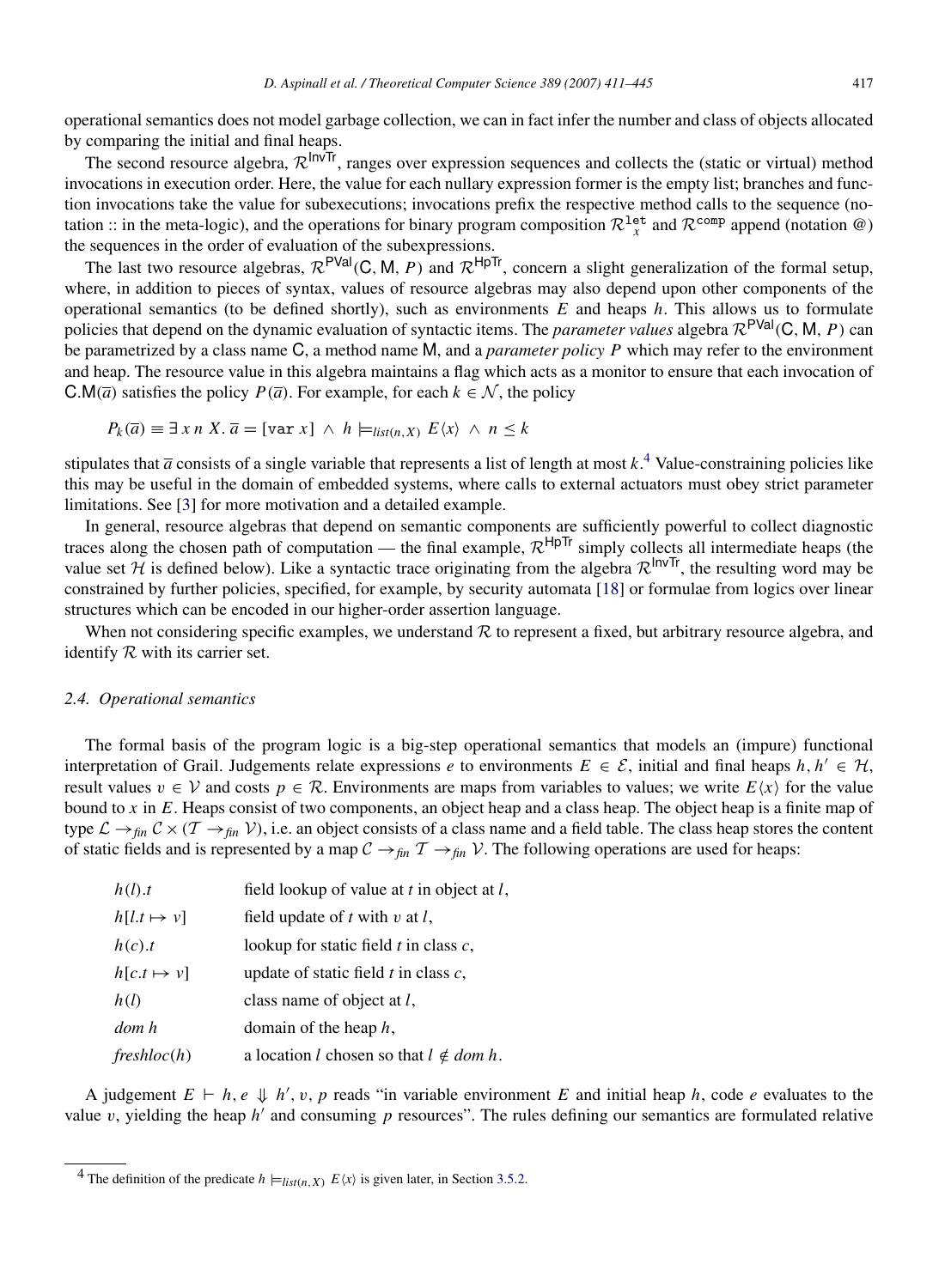to a fixed program *P*, whose components are accessed in the rules for functional calls and method invocations. The following rules use further notation which is explained in the commentary below.

$$
\overline{E} \vdash h, \text{null } \Downarrow h, \text{null}, \mathcal{R}^{\text{null}} \tag{NULL}
$$
\n
$$
\overline{E} \vdash h, \text{imm } i \Downarrow h, i, \mathcal{R}^{\text{imm}} \tag{VAR}
$$

$$
E \vdash h, \text{var } x \Downarrow h, E\langle x \rangle, \mathcal{R}_{x}^{\text{var}} \tag{var}
$$

$$
E(h, \text{prim } op \times y \Downarrow h, op (E\langle x \rangle) (E\langle y \rangle), \mathcal{R}^{\text{prim}}_{op,x,y}
$$
\n
$$
E\langle x \rangle = \text{Ref } l
$$
\n
$$
E(h, x, t \Downarrow h, h(l), t, \mathcal{R}^{\text{getf}}_{x,t} \text{ (GETF)}
$$
\n
$$
E(h, x, t \Downarrow h, h(l), t, \mathcal{R}^{\text{getf}}_{x,t} \text{ (GETF)}
$$
\n
$$
E(h, x, t := y \Downarrow h[l, t \mapsto E\langle y \rangle], \bot, \mathcal{R}^{\text{putf}}_{x,t,y} \text{ (PUTF)}
$$
\n
$$
(PUTF)
$$

$$
E \vdash h, c \diamond t \Downarrow h, h(c).t, \mathcal{R}_{c,t}^{\text{gets}} \quad (\text{GETS})
$$
\n
$$
E \vdash h, c \diamond t := y \Downarrow h[c.t \mapsto E(y)], \bot, \mathcal{R}_{c,t,y}^{\text{puts}} \quad (\text{PUTS})
$$

$$
l = \frac{I = \text{freshloc}(h)}{E + h, \text{ new } c \left[\overline{t_i := x_i}\right] \Downarrow h[l \mapsto (c, \{t_i := E\langle x_i \rangle\})], \text{Ref } l, \mathcal{R}^{\text{new}}_{c, x_1, \dots, x_n}
$$
\n(NEW)

$$
E\langle x \rangle = \text{true} \quad E \vdash h, e_1 \Downarrow h_1, v, p
$$
  

$$
E \vdash h, \text{ if } x \text{ then } e_1 \text{ else } e_2 \Downarrow h_1, v, \mathcal{R}^{\text{if}}(p)
$$
 (IFTRUE)

$$
E\langle x \rangle = \text{false} \quad E \vdash h, e_2 \Downarrow h_1, v, p
$$
  
 
$$
E \vdash h, \text{ if } x \text{ then } e_1 \text{ else } e_2 \Downarrow h_1, v, \mathcal{R}^{\text{if}}(p)
$$
 (IFFALSE)

$$
\frac{E \vdash h, e_1 \Downarrow h_1, w, p \quad w \neq \bot \quad E \langle x := w \rangle \vdash h_1, e_2 \Downarrow h_2, v, q}{E \vdash h, \text{let } x = e_1 \text{ in } e_2 \Downarrow h_2, v, \mathcal{R}^{\text{let}}(p, q)}
$$
\n(LET)

$$
E \vdash h, e_1 \Downarrow h_1, \perp, p \quad E \vdash h_1, e_2 \Downarrow h_2, v, q
$$
  
\n
$$
E \vdash h, e_1; e_2 \Downarrow h_2, v, \mathcal{R}^{\text{comp}}(p, q)
$$
 (COMP)

$$
E \vdash h, body_f \Downarrow h_1, v, p
$$
  

$$
E \vdash h, call f \Downarrow h_1, v, \mathcal{R}^{\text{call}}_f(p)
$$
 (CALL)

$$
\frac{Env(\text{self :: } pars_{c,m}, \text{null :: } \overline{a}, E) \vdash h, body_{c,m} \Downarrow h_1, v, p}{E \vdash h, c.m(\overline{a}) \Downarrow h_1, v, \mathcal{R}^{\text{invs}}_{c,m,\overline{a}}(p)}
$$
(SINV)

$$
E(x) = \text{Refl } h(l) = c \quad \text{Env}(\text{self} :: \text{pars}_{c,m}, x :: \overline{a}, E) \vdash h, \text{body}_{c,m} \Downarrow h_1, v, p
$$
\n
$$
E \vdash h, x \cdot m(\overline{a}) \Downarrow h_1, v, \mathcal{R}^{\text{invv}}_{x,m,\overline{a}}(p) \tag{VINV}
$$

The first nine rules are rather straightforward — the costs are simply obtained by applying the corresponding components of the resource algebra to the syntactic components of the operation in question. In rules PUTF and PUTS, the return values are set to ⊥, in accordance with the fact that the corresponding virtual machine codes do not leave a value on the operand stack. In the rule NEW, the allocated object is initialized by assigning the content of variable  $x_i$ to field *t<sup>i</sup>* , for all fields.

The two rules for conditionals contain no surprises either — the resources consumed during the execution of the respective branch are promoted to the conclusion, adjusted by the operation  $\mathcal{R}^{\text{if}}_{x}$ . Similarly, the rules for program composition, LET and COMP, combine the costs of the constituent expressions. The notation  $E(x := w)$  denotes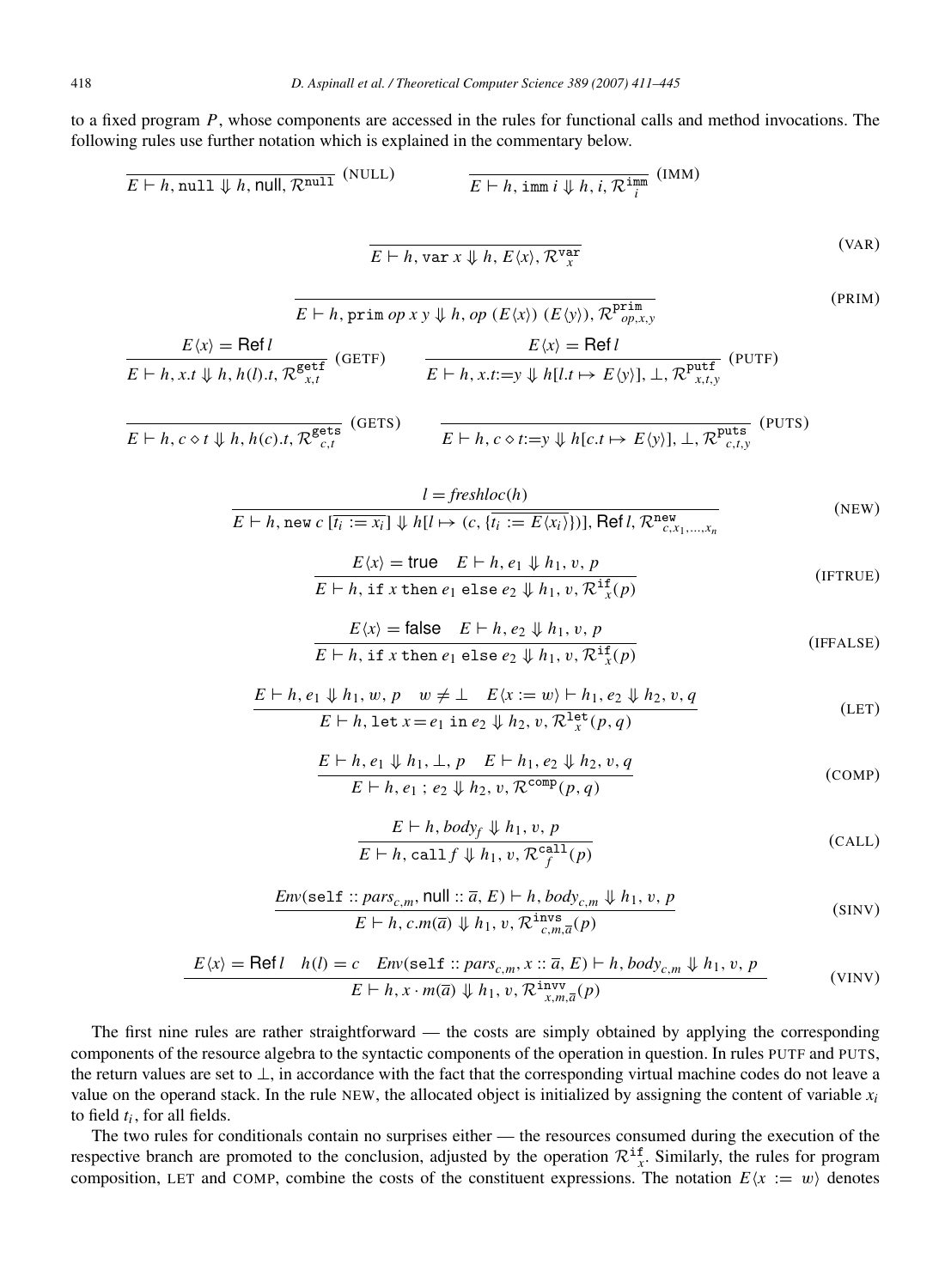environment update. The reason why we do *not* define COMP in terms of LET lies in the different resource consumption of the two constructors.

In the rules CALL, SINV and VINV, the function and method bodies, and the method parameters, are retrieved from the (implicit) program *P*. As discussed earlier, function calls occur in tail position and correspond to jump instructions, hence the body is executed in the same environment. The costs of the function call are taken into account at the end of the execution. In contrast, method calls can occur in non-tail positions, hence the rules for static and virtual method invocations execute the method body in an unaltered heap, but in an environment that represents a new frame. The semantic function  $Env(\bar{x}, \bar{a}, E)$  constructs a fresh environment that maps parameter  $x_i$  to the result of evaluating  $a_i$  in environment *E*, i.e. to  $E(x)$  if  $a_i$  is a variable *x* and to the explicit reference or integer value otherwise. The content of the self variable is set to the location of the invoking object in the case of rule VINV, and to the null value in rule SINV.

#### <span id="page-9-0"></span>3. Program logic for partial correctness

The basis for reasoning and certificate generation is a general-purpose program logic for Grail where assertions are boolean functions over all semantic components occurring in the operational semantics, i.e. evaluation environments, pre- and post-heaps, result values, and values from a resource algebra. In this section, we define a logic of partial correctness (i.e. in particular, non-terminating programs satisfy any assertion), which is complemented by a termination logic in Section [4.](#page-22-0)

#### *3.1. Assertions and validity*

Deviating from the syntactic separation into pre- and post-conditions typical for Hoare-style and VDM-style program logics [\[19](#page-33-17)[,20\]](#page-33-18), a judgement in our logic relates a Grail expression *e* to a single assertion *A*

 $\Gamma \triangleright e : A$ 

dependent on a context

 $\Gamma = \{(e_1, A_1), \ldots, \{e_n, A_n\}\}\$ 

which stores verification assumptions for recursive program structures.<sup>[5](#page-9-1)</sup>

Following the so-called "shallow embedding" style, we encode assertions as predicates in the formal higher-order meta-logic (i.e. Isabelle/HOL). Assertions range over the components of the operational semantics, namely the input environment  $E$  and initial heap  $h$ , and the post heap  $h'$ , the result value  $v$ , and the resources consumed  $p$ . An assertion *A* thus belongs to the type

 $\mathcal{A} \equiv \mathcal{E} \rightarrow \mathcal{H} \rightarrow \mathcal{H} \rightarrow \mathcal{V} \rightarrow \mathcal{R} \rightarrow \mathcal{B}$ 

where  $\beta$  is the type of booleans. We use the notation of Isabelle/HOL for writing logical connectives and predicates, in particular, using λ-notation to define predicates:

$$
A = \lambda E h h' v p. \cdots
$$

and curried function application to denote application of predicates to particular semantic values:

 $A E_1 h_1 h'_1 v_1 p_1.$ 

In the rules of the logic, the conclusions define assertions which hold for each form of expression, by applying assertions from the premises to appropriately modified values corresponding to the operational semantics. Axioms define assertions which are satisfied exactly by the corresponding evaluation in the semantics.

Although this assertion format may be unusual, it has advantages. Compared to program logics with pre- and postconditions, a single assertion allows us to simplify the treatment of auxiliary variables: there is no need for special

<span id="page-9-1"></span><sup>5</sup> Later on we sometimes use the term "specification" as a synonym for "assertion", especially when referring to assumptions or assertions used to define behaviour exactly.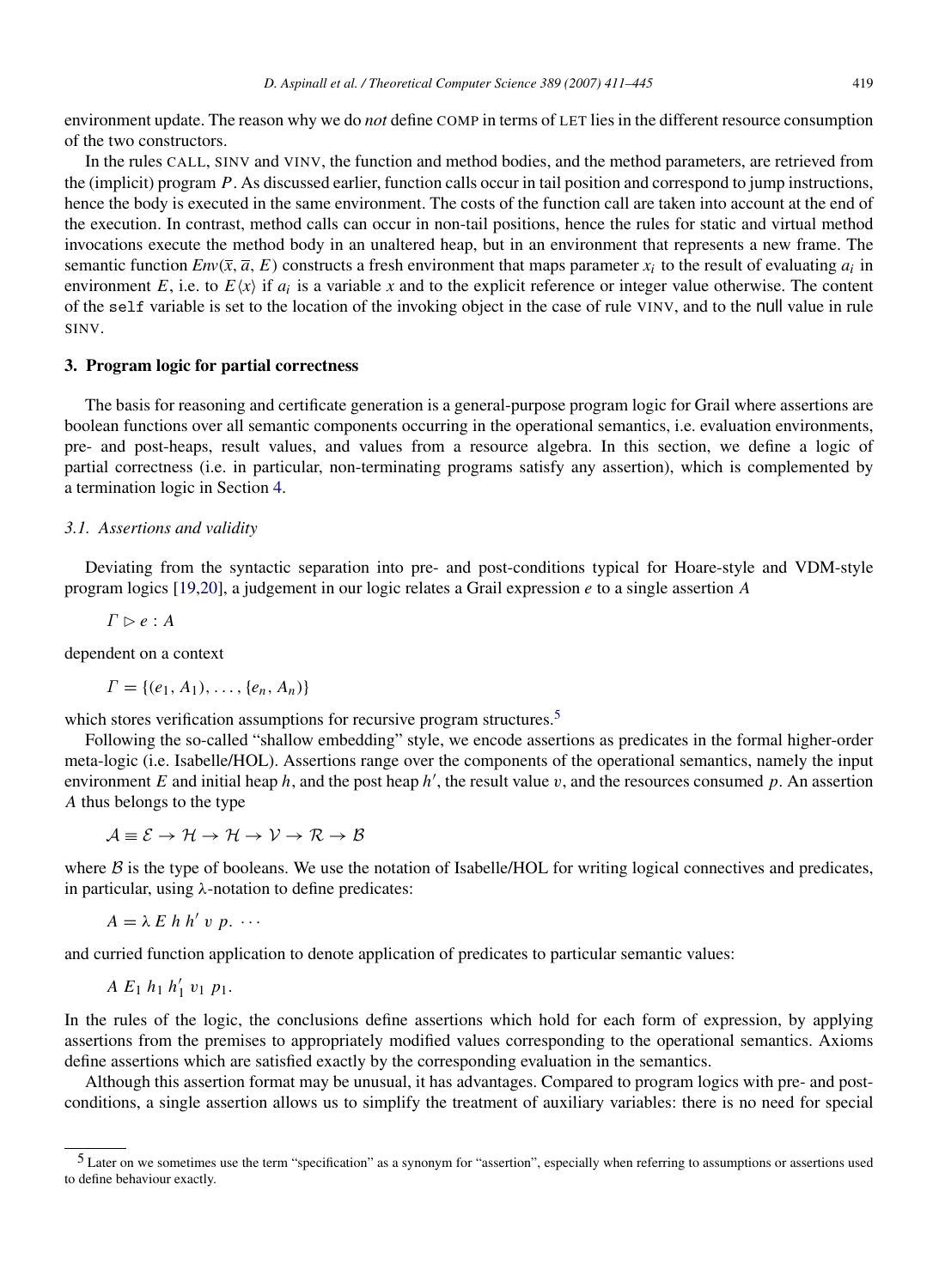variables to record parts of the state before execution because the whole pre-state is available to the assertion at the same time as the post-state. The single assertion format also gives a more elegant rule for composition, without the modified precondition which is typical for Hoare-style logics. We discuss this further in Section [3.3.](#page-12-0)

The validity of assertion *A* for expression *e* is defined by a partial correctness interpretation: *A* must be satisfied for all terminating executions of *e*.

**Definition 2** (*Validity*). Assertion *A* is *valid* for *e*, written  $\models e : A$ , if

 $E \vdash h, e \Downarrow h', v, p$  implies *A E h h' v p* 

for all  $E$ ,  $h$ ,  $h'$ ,  $v$ , and  $p$ .

This definition may be lifted to contexts  $\Gamma$  in the obvious way.

**Definition 3** (*Contextual Validity*). Context  $\Gamma$  is *valid*, notation  $\models \Gamma$ , if all pairs  $(e, A)$  in  $\Gamma$  satisfy  $\models e : A$ . Assertion *A* is *valid for e in context*  $\Gamma$ , written  $\Gamma \models e : A$ , if  $\models \Gamma$  implies  $\models e : A$ .

We next turn to the description of our proof system and the proof of its soundness and completeness for this notion of validity.

#### <span id="page-10-0"></span>*3.2. Proof system*

The program logic comprises one rule for each expression form, and two logical rules, VAX and VCONSEQ. Again, we consider classes and methods for a fixed program *P*.

$$
\Gamma \rhd \text{null}: \lambda \ E \ h \ h' \ v \ p. \ h' = h \ \land \ v = \text{null} \ \land \ p = \mathcal{R}^{\text{null}} \tag{VNULL}
$$

$$
\overline{\Gamma \rhd \text{imm } i : \lambda \ E \ h \ h' \ v \ p, h' = h \ \land \ v = i \ \land \ p = \mathcal{R}^{\text{imm}}_{i}} \tag{VIMM}
$$

 $\overline{\mathbf{v}}$ 

 $(3/3/4R)$ 

 $(VCETST)$ 

(VPUTST)

$$
\overline{\Gamma \rhd \text{var } x : \lambda \ E \ h \ h' \ v \ p. h' = h \ \land \ v = E \langle x \rangle \ \land \ p = \mathcal{R}^{\text{var}}_{x}
$$
\n(VYAK)

 $\Gamma$   $\triangleright$  prim  $op \, xy : \lambda \mathrel{E} h \, h' \, v \, p$ .  $v = op \, E \langle x \rangle \mathrel{E} \langle y \rangle \ \wedge \ h' = h \ \wedge \ p = \mathcal{R}^{\mathbf{prim}}_{op,x,y}$ (VPRIM)

$$
\overline{\Gamma \rhd x.t : \lambda \ E \ h \ h' \ v \ p. \ \exists l. \ \ E \langle x \rangle = \text{Refl} \ \land \ h' = h \ \land \ v = h'(l).t \ \land \ p = \mathcal{R}^{\text{getf}}_{x,t}}
$$
\n(VGETF)

$$
\overline{\Gamma \rhd x.t := y : \lambda \ E \ h \ h' \ v \ p. \ \exists l. \ \ E \langle x \rangle = \text{Refl} \ \land \ p = \mathcal{R}^{\text{putf}}_{x, t, y} \ \land \ \ h' = h[l.t \mapsto E \langle y \rangle] \ \land \ v = \bot \tag{VPUTE}
$$

$$
\Gamma \triangleright c \diamond t : \lambda \, E \, h \, h' \, v \, p \, . \, h' = h \quad \wedge \, v = h(c) \, . \quad \wedge \, p = \mathcal{R}^{\text{gets}}_{c, t} \tag{vol131}
$$

$$
\Gamma \rhd c \diamond t := y : \lambda \ E \ h \ h' \ v \ p \ h' = h[c.t \ \mapsto E \ \langle y \rangle] \ \land \ v = \bot \ \land \ p = \mathcal{R}^{\text{puts}}_{c,t,y}
$$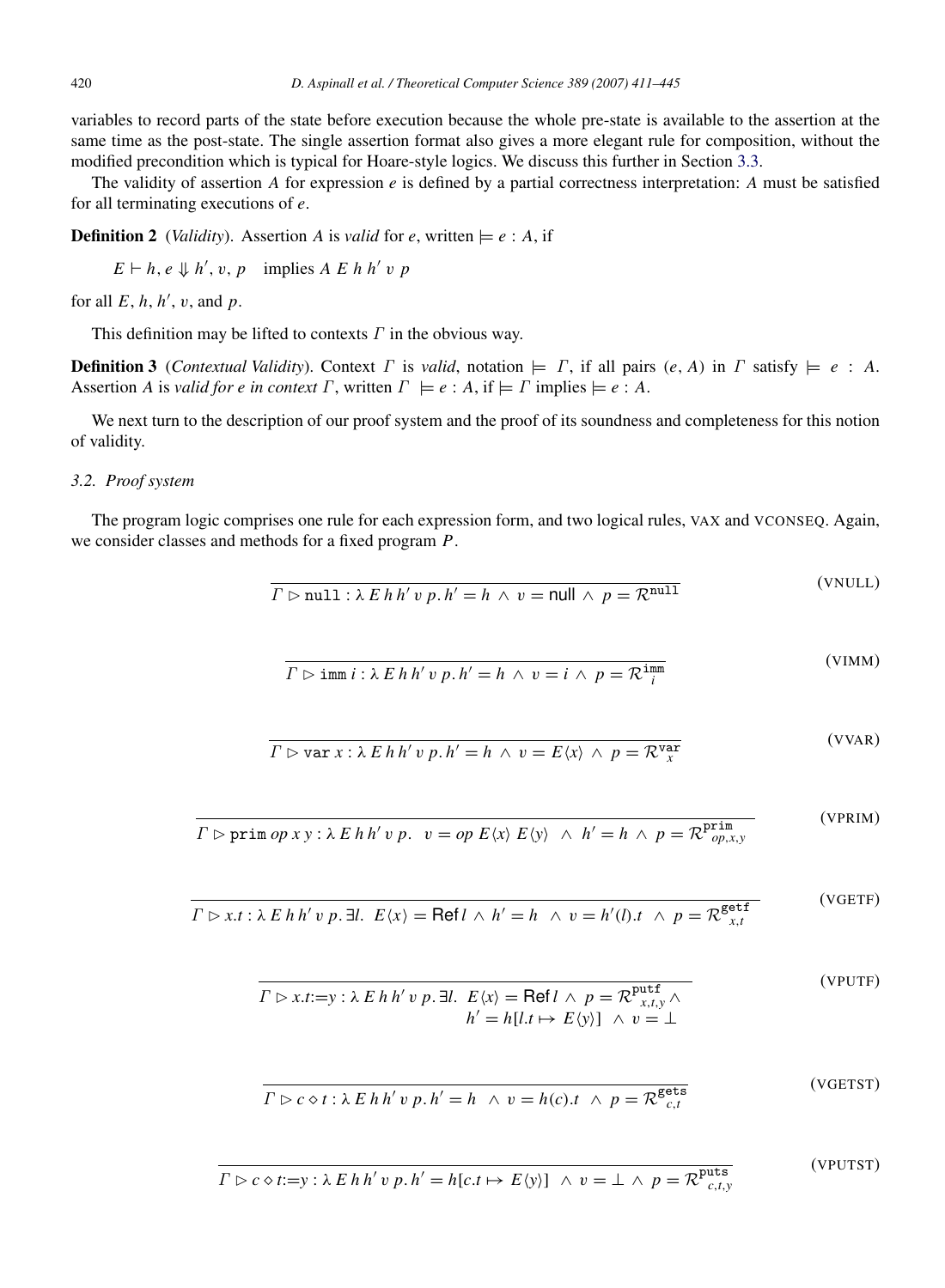$$
\overline{I \rhd \text{new } c \left[\overline{t_i := x_i}\right] : \lambda \ E \ h \ h' \ v \ p. \ \exists l. \ \ l = \text{freshloc}(h) \ \land \ p = \mathcal{R}_{c, x_1, \dots, x_n}^{\text{new}} \land \qquad \qquad \text{(VNEW)}
$$
\n
$$
h' = h[l \mapsto (c, \{\overline{t_i := E\langle x_i \rangle}\})] \ \land \ v = \text{Ref } l
$$

$$
\frac{\Gamma \rhd e_1 : A_1 \qquad \Gamma \rhd e_2 : A_2}{\Gamma \rhd \text{if } x \text{ then } e_1 \text{ else } e_2 : \lambda \ E \ h \ h' \ v \ p. \exists p'. \quad p = \mathcal{R}^{\text{if}}(p') \land
$$
\n
$$
\begin{array}{c} (VIF) \\ (E \langle x \rangle = \text{true} \longrightarrow A_1 \ E \ h \ h' \ v \ p') \land \\ (E \langle x \rangle = \text{false} \longrightarrow A_2 \ E \ h \ h' \ v \ p') \land \\ (E \langle x \rangle = \text{true} \ \lor \ E \langle x \rangle = \text{false}) \end{array} \tag{VIF}
$$

$$
\frac{\Gamma \rhd e_1: A \qquad \Gamma \rhd e_2: B}{\Gamma \rhd \text{let } x = e_1 \text{ in } e_2: \lambda \ E \ h \ h' \ v \ p. \ \exists \ p_1 \ p_2 \ h_1 \ w. \quad A \ E \ h \ h_1 \ w \ p_1 \ \land \ w \neq \bot \ \land \ B \ (E \langle x := w \rangle) \ h_1 \ h' \ v \ p_2 \ \land \ p = \mathcal{R}^{\text{let}}_{x}(p_1, p_2)
$$
\n(VLET)

$$
\frac{\Gamma \rhd e_1: A \qquad \Gamma \rhd e_2: B}{\Gamma \rhd e_1: e_2: \lambda \ E \ h \ h' \ v \ p. \ \exists \ p_1 \ p_2 \ h_1. \ A \ E \ h \ h_1 \perp p_1 \ \wedge \ B \ E \ h_1 \ h' \ v \ p_2 \ \wedge \ P = \mathcal{R}^{\text{comp}}(p_1, p_2)
$$
\n(VCOMP)

$$
\frac{\Gamma \cup \{(\text{call } f, A)\} \triangleright body_f : \Theta(A, f)}{\Gamma \triangleright \text{call } f : A}
$$
 (VCALL)

$$
\frac{\Gamma \cup \{(c.m(\overline{a}), A)\} \triangleright body_{c,m} : \Phi(A, c, m, \overline{a})}{\Gamma \triangleright c.m(\overline{a}) : A}
$$
 (VSINV)

$$
\forall c. \ \Gamma \cup \{(x \cdot m(\overline{a}), A)\} \triangleright body_{c,m} : \Psi(A, x, c, m, \overline{a})
$$
  

$$
\Gamma \triangleright x \cdot m(\overline{a}) : A
$$
 (VVINV)

$$
\frac{(e, A) \in \Gamma}{\Gamma \rhd e : A} \text{ (VAX)} \qquad \frac{\Gamma \rhd e : A \quad \forall E \; h \; h' \; v \; p. \; A \; E \; h \; h' \; v \; p \longrightarrow B \; E \; h \; h' \; v \; p}{\Gamma \rhd e : B} \text{ (VCONSEQ)}
$$

The rules for function calls and method invocations make use of the following operators that model the effect of frame creation and the application of the resource algebra operations:

$$
\begin{array}{rcl}\n\Theta(A,f) & = & \lambda \, E \, h \, h' \, v \, p. \, A \, E \, h \, h' \, v \, (\mathcal{R}_f^{\text{call}}(p)) \\
\Phi(A,c,m,\overline{a}) & = & \lambda \, E \, h \, h' \, v \, p. \\
& \forall \, E'. \, E = \text{Env}(\text{self} :: \text{pars}_{c,m}, \text{null} :: \overline{a}, E') \longrightarrow A \, E' \, h \, h' \, v \, (\mathcal{R}_c^{\text{invs}}(p)) \\
\Psi(A,x,c,m,\overline{a}) & = & \lambda \, E \, h \, h' \, v \, p. \\
& \forall \, E' \, l. \, (E'\langle x \rangle = \text{Ref} \, l \land h(l) = c \land E = \text{Env}(\text{self} :: \text{pars}_{c,m}, x :: \overline{a}, E')) \\
& \longrightarrow A \, E' \, h \, h' \, v \, (\mathcal{R}_{x,m,\overline{a}}^{\text{iniv}}(p)).\n\end{array}
$$

The axioms (VNULL to VNEW) directly model the corresponding rules in the operational semantics, with constants for the resource tuples. The VIF rule uses the appropriate assertion based on the boolean value in the variable *x*. Since the evaluation of the branch condition does not modify the heap we only existentially quantify over the cost component  $p'$ . In contrast, rule VLET existentially quantifies over the intermediate result value w, the heap  $h_1$  resulting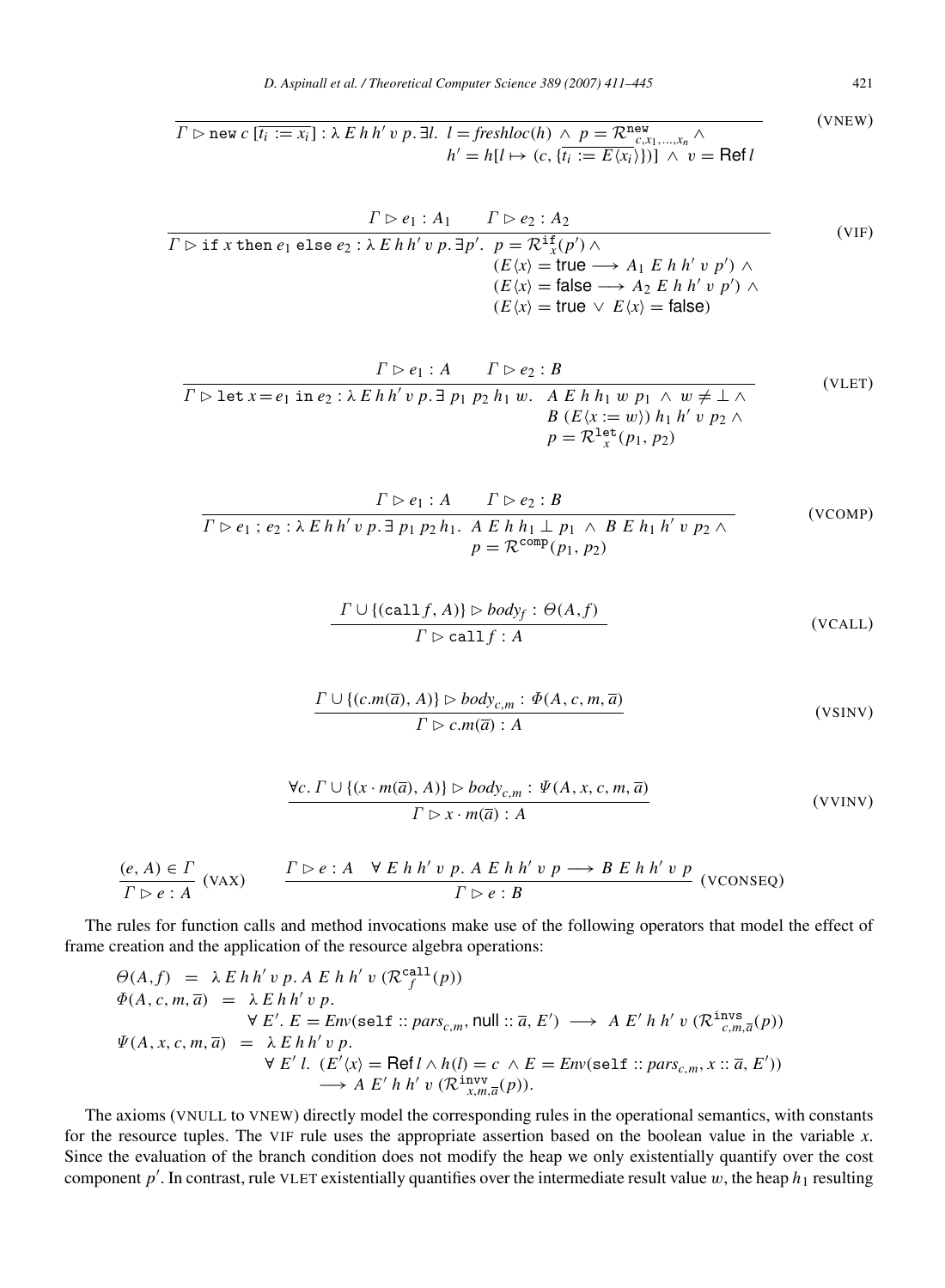from evaluating  $e_1$ , and the resources from  $e_1$  and  $e_2$ . Apart from the absence of environment update, rule VCOMP is similar to VLET.

The rules for recursive functions and methods generalize Hoare's original rule for parameter-less recursive procedures, which allows one to prove the body of a procedure satisfying an assertion under the assumption that recursive calls already satisfy that assertion. In our rules, the explicit context holds the assumptions about recursive invocations, and we prove a modified assertion for the body which accounts for the change in resources and environment when entering and exiting the function or procedure. The modifications match the corresponding operational rules CALL, SINV and VINV. In rule VCALL, the modification  $\Theta$  only affects the resources, as the operational rule CALL leaves the environment, the heaps, and the result value untouched. In the case of VSINV and VVINV, the construction of a new frame in the operational rules corresponds to the universal quantification over the environment associated with the *caller*, *E'*, in the definitions of operators  $\Phi$  and  $\Psi$ . In both cases, the environment associated with the body, *E*, arises from this outer environment  $E'$  by the  $Env($ ,  $)$ ,  $)$  function. Again, the costs of the method call are applied by requiring that the body satisfies an assertion whose resource component makes *A* true after the application of the appropriate operator from  $R$ . Recursive calls are proved by projecting from the context using the rule VAX.

The consequence rule, VCONSEQ, derives an assertion *B* that follows by implication from another assertion *A* in the metalogic Isabelle/HOL; this is the place where all logical and arithmetic reasoning enters the system.

The rules for program composition, VLET and VCOMP, compose two assertions satisfied by the subexpressions. The composed assertion is formed by existential quantification over the intermediate state, and connecting it to the post state. The design issues behind these rules are discussed further next.

#### <span id="page-12-0"></span>*3.3. Discussion*

In Hoare-style program logics, the purpose of auxiliary variables is to link pre- and post-conditions by "freezing" the values of (program or other) variables in the initial state, so that they can be referred to in the post-condition. Formally, auxiliary variables need to be universally quantified in the interpretation of judgements in order to treat variables of arbitrary domain, and their interaction with the rule of consequence. This quantification may either happen explicitly at the object level or implicitly, where pre- and post-condition are predicates over pairs of states and the domain of auxiliary variables. Kleymann [\[21\]](#page-33-19) showed that by instantiating the domain of auxiliary variables to the category of states one may embed VDM-style program logics in Hoare-style logics. In particular, VDM's characteristic feature that allows the initial values of program variables to be referred to in the post-condition was modelled by giving both assertion components different types: preconditions are predicates on (initial) states while post-conditions are binary relations on states.

Kleymann's proposal to instantiate the domain of auxiliary variables to states also allows one to employ further quantification in the definition of assertions. Such additional quantification typically ranges over semantic entities rather than program variables. As an example, consider an object-orientated language of terminating commands *c*, and a predicate  $classOf(s, x, A)$  that is satisfied if the object pointed to by variable x in state s is of class A. A Kleymann-style judgement

<span id="page-12-1"></span>
$$
\{\lambda \mid Z \leq s, \, Z = s\}c\{\lambda \mid Z \leq t, \, \forall \, A. \, classOf(Z, x, A) \to classOf(t, x, A)\}\tag{1}
$$

states that the class of object  $x$  remains unaffected by program  $c$ , with quantification occurring inside the postcondition. This idiom is preferable to the alternative where the domain of auxiliary variables is chosen to be the category of class names:

$$
\{\lambda \ A \ s. \ classOf(s, x, A)\}c\{\lambda \ A \ t. \ classOf(t, x, A)\}.
$$
\n
$$
(2)
$$

Although this format appears simpler than the first, it has the disadvantage that the type of assertions conceptually depends on the property one wishes to prove — an immediate obstacle to a compositionality if other program fragments require different instantiations.

Our rules combine pre- and post-conditions and enforce Kleymann's discipline. Were we to adapt our assertion format to an imperative language, the above property would be expressed as:

$$
\Gamma \rhd c : \lambda \ s \ t. \ \forall \ A. \ classOf(s, x, A) \rightarrow classOf(t, x, A),
$$

which uses the same inner quantification as [\(1\)](#page-12-1) but avoids the auxiliary variable *Z*, similarly to a formulation in VDM.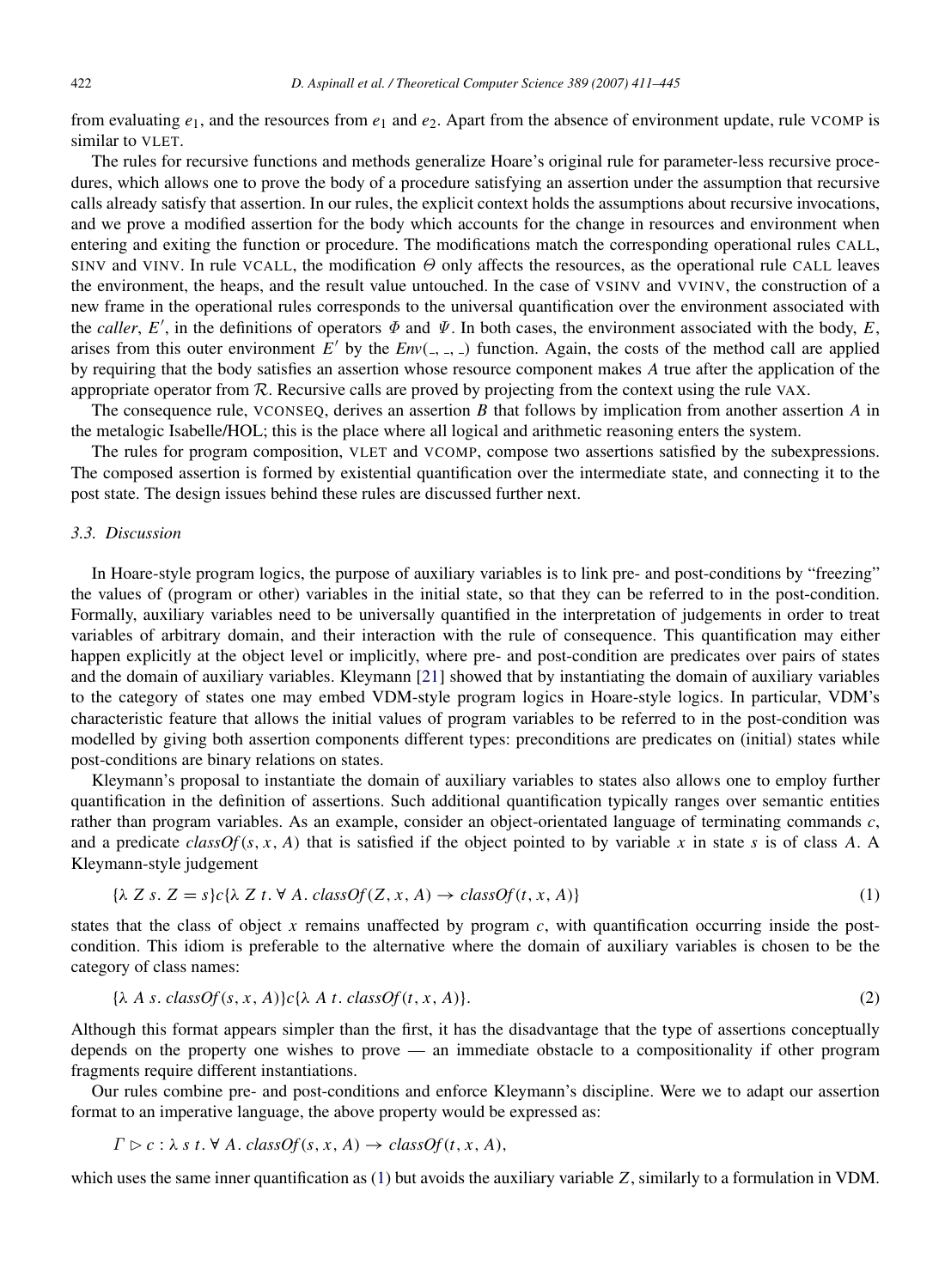Obviously, since there are no auxiliary variables used in our assertion format, there is no need in our proof system for rules that introduce or eliminate quantifiers over these variables (as are used elsewhere, e.g. [\[22\]](#page-33-20)). The formal completeness result to follow establishes that the present system suffices for deriving arbitrary valid statements, so we are clearly expressive enough. And pragmatically, a proof system that is mostly syntax-directed supports the automated generation of verification conditions better than a system with rules for introducing auxiliary variables at arbitrary points.[6](#page-13-0)

Another difference to Hoare's calculus occurs in VLET. This rule combines rules for variable assignment and sequential program composition (the latter one corresponding more closely to rule VCOMP), motivated by the syntactic structure of Grail and its environment-based operational semantics. In contrast to Hoare's assignment rule

 $\overline{A[e/x]}\mathbf{k} := e\{A\}$ 

Our rule VLET does not involve any syntactic manipulation of formulae. Instead, the update of the environment (in an imperative setting: the assignment to the store) is modelled in exactly the same way as in the operational semantics, avoiding the (at first sight) counter-intuitive syntactic substitution in Hoare's rule.

Our composition rules admit traversals in a forward direction, combining arbitrary assertions for subexpressions. In contrast, in Hoare's rule for program composition

$$
\frac{\{A\}c_1\{B\} \quad \{B\}c_2\{C\}}{\{A\}c_1;c_2\{C\}}
$$

one must find a common intermediate *assertion*, perhaps using consequence; instead, we quantify only over intermediate *states* within a compound assertion. Again, our rule is more closely related to the corresponding rule in VDM:

$$
\frac{\{A\}c_1\{\lambda \, s \, t. \, B \, t \wedge C \, s \, t\} \quad \{B\}c_2\{D\}}{\{A\}c_1; c_2\{D \circ C\}},
$$

which uses relational composition to combine post conditions.

#### <span id="page-13-1"></span>*3.4. Admissible rules*

In addition to the proof rules given Section [3.2,](#page-10-0) we need some rules to simplify reasoning about concrete programs, and some others to help establish completeness. All of these rules involve the context of assumptions.

First, we introduce the concept of *specification tables*. These associate an assertion to each function name or method invocation.

**Definition 4.** A *specification table ST* consists of functions of type  $\mathcal{F} \to \mathcal{A}, \mathcal{C} \to \mathcal{M} \to \overline{args} \to \mathcal{A}$ , and  $\mathcal{X} \rightarrow \mathcal{M} \rightarrow \overline{args} \rightarrow \mathcal{A}$ , where  $\overline{args}$  is the type of argument lists. We write  $ST(f)$ ,  $ST(c, m, \overline{a})$  and  $ST(x, m, \overline{a})$ for the respective access operations.

The additional rules are as follows:

$$
\frac{\Gamma \triangleright e : A}{\Gamma \cup \Delta \triangleright e : A}
$$
 (VWEAK)

$$
\frac{\Gamma \rhd e : A \quad \forall d \ B. (d, B) \in \Gamma \longrightarrow \Delta \rhd d : B}{\Delta \rhd e : A}
$$
 (VCTXT)

$$
\frac{\{(d, B)\} \cup \Gamma \rhd e : A \quad \Gamma \rhd d : B}{\Gamma \rhd e : A} \tag{VCUT}
$$

$$
\frac{\Gamma \models ST \quad (e, A) \in \Gamma}{\emptyset \rhd e : A}
$$
\n(MUTREC)

<span id="page-13-0"></span><sup>&</sup>lt;sup>6</sup> Nonetheless, it is still desirable to make use of some richer admissible rules to help build up proofs for complete programs; these are introduced in Section [3.4.](#page-13-1)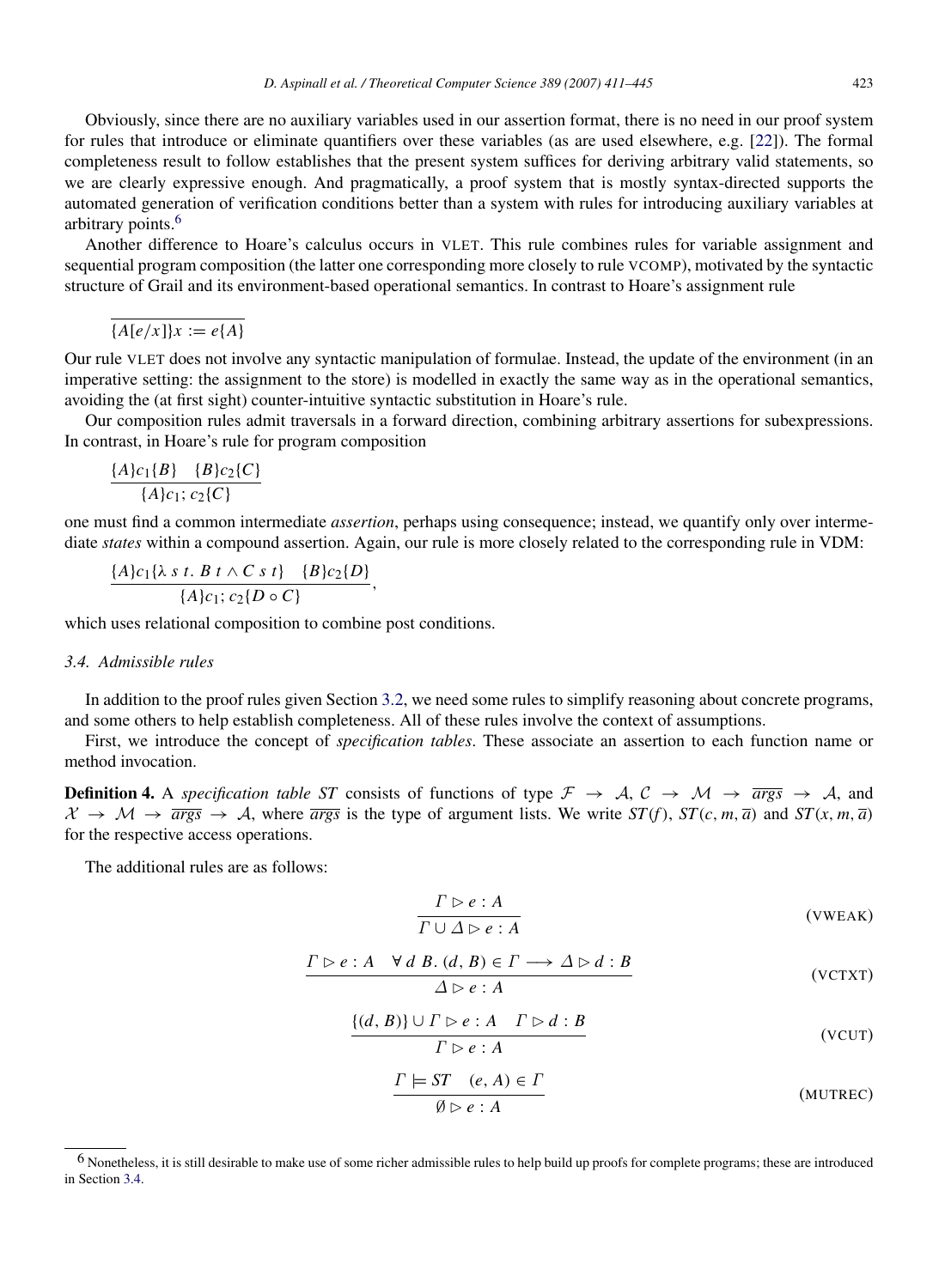$$
\frac{\Gamma \models ST \quad (c.m(\overline{a}), ST(c, m, \overline{a})) \in \Gamma}{\emptyset \rhd c.m(\overline{b}) : ST(c, m, \overline{b})}
$$
\n
$$
\frac{\Gamma \models ST \quad (x \cdot m(\overline{a}), ST(x, m, \overline{a})) \in \Gamma}{\emptyset \rhd y \cdot m(\overline{b}) : ST(y, m, \overline{b})}
$$
\n(ADAPTV)

The first two rules, VWEAK and VCTXT, are proven by an induction on the derivation of  $\Gamma \rhd e : A$ . The further cut rule, VCUT, follows easily from VCTXT. The cut rules eliminate the need for introducing a second form of judgement used previously in the literature (e.g., [\[23\]](#page-33-21)) when establishing soundness of the rule MUTREC for mutually recursive program fragments. This proof will now be outlined. Contexts whose entries arise uniformly from specification tables are of particular interest.

**Definition 5.** The context  $\Gamma$  respects specification table *ST*, notation  $\Gamma \models ST$ , if all  $(e, A) \in \Gamma$  satisfy one of the three following conditions

- $(e, A) = (call f, ST(f))$  for some *f* with  $\Gamma \triangleright body_f : \Theta(ST(f), f)$
- (*e*, *A*) = (*c*.*m*( $\overline{a}$ ), *ST*(*c*, *m*,  $\overline{a}$ )) for some *c*, *m* and  $\overline{a}$ , and all  $\overline{b}$  satisfy

 $\Gamma \triangleright body_{c,m} : \Phi(ST(c, m, \overline{b}), c, m, \overline{b}),$ 

• (*e*, *A*) =  $(x \cdot m(\overline{a}), ST(x, m, \overline{a}))$  for some *x*, *m* and  $\overline{a}$ , and all *c*, *y*, and  $\overline{b}$  satisfy

$$
\Gamma \rhd body_{c,m} : \Psi(ST(y,m,\overline{b}), y, c, m, \overline{b}).
$$

Here, the operators  $\Theta$ ,  $\Phi$ , and  $\Psi$  are those defined in Section [3.2.](#page-10-0) Using rule VCUT, is not difficult to prove that this property is closed under subcontexts.

<span id="page-14-0"></span>**Lemma 6.** *If*  $(e, A) \cup \Gamma \models ST$  *then*  $\Gamma \models ST$ .

Based on [Lemma](#page-14-0) [6,](#page-14-0) rule MUTREC can be proved by induction on the size of Γ. Notice that the conclusion relates *e* to *A* in the empty proof context — and thus, by rule VWEAK, in *any* context.

The remaining admissible rules ADAPTS and ADAPTV amount to variations of MUTREC for method invocations. In these rules, the expression in the conclusion may differ (be adapted) from the expression stored in the context, as long as this difference occurs only in the method arguments (including the object on which a virtual method is invoked) and is reflected in the assertions. In Hoare logics, the adaptation of method specifications is related to the adaptation of auxiliary variables, a historically tricky issue in the formal understandings of program logics [\[24,](#page-33-22)[23,](#page-33-21) [21\]](#page-33-19). For example, Nipkow [\[23\]](#page-33-21) adapts auxiliary variables in the rule of consequence; this allows him to adapt them also when accessing method specifications from contexts. In addition to admitting such an adaptation using universal quantification in the definition of method specifications (see the discussion in the previous section), our rules also allow differences in *syntactic* components, namely the method arguments.

In order to show ADAPTS sound, we first prove

**Lemma 7.** If 
$$
\Gamma \models ST
$$
 and  $(c.m(\overline{a}), ST(c, m, \overline{a})) \in \Gamma$  then  $\Gamma \setminus (c.m(\overline{a}), ST(c, m, \overline{a})) \rhd c.m(\overline{b}) : ST(c, m, \overline{b})$ 

using rule VCUT. The conclusion in this lemma already involves method arguments, namely  $\bar{b}$ , that may be different from the arguments used in the context *a*. From this, rule ADAPTS follows by repeated application of [Lemma](#page-14-0) [6.](#page-14-0) The proof of rule ADAPTV is similar.

#### *3.5. Verification examples*

Before treating the metalogical issues of soundness and completeness, we describe a number of verification examples that we have carried out using our implementation of the program logic in Isabelle/HOL. These examples show how to use the argument adaptation rules for method invocations, and how to specify and verify properties of resource consumption using resource algebras. All proofs follow a similar strategy which we outline first.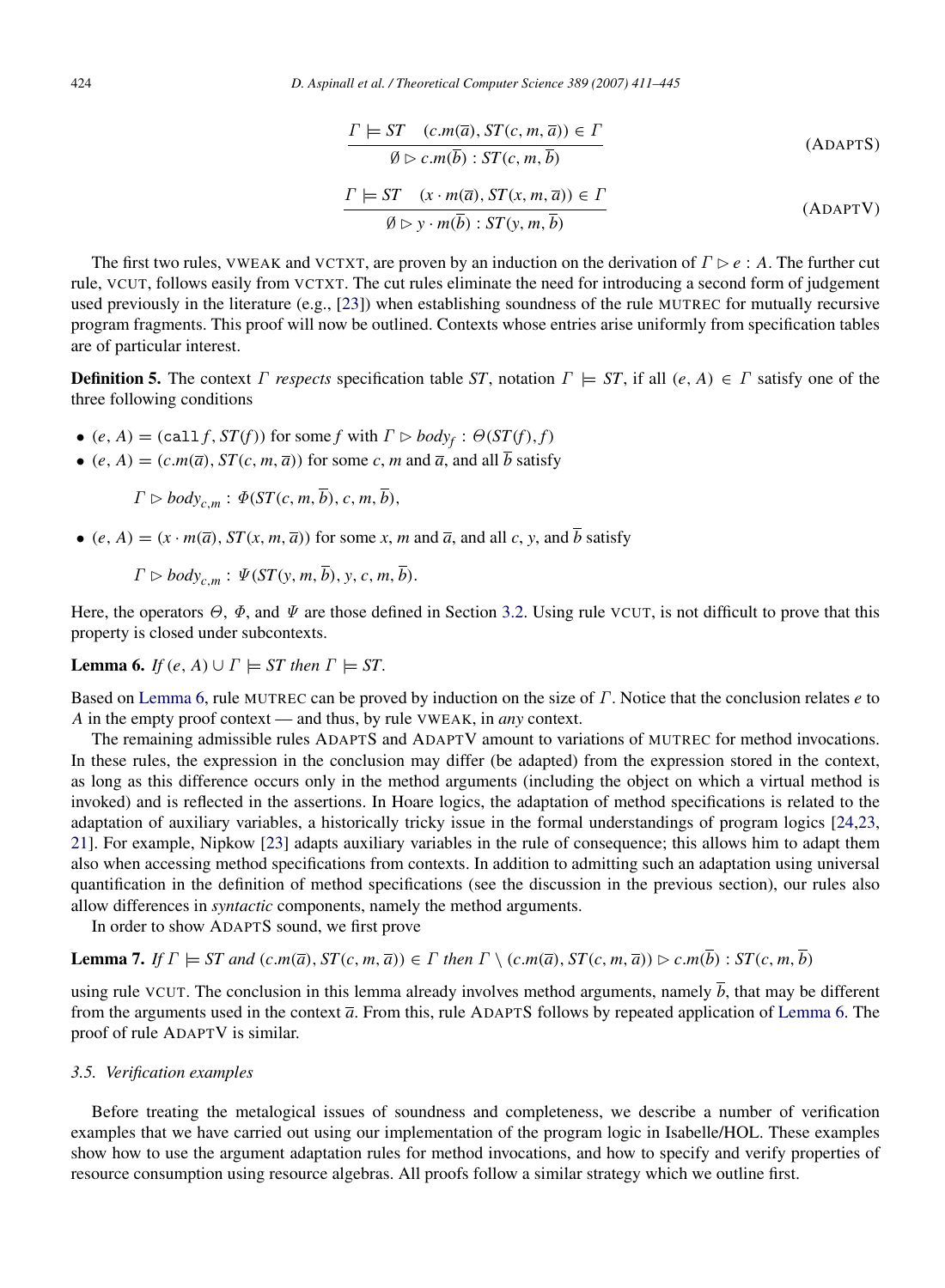#### *3.5.1. Proof strategy*

We will always aim to verify that some methods<sup>[7](#page-15-1)</sup>  $c_1.m_1, \ldots, c_n.m_n$  with bodies  $e_1, \ldots, e_n$ , respectively, satisfy their specifications in *ST*, i.e. that

<span id="page-15-2"></span>
$$
\emptyset \triangleright c_i.m_i(\overline{a}_i):ST(c_i,m_i,\overline{a}_i) \tag{3}
$$

holds for each *i* and arbitrary *a<sup>i</sup>* . In each case, the proof consists of defining a single context Γ that contains entries for all methods  $c_i$ . $m_i$  and satisfies  $\Gamma \models ST$ , and then applying rule ADAPTS separately for each *i*. A suitable context is one that contains

- at least all entries  $(c.m(\overline{a}), ST(c, m, \overline{a}))$  where  $c.m(\overline{a})$  occurs in at least one body  $e_i$  (we may discard the entries for methods that have been verified previously), and
- at least one entry  $(c_i.m_i(\overline{a}_i), ST(c_i,m_i, \overline{a}_i))$  for each  $i \in \{1, ..., n\}$ , where the  $\overline{a}_i$  are distinct meta-variables.

In order to establish  $\Gamma \models ST$ , we then prove

$$
\forall \overline{b}. \Gamma \rhd body_{c,m} : \Phi(ST(c, m, \overline{b}), c, m, \overline{b})
$$

for each pair  $(c, m)$  for which there exists an  $\overline{a}$  with  $(c.m(\overline{a}), ST(c, m, \overline{a})) \in \Gamma$ . Here, the operator  $\Phi$  is the one defined in Section [3.2.](#page-10-0) In the proofs of these lemmas, all method invocations for which there is an entry in  $\Gamma$  are verified using the axiom rule VAX, while invocations of methods for which property [\(3\)](#page-15-2) has been established previously are discharged by rule VWEAK. Together, these lemmas yield a verification of  $\Gamma \models ST$  in which each method body has been verified only once.

#### <span id="page-15-0"></span>*3.5.2. Datatype representation predicates*

To verify code resulting from compiling algebraic datatypes, we employ representation predicates which describe when a JVM (reference) value represents a member of the abstract type. For the verification examples we discuss in the present paper, "lightweight" predicates will suffice, only specifying the size of a value and the heap region it inhabits, but not the abstract value itself. The definition of these predicates reflects the layout chosen by our compiler and models representations without internal sharing. For example, consider the type of integer lists, and the layout for such lists given in Section [2.](#page-3-0) The corresponding representation predicate  $h \models_{list(n,X)} v$  mandates that the heap *h* contains a well laid-out (non-overlapping) list of length *n* starting at value v and occupying locations *X*:

$$
h(l) = \text{LIST} \quad h(l). \text{TAG} = 1
$$
\n
$$
h(l) = \text{LIST} \quad l \notin X
$$
\n
$$
h(l). \text{TAG} = 2 \quad h \models_{list(n, X)} h(l). \text{TL}
$$
\n
$$
h \models_{list(n+1, X \cup \{l\})} \text{Ref } l.
$$

#### *3.5.3. Append*

Our first example is for the method LIST.append depicted in [Fig.](#page-5-0) [1.](#page-5-0) The program proceeds by induction on the first argument, but modifies only the second argument. It also allocates fresh memory when constructing the result. The result overlaps only with the second argument, and the content of all locations in the initial heap remains unchanged. Formally, this understanding may be expressed by the specification table entry

$$
ST(\text{LIST, append}, \overline{a}) =
$$
\n
$$
\lambda E h h' v p. \forall Y n m.
$$
\n
$$
\left( \exists X x y. \overline{a} = [\text{var } x, \text{var } y] \land h \models_{\text{list}(n, X)} E \langle x \rangle \land h \models_{\text{list}(m, Y)} E \langle y \rangle \land X \cap Y = \emptyset \right)
$$
\n
$$
\left( \rightarrow \exists Z. h' \models_{\text{list}(n+m, Z)} v \land Z \cap \text{dom } h = Y \land h =_{\text{dom } h} h').
$$

It asserts that the result v represents a list of length  $n + m$  in the final heap, provided that the arguments represent non-overlapping lists of length *n* and *m* in the initial heap, respectively. Furthermore, the specification guarantees that the region inhabited by the result may at most overlap with the region inhabited by the second argument, and that the

<span id="page-15-1"></span> $7$  To simplify the explanation, we outline the verification strategy only for static methods.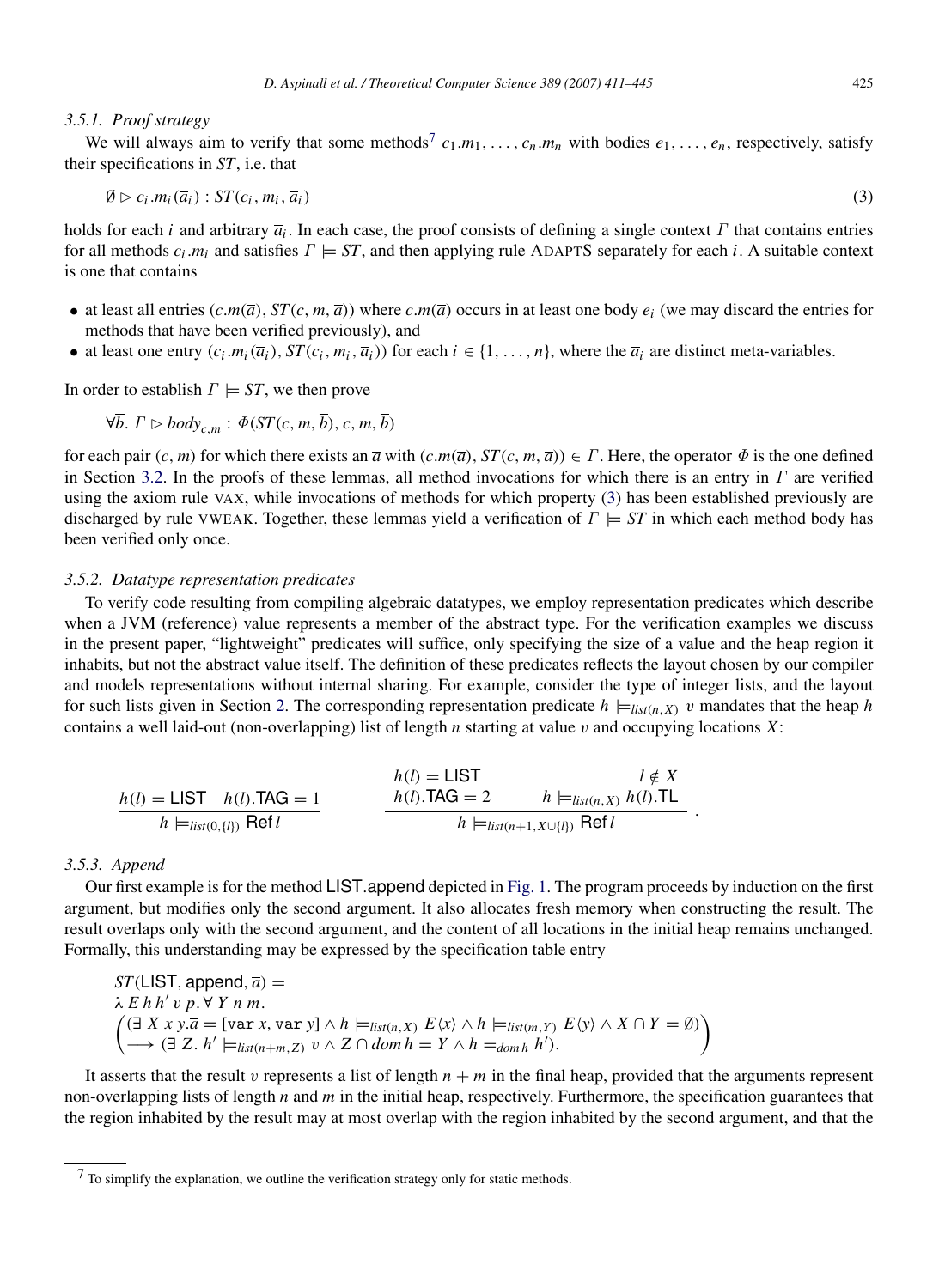content of all locations present in the initial heap remains unchanged. The last two conditions restrict which locations may be affected by the execution of the program and are necessary for a modular verification.

We verify that

<span id="page-16-1"></span> $\forall \bar{a}, \emptyset \triangleright \mathsf{LIST.append}(\bar{a}) : ST(\mathsf{LIST}, \mathsf{append}, \bar{a})$  (4)

holds following the strategy outlined above.

In the first step, a suitable context is given by

 $\Gamma_{\text{aopend}} = \{ (LIST.append([var t, var l_2]), ST(LIST, append, [var t, var l_2])) \},\$ 

since the only invocation in the body of append is LIST.append([var t, var  $|_2$ ]). The second step consists of proving the lemma

<span id="page-16-0"></span> $\forall \overline{b}$ .  $\Gamma_{\text{annend}} \rhd \text{body}_{\text{LIST} \text{annend}} : \Phi(\text{ST}(\text{LIST}, \text{append}, \overline{b}), \text{LIST}, \text{append}, \overline{b}).$  (5)

This is achieved by automatically applying the syntax-directed proof rules and using rule VAX at the invocation of LIST.append([var t, var  $\vert_2$ ]). Two verification conditions remain, one for each outcome of the conditional. The condition for Nil is

$$
\begin{pmatrix} l \in dom \ h \land h(l). \text{TAG} = 1 \land E' \langle x \rangle = \text{Ref } l \land h \models_{list(N,X)} \text{Ref } l \land \\ E' \langle y \rangle = \text{Ref } l_2 \land h \models_{list(M,Y)} \text{Ref } l_2 \land X \cap Y = \emptyset \end{pmatrix}
$$
  
\n
$$
\rightarrow \exists Z. h \models_{list(N+M,Z)} \text{Ref } l_2 \land Z \cap dom \ h = Y.
$$

Note that all datatype predicates refer to *h* as no heap modification is performed by the program. It is easy to see that  $h(l)$ .TAG =  $1 \wedge h$   $\models$   $_{list(N,X)}$  Ref *l* implies  $N = 0$  and  $X = \{l\}$ , so the goal follows by instantiating *Z* to *Y*. In the verification condition for the Cons-case, we let the predicate  $A(h, l, l_2, r, h_1)$  abbreviate

$$
\forall N \ M \ l_1 \ X \ Y.
$$
\n
$$
\begin{pmatrix}\n(h(l).TL = Ref l_1 \land h \models_{list(N,X)} Ref l_1 \land h \models_{list(M,Y)} Ref l_2 \land X \cap Y = \emptyset) \\
\to (\exists V \ l'.r = Ref l' \land h_1 \models_{list(N+M,V)} Ref l' \land V \cap dom h = Y \land h =_{dom h} h_1)\n\end{pmatrix}.
$$

This term represents the induction hypothesis, i.e. the specification of the recursive call to append. The verification condition may then be written as

$$
\begin{aligned}\n\left( \begin{array}{c} l \in dom \ h \land h(l). \text{TAG} = 2 \land E' \langle x \rangle = \text{Ref } l \land h \models_{List(N,X)} \text{Ref } l \land \\
E' \langle y \rangle = \text{Ref } l_2 \land h \models_{List(M,Y)} \text{Ref } l_2 \land X \cap Y = \emptyset \land A(h, l, l_2, r, h_1) \\
\longrightarrow \exists Z. \ h' \models_{List(N+M,Z)} \text{Ref } freshloc(dom \ h_1) \land Z \cap dom \ h = Y \land h =_{dom \ h} h'.\n\end{array} \right)\n\end{aligned}
$$

From  $h(l)$ .TAG = 2 we obtain that there are *K*,  $l_3$  and *U* such that  $N = K + 1$ ,  $h(l)$ .TL = Ref  $l_3$ ,  $U \cup \{l_3\} = X$ ,  $l_3 \notin U$  and  $h \models_{List(K, U)} \text{Ref } l_3$ . We can thus apply the induction hypothesis, instantiating *N* with *K* and *X* with *U* and obtain  $h_1 \models_{list(N+M,V)} \text{Ref } l'$ ,  $Z \cap dom \ h = Y$  and  $h =_{dom h} h_1$  for some *V* and *l'*. The right-hand side of the verification condition may then be proven by instantiating *Z* by *V* ∪ *freshloc*(*dom h*<sub>1</sub>).

The proof of the verification conditions involves instantiation of quantifiers, plus elimination, introduction and preservation lemmas for datatype predicates such as

$$
(h \models_{list(n,X)} v \land h =_X h') \longrightarrow h' \models_{list(n,X)} v
$$

which are themselves proved by induction on  $h \models_{list(n,X)} v$ . (In the absence of automatically derived predicates and lemmas for datatype definitions, the proof of our verification conditions relies on manual proof of required properties for a fixed set of datatypes.)

As explained in the general description of our verification approach, the result [\(5\)](#page-16-0) now immediately yields  $\Gamma_{\text{aopend}} \models$  *ST* and the correctness statement [\(4\)](#page-16-1) follows using rule ADAPTS.

The specification of append may be refined to include quantitative aspects using appropriate resource algebras. For example, we can verify that all four metrics that make up  $\mathcal{R}^{\text{Count}}$  depend linearly on the length of the list represented by the first argument, and so does the memory consumption. To this end we consider a modified specification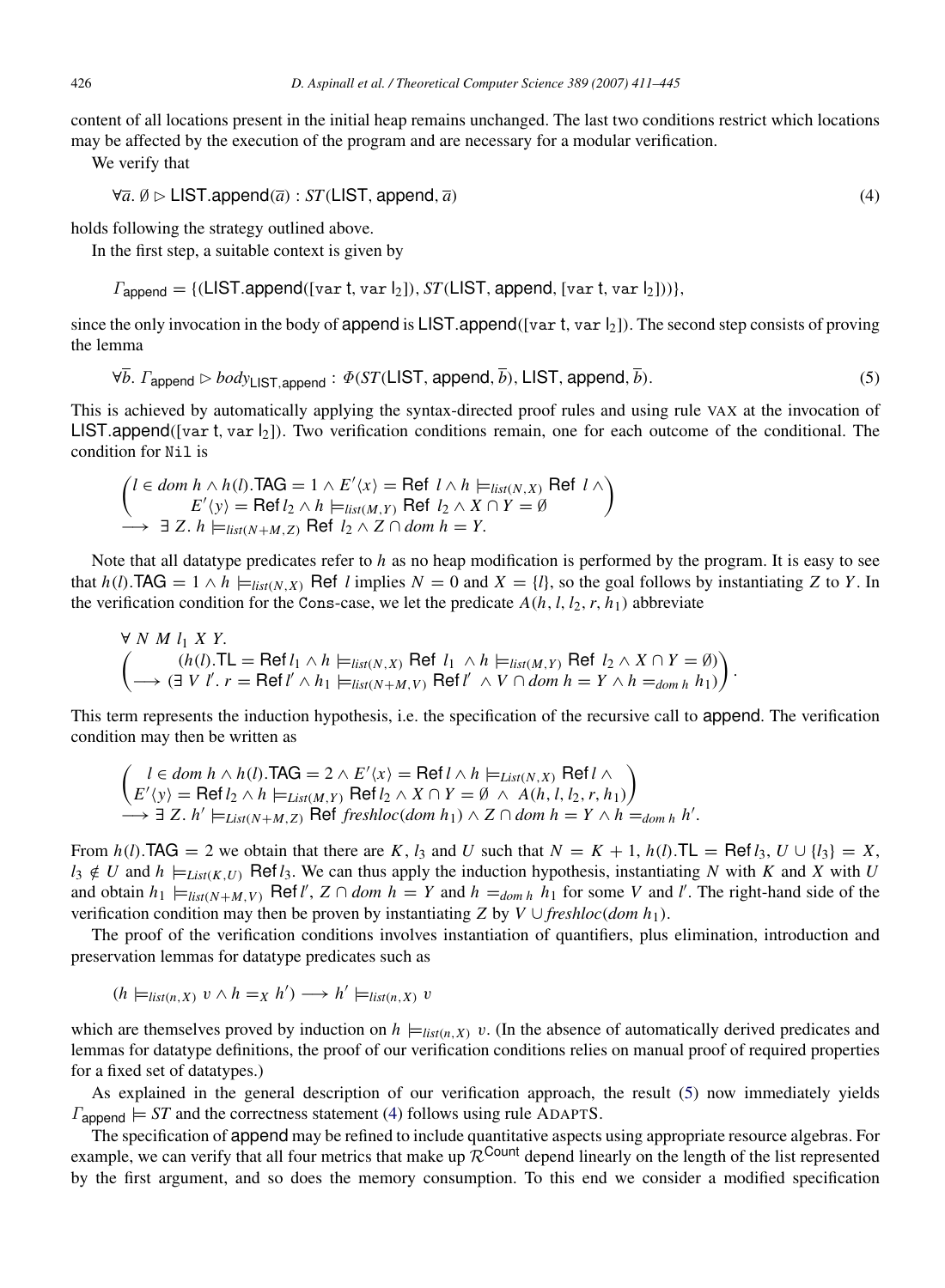<span id="page-17-0"></span> $method$  LIST TREE.flatten(t) = call *f* Г.  $\begin{bmatrix} \cdot & \cdot & \cdot \\ \cdot & \cdot & \cdot \\ \cdot & \cdot & \cdot \end{bmatrix},$  $f \mapsto 1$ et  $tg = t$ .TAG in let  $b = \textit{iszero}$  tg in if  $b$  then call  $f_0$  else call  $f_1$  $f_0 \rightarrow$  let  $i = t$ .CONT in let  $tg = \text{imm } 1$  in  $\texttt{let}~\texttt{t}\!=\!\texttt{new}~\textsf{LIST}~[\texttt{TAG}:=\texttt{tg}]~\texttt{in}~\texttt{let}~\texttt{tg} \!=\!\texttt{imm}~\!2~\texttt{in}$  $new$  LIST [TAG  $:=$  tg; HD  $:=$  i; TL  $:=$  t]  $f_1 \rightarrow 1$ et l=t.LEFT in let  $r = t$ .RIGHT in let l=TREE.flatten(var l) in let r = TREE.flatten(var r) in LIST.append([var l, var t]) ٦ 



which imposes linear constraints on these costs using symbolic factors  $AppTimeF, \ldots$ ,  $AppHeapF$  and constants *AppTimeC*, . . . , *AppHeapC*.

$$
ST(\text{LIST, append}, \overline{a}) = \lambda E h h' v p.
$$
\n
$$
\forall Y n m. \begin{pmatrix} \exists X x y. & \overline{a} = [\text{var } x, \text{var } y] \land h \models_{list(n, X)} E \langle x \rangle \land \\ h \models_{list(m, Y)} E \langle y \rangle \land X \cap Y = \emptyset \end{pmatrix} \longrightarrow
$$
\n
$$
\begin{pmatrix} \exists Z. & h' \models_{list(n+m, Z)} v \land Z \cap dom h = Y \land h =_{dom h} h' \land \\ p = \langle (AppTimeF * n + AppTimeC) \\ (AppCallF * n + AppCallC) \\ (AppStackF * n + AppStackC) \land \\ |dom h'| = |dom h| + AppHeapF * n + AppHeapC \end{pmatrix}.
$$

Following the same verification process as before, we obtain verification conditions that, in addition to the assertions discussed above, include recurrence relations over the symbolic terms. The following numbers were obtained by solving these constraints manually

| AppTimeF  | 35 | AppTimeC  | 14 |
|-----------|----|-----------|----|
| AppCallF  | 2  | AppCallC  |    |
| AppInvF   |    | AppInvC   |    |
| AppStackF |    | AppStackC |    |
| AppHeapF  |    | AppHeapC  | 0  |

and indeed these values allow one to complete the formal proof.

#### *3.5.4. Flatten*

To continue with another example program, [Fig.](#page-17-0) [3](#page-17-0) shows the definition of a method that flattens a binary tree into a list. The code was obtained by pretty-printing the output of our compiler for a Camelot file that extends the earlier code for append by

```
type itree = Leaf of int | Node of itree * itree
let flatten t = match t with
                  Leaf(i) \Rightarrow Cons(i, Nil)| Node(l,r) => append (flatten 1) (flatten r).
```
Trees are laid out in memory as objects of class TREE, where leafs  $(TAG = 0)$  contain a field CONT and nodes (TAG  $\neq$  0) contain subtrees LEFT and RIGHT.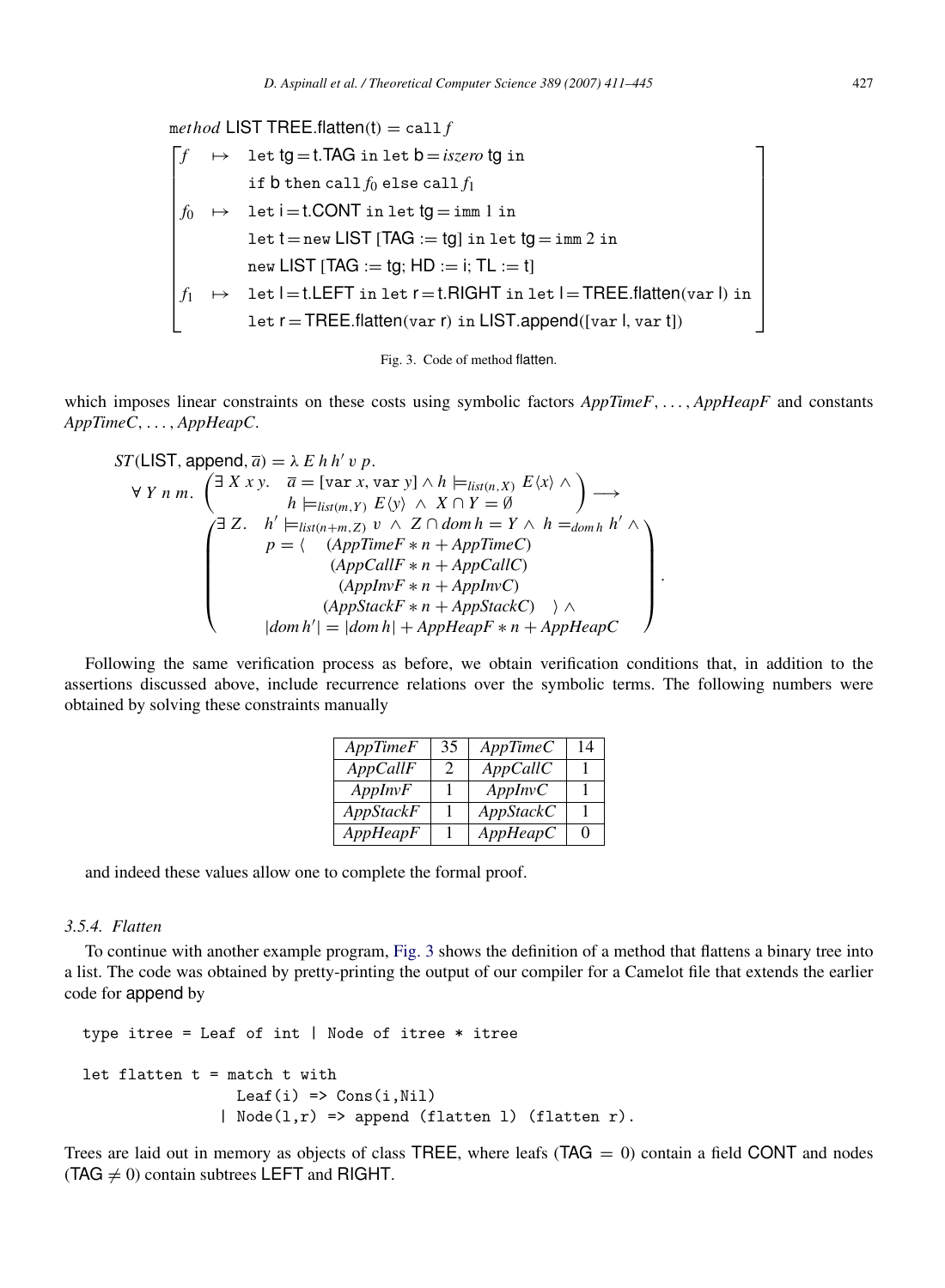Similarly to the previous example, we define a specification table entry for flatten,

$$
ST(\text{TREE}, \text{flatten}, \overline{a}) = \lambda \, E \, h \, h' \, v \, p.
$$
\n
$$
\forall \, n \, x. \quad (\exists \, X. \, \overline{a} = [\text{var } x] \, \land \, h \models_{\text{tree}(n, X)} E \langle x \rangle) \longrightarrow
$$
\n
$$
(\exists \, Z. \, h' \models_{\text{list}(2^n, Z)} v \, \land \, Z \cap \text{dom } h = \emptyset \, \land \, h =_{\text{dom } h} h')
$$

which universally quantifies over the argument name  $x$ . It asserts that the result  $v$  represents a list of length  $2^n$  in the final heap, provided that the argument represents a balanced binary tree of height *n* in the initial heap. Moreover, the region inhabited by the result, *Z*, does not overlap with *h* (i.e. the list is represented in freshly allocated memory), and the content of all locations in *dom h* remains unchanged. The datatype representation predicate  $h \models_{tree(n,X)} v$  is defined in a similar way to the list predicate  $h \models_{list(n, X)} v$ , namely:

$$
h(l) = \text{TREE} \qquad l \notin L \cup R
$$
\n
$$
h(l) = \text{TREE} \qquad h(l). \text{TAG} \neq 0 \qquad h \models_{tree(n,L)} h(l). \text{LEFT}
$$
\n
$$
h(l) = \text{TREE} \qquad h(l). \text{TAG} \neq 0 \qquad h \models_{tree(n,R)} h(l). \text{LEFT}
$$
\n
$$
h \models_{tree(0,\{l\})} \text{Ref } l \qquad h \models_{tree(n+1, L \cup R \cup \{l\})} \text{Ref } l \qquad h \models_{tree(n+1, L \cup R \cup \{l\})} \text{Ref } l \qquad (l \neq L \cup R \text{ for } l \neq l)
$$

Once more, following the prescribed verification strategy, we prove

```
\forall \overline{a}, \emptyset \triangleright \mathsf{TREE}.\mathsf{flatten}(\overline{a}) : \mathsf{ST}(\mathsf{TREE}, \mathsf{flatten}, \overline{a}). (6)
```
The context defined in the first step may be chosen as

$$
\Gamma_{\text{flatten}} = \begin{cases}\n(\text{THEE-flatten}([var \ v_2]), \text{ST}(\text{THEE, flatten}, [var \ v_2])), \\
(\text{THEE-flatten}([var \ v_3]), \text{ST}(\text{THEE, flatten}, [var \ v_3]))\n\end{cases}
$$

since the method append has already been verified.

In the verification of

<span id="page-18-0"></span>
$$
\forall \overline{b}. \ \Gamma_{\text{flatten}} \triangleright \text{body}_{\text{THEE},\text{flatten}} : \Phi(\text{ST}(\text{THEE}, \text{flatten}, \overline{b}), \text{THEE}, \text{flatten}, \overline{b}), \tag{7}
$$

the two invocations of flatten are discharged by rule VAX, while the invocation of append is discharged by appealing to property [\(4\)](#page-16-1) using VWEAK. Once more, the proofs of the verification conditions involve case analysis on the datatype representation predicates, the instantiation of quantifiers, and the application of datatype preservation lemmas for trees and lists. The preconditions of the latter are satisfied thanks to the separation conditions in the specifications of append and flatten.

Similarly to the verification of append, we obtain  $\Gamma_{\text{flatten}} \models ST$  from the result [\(7\)](#page-18-0), and the correctness of flatten, i.e property [\(6\)](#page-18-1), follows using rule ADAPTS.

To verify resource consumption for this method using  $\mathcal{R}^{\text{Count}}$ , we observe that the costs of flatten depend on those of append, plus the costs of two recursive invocations of flatten on subtrees. The resulting recurrences for the four additive metrics follow a uniform pattern *FlCost* of type ( $\mathcal{N} \Rightarrow \mathcal{N} \Rightarrow \mathcal{N} \Rightarrow \mathcal{N} \Rightarrow \mathcal{N}$ , defined by

 $Flcost$  *app base step*  $0 = base$ *FlCost app base step*  $(Suc\ n) = step + app(2^n) + 2 * (FlCost\ app\ base\ step\ n)$ .

This functional describes how the costs of flattening a tree depend on the height *n* and the costs of append. The costs of flattening a tree of height zero are given by the parameter *base*. The costs of flattening a tree of height  $n + 1$ are given by the costs of two flattening of a tree of height *n*, the costs of one invocation of append on a list of length 2 *n* , and the costs resulting from the remaining instructions in the loop body (parameter *step*). Note that this pattern is modular in the costs of append.

The costs with respect to the four additive metrics may now be obtained by instantiating *FlCost* with the appropriate parameters. The parameters *base* and *step* are specific for the implementation of flatten and were once again obtained experimentally. The append-specific costs are given by the linear terms proven earlier, using the factors and constants

<span id="page-18-1"></span>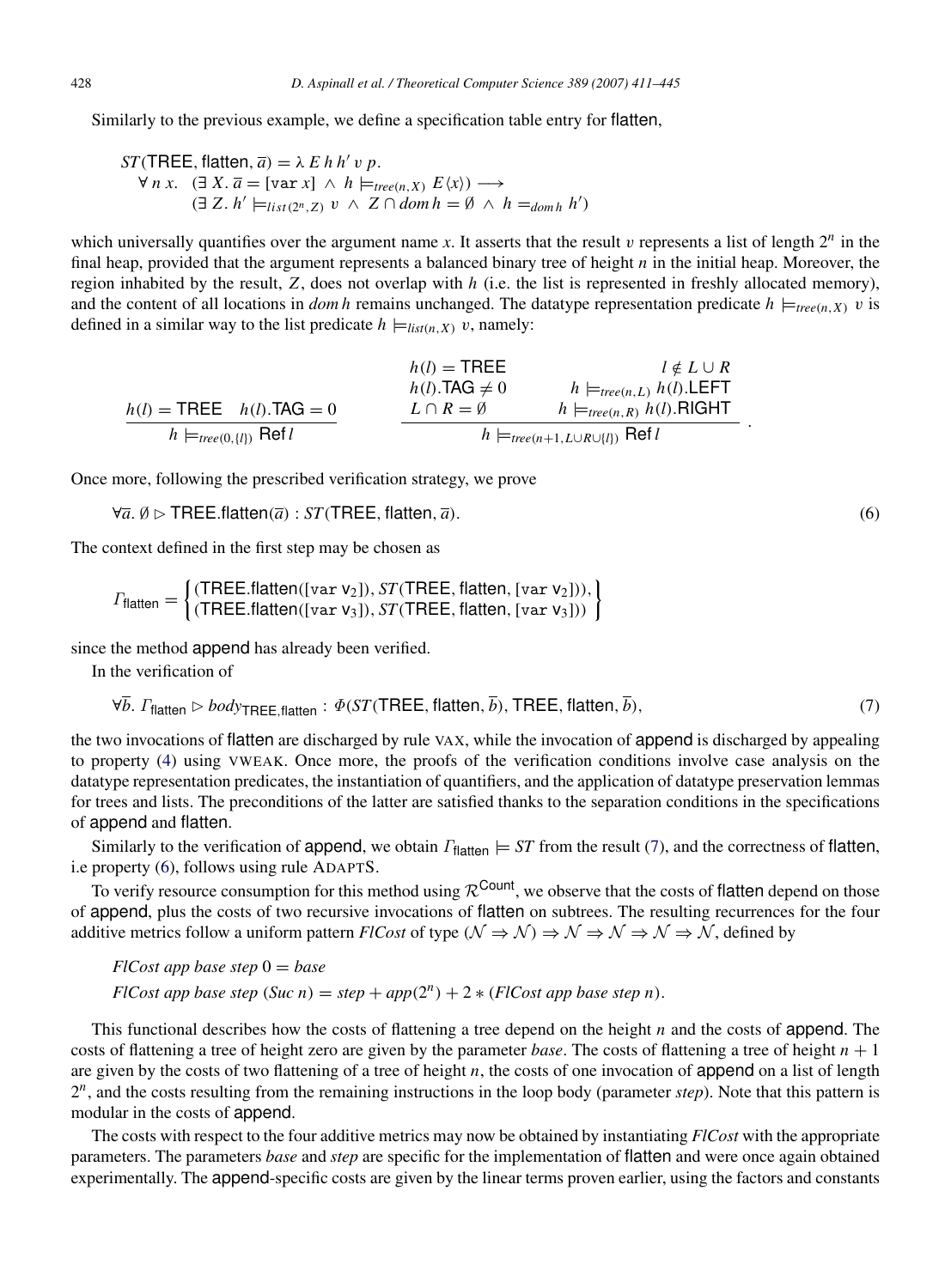<span id="page-19-0"></span>method BOOL EO.even(x) = let  $b = i$ *szero* x in let  $x = x - 1$  in if b then imm true else EO.odd([var x]) method BOOL EO.odd(y) = let  $b = iszero$  y in let  $y = y - 1$  in if b then imm false else EO.even([var y])

Fig. 4. Code of methods even and odd.

*AppTimeF*, ..., *AppHeapC*, although the costs for a different implementation of **append** could be substituted easily.

*FlTime n* =  $FlCost(\lambda n. AppTimeF * n + AppTimeC)$  38 22 *n FICall n* =  $FICost$  ( $\lambda n$ .  $AppCallF * n + AppCallC$ ) 2 2 *n FlInv n* =  $Flcost$  ( $\lambda n$ .  $AppInvF * n + AppInvC$ ) 1 1 *n*  $F$ *Heap*  $n = F$ *ICost*  $(\lambda n \cdot AppHeapF * n + AppHeapC)$  2 0 *n*.

The recurrence equation for the frame stack height is given by

 $FlStack$ <sup>0</sup> = 1

 $FlStack(Suc n) = 1 + max(FlStack n, 2<sup>n</sup> + 1).$ 

The verification of the extended specification

*ST*(TREE, flatten,  $\overline{a}$ ) =  $\lambda$  *E h h' v p.*  $\forall n \ x. \quad (\exists X. \overline{a} = [\text{var } x] \ \land \ h \models_{\text{tree}(n, X)} E\langle x \rangle) \longrightarrow$  $\sqrt{ }$  $\mathbf{I}$  $\exists Z. \quad h' \models_{list(2^n, Z)} v \land Z \cap dom \, h = \emptyset \land h =_{dom h} h' \land$ *p* =  $\langle$ (*FlTime n*) (*FlCall n*) (*FlInv n*) (*FlStack n*) $\rangle$  ∧  $|dom h'| = |dom h| + FlHeap$  $\setminus$  $\overline{1}$ 

again proceeds following the same structure as for the simpler specification [\(6\)](#page-18-1). As expected, unfolding the recurrence equations leads to functions of exponential growth, since the index *n* in the predicate  $h \models_{tree(n,X)} v$  denotes the height of the tree.

#### <span id="page-19-1"></span>*3.5.5. Even/odd*

As a third example, we verify that a run of the mutually recursive methods even and odd (code in [Fig.](#page-19-0) [4\)](#page-19-0) exhibits the expected alternation of method invocations. This demonstrates that our rule MUTREC indeed works for mutually recursive methods, and also shows how we may use resource algebras for reasoning about execution traces. In particular, we consider the resource algebra  $\mathcal{R}^{\text{InvTr}}$  that collects the static method invocations in execution order. We first define the auxiliary functions  $f_{Even}$ ,  $f_{Odd}$  :  $\mathcal{N} \rightarrow \overline{expr}$  that calculate the list of invocations occurring inside a method call, relative to a given input.

$$
f_{Even} \t 0 = [ ]
$$
  
\n
$$
f_{Even} \t (Suc n) = if \t (∃ k. \t Succ n = 2 * k) \t then \t (f_{Even} n) @ [EO.event([var y]])]
$$
  
\n
$$
else \t (f_{Even} n) @ [EO.add([var x]])]
$$
  
\n
$$
fodd \t 0 = [ ]
$$
  
\n
$$
fodd \t (Suc n) = if \t (∃ k. \t Succ n = 2 * k) \t then \t (fodd \t n) @ [EO.add([var x]])]
$$
  
\n
$$
else \t (fodd \t n) @ [EO.event([var y]])
$$

Next, the specification table entries for even and odd are defined. The specifications

$$
ST(EO, even, \overline{a}) = \lambda E h h' v p.
$$
  
\n
$$
\forall w. \quad (\overline{a} = [\text{var } w] \land E(w) \ge 0) \longrightarrow \begin{pmatrix} v = is\_even(E\langle w \rangle) \land \\ p = EO.even([\text{var } w]) :: (f_{Even}(E\langle w \rangle)) \end{pmatrix}
$$
  
\n
$$
ST(EO, odd, \overline{a}) = \lambda E h h' v p.
$$
  
\n
$$
\forall w. \quad (\overline{a} = [\text{var } w] \land E\langle w \rangle \ge 0) \longrightarrow \begin{pmatrix} v = is\_odd(E\langle w \rangle) \land \\ p = EO.odd([\text{var } w]) :: (f_{Odd}(E\langle w \rangle)) \end{pmatrix}
$$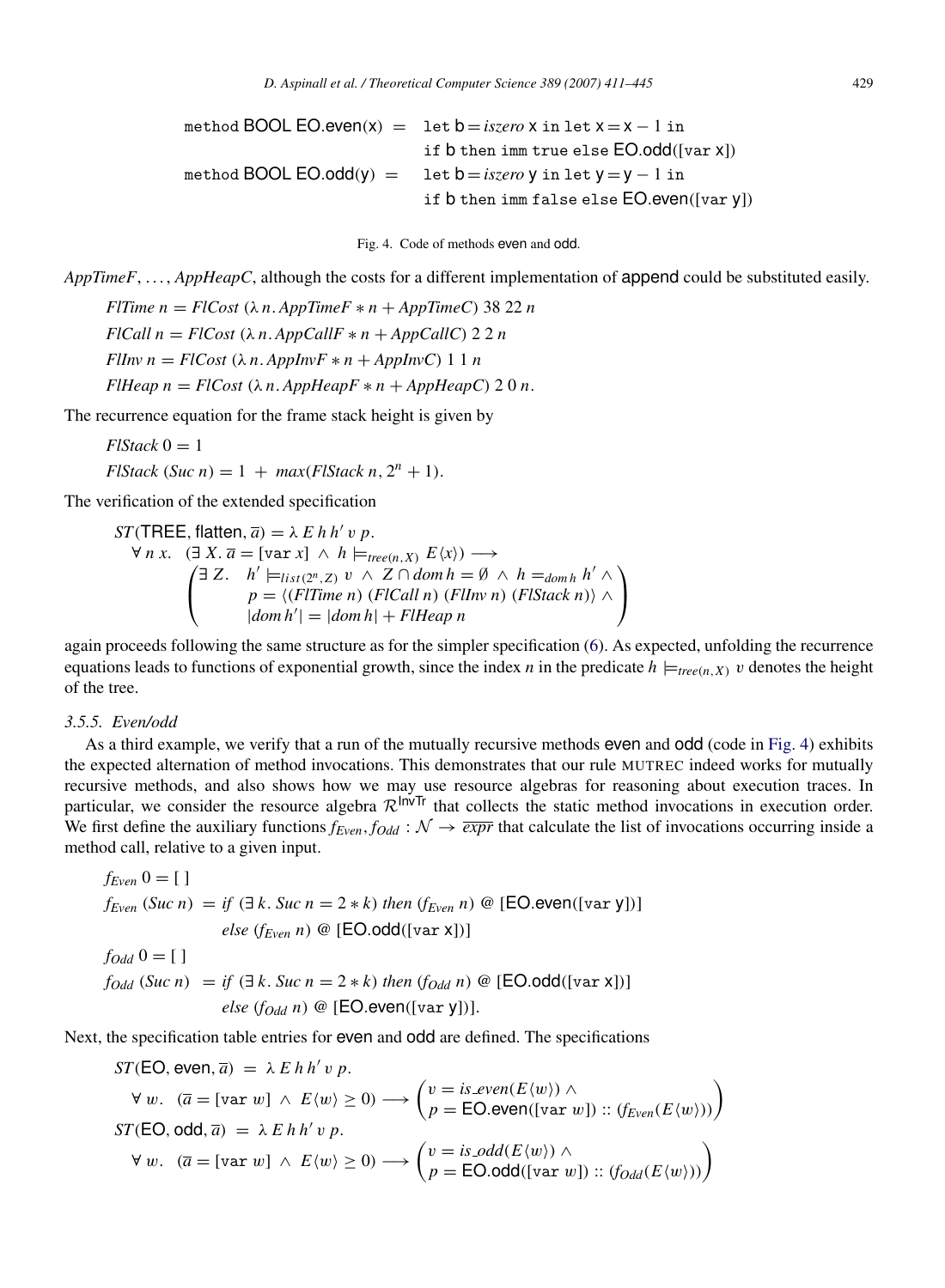$$
\begin{bmatrix} f & \mapsto & \text{let } n = n + 1 \text{ in } \text{let } l = \text{new } \text{LIST } [\text{HD} := F(n, l), \text{TL} := l] \text{ in} \\ \text{C.M}(\text{var } n, \text{var } l) ; \text{ let } b = if n < 42 \text{ then } \text{imm true } else \text{ imm } \text{false in} \\ \text{if } b \text{ then call } f \text{ else } \text{var } l \end{bmatrix}
$$

Fig. 5. A loop repeatedly invoking method C.M.

constrain the form of input arguments, prefix the outermost call to the list of internal invocations, and specify the result using the semantic functions

*is*  $\angle$ *even*  $v =$  *if*  $(\exists n, v = 2 * n)$  *then* true *else* false *is*  $\Delta$ *odd*  $v = \text{if } (\exists n, v = 2 * n)$  *then* false *else* true.

The context  $\Gamma_{\text{EO}}$  contains one entry for each method:

$$
\Gamma_{\text{EO}} = \begin{cases}\n(\text{EO}.\text{even}([\text{var } y]), ST(\text{EO}, \text{even}, [\text{var } y]), \\
(\text{EO}.\text{odd}([\text{var } x]), ST(\text{EO}, \text{odd}, [\text{var } x]))\n\end{cases}.
$$

The verification of  $\Gamma_{\text{EO}} \models ST$  unfolds each method body once, resolving the invocation of the opposite method by rule VAX. We thus obtain

 $\emptyset \triangleright$  EO.even([var z]) : *ST*(EO, even, [var z])

and

```
\emptyset \triangleright EO.odd([var z]) : ST(EO, odd, [var z])
```
for an arbitrary variable z using rule ADAPTS, and unfolding the definitions of *fEven* and *fOdd* yields results such as

 $\emptyset \triangleright$  **EO.even**([var z]) :  $\lambda$  *E h h' v p. E* $\langle z \rangle = 4 \longrightarrow$  $v = \text{true} \wedge$  $p = [EO.event([var z]), EO.odd([var x]),$  $EO. even([var y]), EO. odd([var x]),$ EO.even([var y])].

#### *3.5.6. Limits on parameter values*

As a final example, we use the resource algebra  $\mathcal{R}^{PVal}$  to impose limits on the arguments of invocations of a (native) method. The code fragment in [Fig.](#page-20-0) [5](#page-20-0) shows a loop that repeatedly prepends a new element to a list *l* and then invokes C.M with *l*. In each iteration, the first argument, *n*, is intended to describe an upper bound on the length of *l*. The semantic function  $F$  is an arbitrary function which constructs a value for the new HD field, maybe depending on the current counter and tail (this is just suggestive and doesn't play a role in the example).

A policy that describes the desired relation is

$$
P(\overline{a}) \equiv \exists x \, y \, n \, R. \overline{a} = [\text{var } x, \text{var } y] \land h \models_{\text{list}(n, R)} E \langle y \rangle \land n \le E \langle x \rangle \land E \langle x \rangle \le 42.
$$

This expresses that the method must always be invoked on two arguments, the first one being a bound on the length of the list contained in the second; the list also has a fixed concrete limit on its length.

We can verify that all invocations of C.M arising from a call to f respect the policy, subject to conditions on the initial state. The verification of this:

$$
\emptyset \rhd \text{call } f: \lambda \ E \ h \ h' \ v \ p. \ (\exists \ m \ R \ldotp h \models_{\text{list}(m, R)} E \langle l \rangle \ \land \ m \leq E \langle n \rangle) \longrightarrow p = (E \langle n \rangle < 42)
$$

proceeds very similarly to the proofs described earlier.

#### *3.6. Soundness*

<span id="page-20-1"></span>In order to prove that each derivable judgement is semantically valid, we first define a *relativized* notion of validity.

<span id="page-20-0"></span>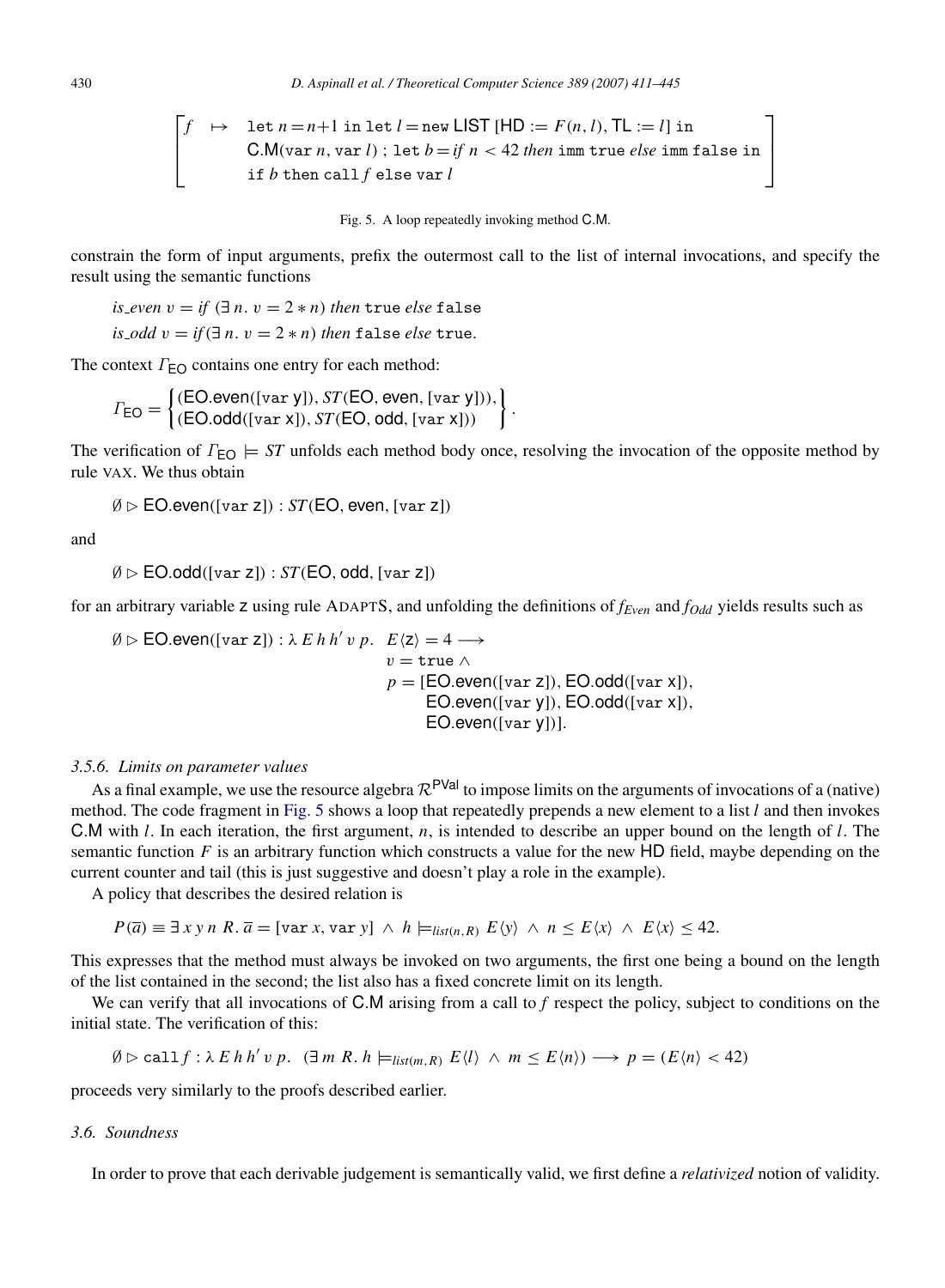**Definition 8** (*Relativized Validity*). Specification *A* is *valid for e at depth n*, written  $\models n$  *e* : *A*, if

$$
(m \leq n \ \land \ E \vdash h, e \Downarrow_m h', v, p) \longrightarrow A \ E \ h \ h' \ v \ p.
$$

Here, the judgement  $E \vdash h, e \Downarrow_m h', v, p$  refers to an operational semantics that extends the semantics given in Section [2.4](#page-7-1) by an explicit index which models the derivation height. Note that this counter is only used for metareasoning and is independent from the resources. It is immediate to show the equivalence of the two semantics and we omit the details.

The counter *n* in [Definition](#page-20-1) [8](#page-20-1) restricts the set of pre- and post-states for which *A* has to be fulfilled. It is easy to show that  $\models e : A$  is equivalent to  $\forall n. \models_n e : A$ , and that relativized validity is downward closed, i.e. that for  $m \leq n$ ,  $\models_n e: A \text{ implies } \models_m e: A.$ 

Like unrestricted validity, relativized validity may be generalized to contexts:

**Definition 9** (*Relativized Context Validity*). Context  $\Gamma$  is *valid at depth n*, written  $\models_n \Gamma$ , if for all  $(e, A) \in \Gamma$ ,  $\models n \ e : A$  holds. Assertion *A* is *valid for e in context*  $\Gamma$  *at depth n*, denoted  $\Gamma \models_n e : A$ , if  $\models_n \Gamma$  implies  $\models_n e:A.$ 

Using the index and relativized validity, proofs may be carried out by induction on the derivation height of the operational semantics; related proofs have appeared elsewhere [\[25](#page-33-23)[,21,](#page-33-19)[26\]](#page-33-24).

In particular, we can prove the following lemma:

**Lemma 10.** *For*  $\models$ *n*</sub>  $\Gamma$  *and*  $\Gamma$   $\cup$  {call  $f$ *, A*}  $\triangleright$  *body<sub>f</sub>* :  $\Theta(A, f)$ *, let* 

 $\models_m ( \Gamma \cup \{ \text{call } f, A \}) \longrightarrow \models_m body_f : \Theta(A, f)$ 

*hold for all m. Then*  $\models_n$  call  $f : A$ .

**Proof.** By induction on *n*.  $\Box$ 

Similar results hold for static and virtual method invocations. From this, the following result may be proved:

<span id="page-21-0"></span>**Lemma 11.** *If*  $\Gamma \triangleright e : A$  *then*  $\forall n$ .  $\Gamma \models_n e : A$ 

**Proof.** By induction on the derivation of  $\Gamma \triangleright e : A$ .  $\Box$ 

Finally, the soundness statement is obtained from [Lemma](#page-21-0) [11](#page-21-0) by unfolding the definitions of (relativized) validity.

**Theorem 12** (*Soundness*). *If*  $\Gamma \triangleright e : A$  *then*  $\Gamma \models e : A$ .

In particular, an assertion that may be derived using the empty context is valid:  $\emptyset \triangleright e : A$  implies  $\models e : A$ .

#### *3.7. Completeness*

The soundness of a program logic ensures that derivable judgements assert valid statements with respect to the operational semantics. Soundness is thus paramount to a trustworthy proof-carrying code system. In contrast, completeness of program logics has hitherto been mostly of metatheoretical interest. For the intended use as the basis of MRG's hierarchy of program logics, however, this metatheoretical motivation is complemented by a pragmatic motivation. The intention of encoding (possibly yet unknown) high-level type systems as systems of derived assertions requires that any property that (for a given notion of validity) holds for the operational semantics be indeed provable. Partially, this requirement concerns the expressiveness of the assertion language, which, thanks to our choice of shallow embedding, is guaranteed, as any HOL-definable predicate may occur in assertions. On the other hand, the usage of a logically incomplete ambient logic such as HOL renders the program logic immediately incomplete itself, via the rule of consequence. The by now accepted idea of *relative* completeness [\[27\]](#page-33-25) proposes to separate reasoning about the program logic from issues regarding the logical language. In particular, the side condition of rule VCONSEQ only needs to *hold* in the meta-logic, instead of being required to be provable.

In our setting, the role of *most general formulae*, originally introduced by Gorelick [\[28\]](#page-33-26) to prove completeness of recursive programs, is played by *strongest specifications*. These are those assertions that are satisfied exactly for the tuples of the operational semantics.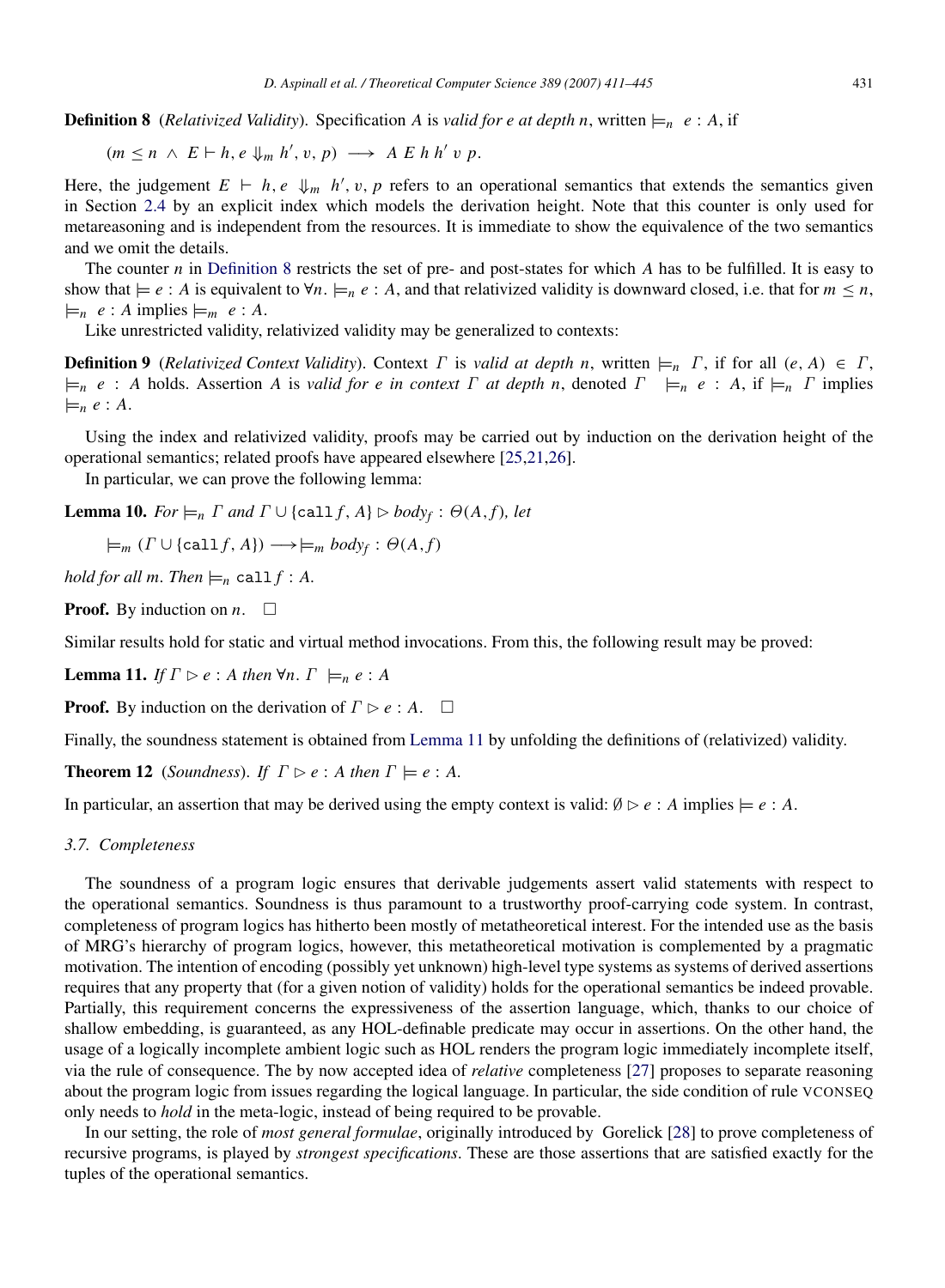Definition 13 (*Strongest Specification*). The strongest specification for *e* is defined by

 $SSpec(e) \equiv \lambda E h h' v p. E \vdash h, e \Downarrow h', v, p.$ 

It is immediate that strongest specifications are valid

 $\models e : SSpec(e)$ 

and imply all other valid specifications:

<span id="page-22-4"></span>If  $\models e : A$  and *SSpec*(*e*)  $E h h' v p$  then  $A E h h'$ v *p*. (8)

The context Γ*strong* associates to each function label and each method declaration in the global program *P* its strongest specification

$$
T_{strong} \equiv \left\{ (e, SSpec(e)) \mid \exists f. \ e = call \ f \lor \exists \ c \ m \ \overline{a}. \ e = c.m(\overline{a}) \right\}.
$$

By induction on *e*, we prove:

<span id="page-22-1"></span>**Lemma 14.** *For any e, we have*  $\Gamma_{\text{strong}} \triangleright e$  :  $SSpec(e)$ *.* 

This result can be used to show that Γ*strong* respects the *strongest specification table*,

 $ST_{strong} \equiv (\lambda f. SSpec(call f), \lambda c m \overline{a}. SSpec(c.m(\overline{a})), \lambda x m \overline{a}. SSpec(x \cdot m(\overline{a}))).$ 

<span id="page-22-3"></span>**Lemma 15.** We have  $\Gamma_{\text{strong}} \models ST_{\text{strong}}$ .

The proof of this lemma proceeds by unfolding the definitions, using [Lemma](#page-22-1) [14](#page-22-1) in the claims for function calls and method invocations.

Next, we prove that

<span id="page-22-2"></span>
$$
\Gamma_{strong} \models ST \text{ implies } \emptyset \triangleright e : SSpec(e) \tag{9}
$$

for arbitrary specification table *ST*, by applying rule VCTXT, where the first premise is discharged by [Lemma](#page-22-1) [14](#page-22-1) (i.e. Γ is instantiated to Γ*strong*) and the second premise is discharged by rule MUTREC.

Combining property [\(9\)](#page-22-2) and [Lemma](#page-22-3) [15](#page-22-3) yields  $\emptyset \triangleright e$  : *SSpec(e)*, from which

**Theorem 16** (*Completeness*). *For any e and A*,  $\models e : A$  *implies*  $\emptyset \triangleright e : A$ .

follows by rule VCONSEQ and property [\(8\)](#page-22-4).

#### <span id="page-22-0"></span>4. Program logic for termination

So far the program logic developed for Grail has been a logic for partial correctness. In this section we will develop a program logic for termination, with a judgement  $\triangleright_T \{P\}$  *e*  $\downarrow$ , to be read as "expression *e* terminates under precondition *P*". In formalizing the concept of a precondition, we adopt the same approach as in the core logic and use a shallow embedding. Thus, preconditions are predicates over environments and heaps in the metalogic and have the type  $P = \mathcal{E} \rightarrow \mathcal{H} \rightarrow \mathcal{B}$ .

With this termination logic the total correctness statement that expression *e* fulfils assertion *A* and terminates under precondition *P* is then the conjunction of statements of these two logics:  $\emptyset \triangleright e : A \land \triangleright_T \{P\}e \downarrow$ . In contrast to the usual approach of adding the termination-guaranteeing side-conditions directly into the rules for function calls and method invocations, $8$  our approach has the advantage of being modular: we do not have to modify the underlying logic for partial correctness at all.

Our goal with this logic is to characterize programs that terminate correctly and therefore we do not distinguish between different sources of non-termination. We note, however, that most cases of program abortion are already checked in earlier stages of code-generation, in particular during bytecode verification. Duplicating these checks in

<span id="page-22-5"></span><sup>8</sup> One notable exception is [\[29\]](#page-33-27), where a termination logic is built on top of a Hoare-Logic for a while-language.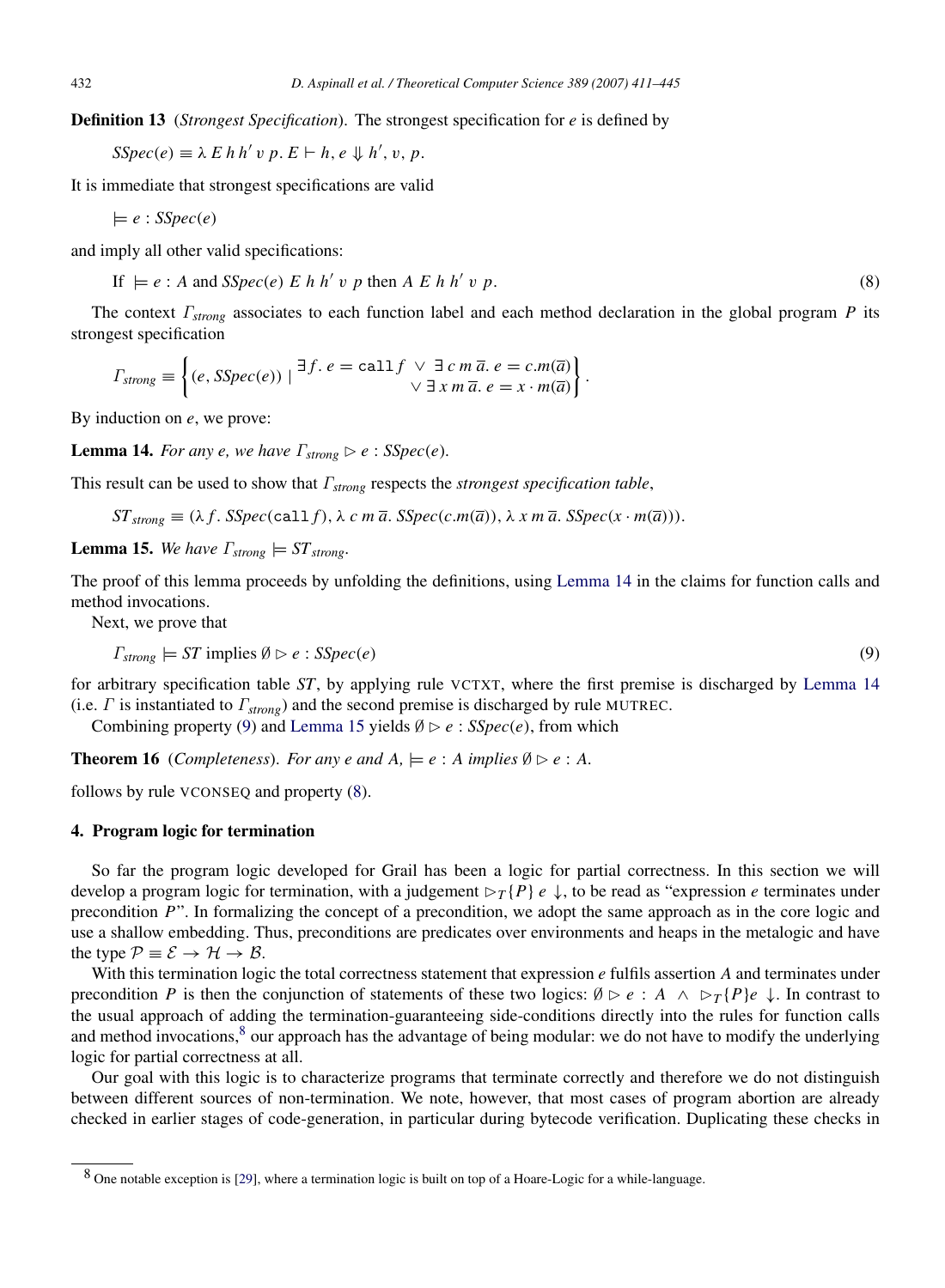our logic would only obfuscate the rules and run contrary to our design goal of a modular structure. As ongoing further work we are formalizing a notion of "partial termination" in order to reason about secure behaviour of non-terminating programs and we elaborate on that in Section [7.](#page-31-0) To add confidence to the results in this section, we have formalized the termination logic and its soundness proof in Isabelle/HOL.

In the rules for let and for composition we will need a form of semantic "implication", relating the pre-condition *P* of the construct to the precondition  $P'$  for  $e_2$ , possibly after a value binding to the variable *x*. We express this as an assertion in the partial correctness logic and define the following combinator.

**Definition 17.** A *pre-condition implication* of two assertions *P*, *P'* with a binding to variable *x*, written  $P \longrightarrow_{(x:=)}$  $P'$ , is defined as follows:

$$
\lambda E \; h \; h' \; v \; p. \; P \; E \; h \; \longrightarrow \; (\exists i. \; v = i \; \wedge \; P' \; E \langle x := i \rangle \; h').
$$

Recall that the operation  $E(x := i)$  performs an update of the variable x by the value *i*. A similar combinator  $\rightarrow$ expresses a precondition implication without value-binding.

#### *4.1. Proof system*

We now introduce the proof system for termination which defines the judgement  $\triangleright_T \{P\}$  *e*  $\downarrow$ . While the core logic uses contexts to collect assumptions on methods and functions, we rely here on metalevel implication for this purpose: to prove that a call  $f$  terminates for all inputs one must exhibit a measure function and prove for all  $n$  that the body of *f* terminates for inputs of measure up to *n* assuming that calls to *f* terminates for inputs of measure less than *n*. Unlike the partial case such a rule can be justified by metalevel induction on the termination measure.

Note that a similar use of metalevel implication would be unsound for partial correctness. For each function (or method) *f* it trivially holds that either *f* satisfies the partial correctness assertion  $\phi$  or else it is the case that its body satisfies it, assuming that any call to  $f$  satisfies  $\phi$  by "ex falso quodlibet". Thus, in the partial correctness case the access to assumptions about calls must be suitably restricted (e.g. using contexts) so as to rule out metalevel case distinctions as above, whereas no such restriction is necessary for termination logic due to the outside quantification over the measure.

Thus, we can use a shallow encoding of object-logic contexts, or, in other terms, a form of hypothetical-parametrical judgements as in type theory, where the meta-logic context encodes the object one. The drawback is that termination does not have an induction principle, but the encoding abstracts from explicit context management operations such as axiomatic lookup or weakening, which are delegated to the metalogic.

#### <span id="page-23-0"></span>*4.2. Rules*

$$
\frac{\forall E \ h. P' \ E \ h \longrightarrow P \ E \ h \quad \triangleright_T \{P\} \ e \ \downarrow}{\triangleright_T \{P'\} \ e \ \downarrow}
$$
 (TConseg)

$$
\frac{1}{\triangleright_T \{P\} \text{ null } \downarrow} \qquad \qquad \text{(TNULL)} \qquad \qquad \frac{1}{\triangleright_T \{P\} \text{ imm } i \downarrow} \qquad \qquad \text{(TIM)}
$$

$$
\frac{1}{\triangleright_T \{P\} \text{ var } x \downarrow} \qquad \qquad (\text{TVAR}) \qquad \qquad \frac{1}{\triangleright_T \{P\} \text{ prim } op xy \downarrow} \qquad (\text{TPRIM})
$$

$$
\frac{\forall E \ h. \ P \ E \ h \longrightarrow E \langle x \rangle \neq \text{null}}{\triangleright_T \{P\} \ x.t \ \downarrow} \qquad (\text{TGETF}) \qquad \frac{\forall E \ h. \ P \ E \ h \longrightarrow E \langle x \rangle \neq \text{null}}{\triangleright_T \{P\} \ x.t := y \ \downarrow} \qquad (\text{TPUTF})
$$

$$
\overline{\triangleright_T\{P\}c \diamond t \downarrow}
$$
 (TGETS) (TQETS) (TPUTS)

 $\sqrt{P}$  new  $c$   $[\overline{t_i := x_i}] \downarrow$ 

(TNEW)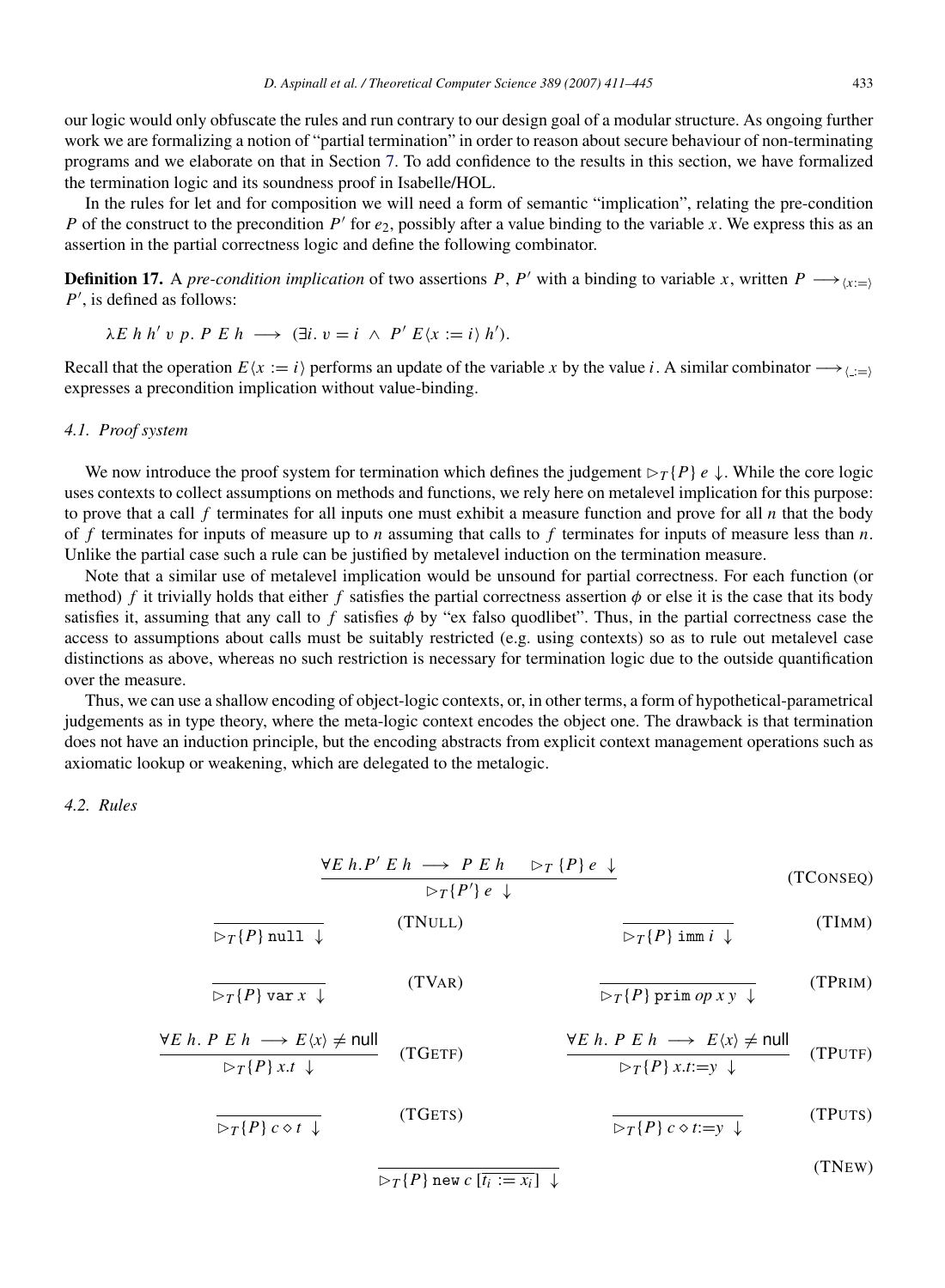$$
\triangleright_T \{\lambda E \ h. \ P \ E \ h \ \wedge \ E \langle x \rangle = \text{true} \} \ e_1 \ \downarrow \quad \triangleright_T \{\lambda E \ h. \ P \ E \ h \ \wedge \ E \langle x \rangle = \text{false} \} \ e_2 \ \downarrow
$$
  
 
$$
\forall E \ h. \ P \ E \ h \longrightarrow \ E \langle x \rangle \in \{\text{true}, \text{false}\}
$$
 (TIF)

 $\triangleright_T \{P\}$  if *x* then  $e_1$  else  $e_2 \downarrow$ 

$$
\frac{\triangleright_T\{P\} e_1 \downarrow \triangleright_T\{P'\} e_2 \downarrow \triangleright e_1 : P \longrightarrow_{\langle \dots = \rangle} P'}{\triangleright_T\{P\} e_1 : e_2 \downarrow}
$$
 (TCOMP)

$$
\frac{\triangleright_T\{P\} e_1 \downarrow \triangleright_T\{P'\} e_2 \downarrow \triangleright e_1 : P \longrightarrow_{\langle x = \rangle} P'}{\triangleright_T\{P\} \text{ let } x = e_1 \text{ in } e_2 \downarrow}
$$
\n(TLET)

$$
\forall n. \; \triangleright_T \{ \lambda E \; h. \; \exists m. \; m < n \; \wedge \; P \; m \; E \; h \} \; \text{call} \; f \; \downarrow \; \longrightarrow \; \triangleright_T \{ P \; n \} \; body_f \; \downarrow
$$
\n
$$
\triangleright_T \{ \lambda E \; h. \; \exists n. \; P \; n \; E \; h \} \; \text{call} \; f \; \downarrow \tag{TCALL}
$$

$$
\forall n. \triangleright_T \{\lambda E \ h. \exists m. m < n \land P \ m \ E \ h\} \ c.m(\overline{a}) \downarrow \longrightarrow
$$
\n
$$
\triangleright_T \{\lambda E \ h. \exists E'. \ E = \text{Env}(\text{self} :: \text{pars}_{c,m}, \text{null} :: \overline{a}, E') \land P \ n \ E' \ h\} \text{ body}_{c,m} \ \downarrow
$$
\n
$$
\triangleright_T \{\lambda E \ h. \exists n. P \ n \ E \ h\} \ c.m(\overline{a}) \ \downarrow
$$
\n(TSINV)

$$
\forall n. \; \rhd_T \{\lambda E \ h. \exists m \ l. \ m < n \ \wedge \ E\langle x \rangle = \text{Ref } l \ \wedge \ h(l) = c \ \wedge \ P \ m \ E \ h \} \ x \cdot m(\overline{a}) \ \downarrow \longrightarrow
$$
\n
$$
\rhd_T \{\lambda E \ h. \ \exists E'. \ E = Env(\text{self} :: pars_{c,m}, x :: \overline{a}, E') \ \wedge \ P \ n \ E' \ h\} \ body_{c,m} \ \downarrow
$$
\n
$$
\rhd_T \{\lambda E \ h. \ \exists n \ l. \ E\langle x \rangle = \text{Ref } l \ \wedge \ h(l) = c \ \wedge \ P \ n \ E \ h\} \ x \cdot m(\overline{a}) \ \downarrow
$$
\n(TInv)

The TCONSEQ rule allows us to weaken the precondition  $P'$  to  $P$  if it is a logical consequence of  $P'$ . For the leave cases the only possibility of non-termination is a null-reference in a get- or put-field operation. The operational semantics gets stuck in this case. The conditional rule, TIF, requires termination of both branches under the added knowledge of the value of the boolean header. In the rules for composition, TCOMP and for let, TLET, we use a side condition in the partial correctness logic to establish a link between the overall precondition *P* and the precondition  $P'$  before the second subexpression.

To deal with recursion, the rules TCALL, TSINV and TINV use a well-founded relation < and require that termination of the body must be provable, assuming termination of a Call (or Invoke) for an arbitrary, smaller measure, i.e. for  $m < n$ . Note that any well-founded ordering can be used in these rules. It is also worth noting that this formalization, with an inner existential quantifier in the precondition, is easier to apply than the version that uses an outer universal quantification over *m*, since the value binding is deferred until the precondition is exposed in the proof. As usual for such measures, the variable *n* is existentially quantified in the conclusions of the TCALL, TSINV and TINV rules, since it captures the value of the measure at the particular call point. The rules for static and dynamic method invocation account for the modification of the environment, by applying the *Env* operator to the outer environment  $E'$ . The TINV rule contains another clause in its precondition, stating that the variable *x* points to an instance of class *c*.

#### *4.3. Soundness*

We now define the notion of termination semantically as follows:

**Definition 18** (*Termination*). The expression *e terminates under the pre-condition P*, written  $\models_T \{P\} e \downarrow$ , iff for all environments *E* and heaps *h*

 $P E h \longrightarrow \exists h' v p. E \vdash h, e \Downarrow h', v, p.$ 

To spell it out, a Grail expression *e* terminates under a precondition *P*, if for all states, i.e. environments *E* and heaps  $h$  that fulfil  $P$ , a final state comprised of heap  $h'$ , value  $v$  and resources  $p$  exists in the operational semantics.

We now prove that the rules for the proof system in Section [4.2](#page-23-0) are sound w.r.t. this definition of termination, i.e. we will prove them as lemmas on the semantic definition of termination.

**Theorem 19** (*TSoundness*). *The relation*  $\models T \{P\} e \downarrow$  *is closed under the proof rules for*  $\models T \{P\} e \downarrow$  *in Section* [4.2](#page-23-0)*.*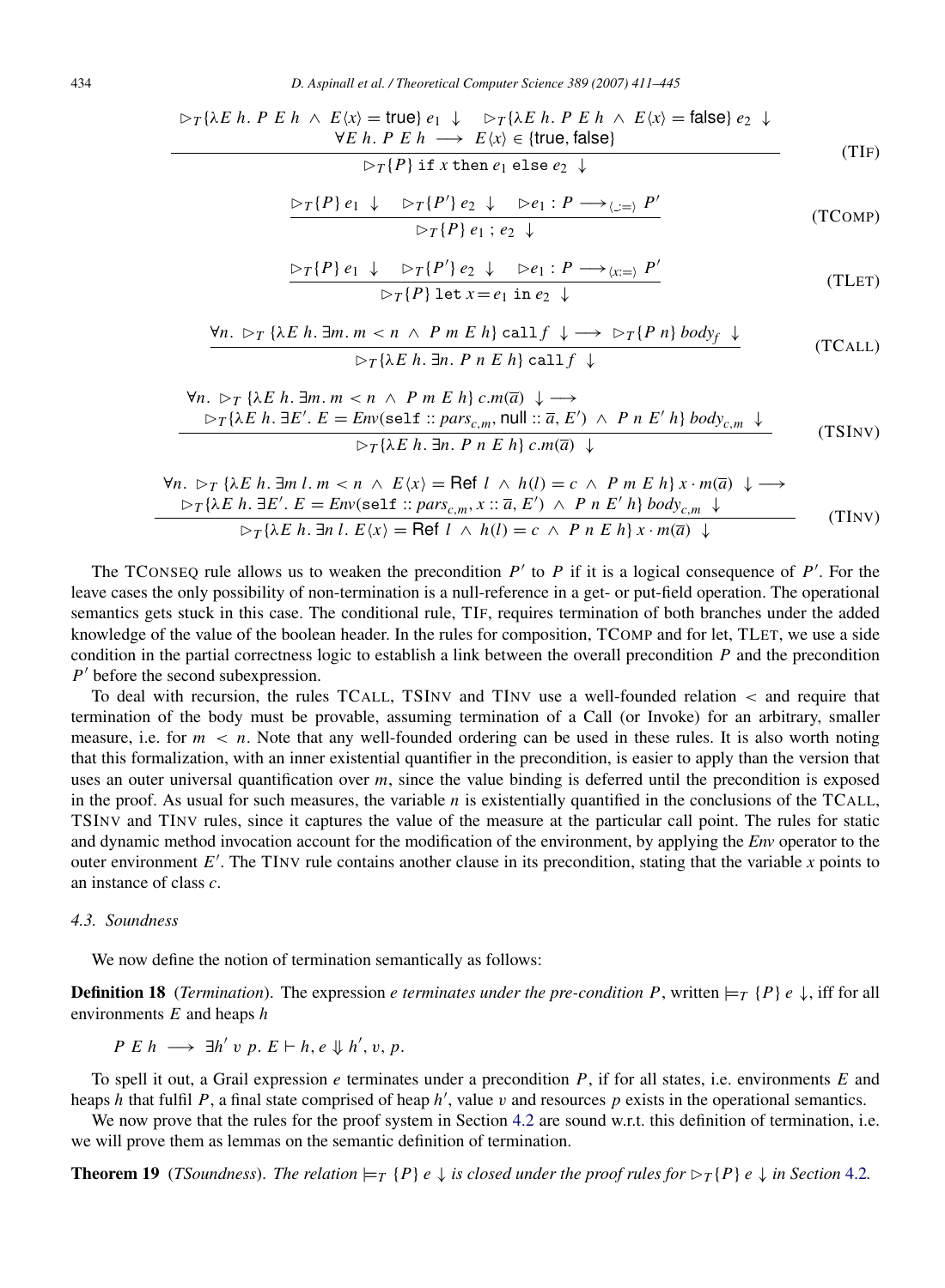**Proof.** By cases on *e*: the leaf cases are straightforward. In the TCOMP and TLET cases, soundness of the partial correctness logic is used to propagate the precondition *P* through the let header. Likewise for the header in the conditional. The TCALL, TSINV and TINV cases are proven by well-founded induction of the predicate  $\lambda n.\forall E$  h.P n E h  $\longrightarrow$   $(\exists h' \ v \ p. E + h, e' \ \Downarrow h', v, p)$  over n, where e' is call f, c.m(a), or  $x \cdot m(\overline{a})$ , respectively.  $\square$ 

#### *4.4. Completeness*

In this section we present a proof of completeness for the termination logic. In the proof we only cover functions, but the extension to methods can use the same techniques for a suitably modified definition of the predicate *IH<sup>k</sup>* used below. Note that we instantiate the well founded relation < to "strictly less" on the naturals numbers. The overall structure of the completeness proof is as follows: as most general formulae we use pairs of expression *e* and its weakest precondition *wp e*. Thanks to the consequence rule it suffices to show  $\triangleright_T \{wp \mid e \downarrow\}$ . We reduce this to a proof of [Lemma](#page-26-0) [24,](#page-26-0) which augments the weakest precondition with a descending chain of naturals; this lemma can be proven by induction over the chain.

Definition 20. The *weakest precondition* of an expression *e*, written *wp e*, and the *bounded weakest precondition* of an expression *e* for  $n \in \mathbb{N}$ , written *wp' e n*, are defined as follows:

$$
wp \in \mathbb{R} \land E \land h. \exists m. \exists h' \lor p. E \vdash h, e \Downarrow_m h', v, p \tag{10}
$$

$$
wp' e n \equiv \lambda E h. \exists m \le n. \exists h' v p. E \vdash h, e \Downarrow_m h', v, p. \tag{11}
$$

The index *m* in the operational semantic judgement refers to the height of the derivation, as in [Definition](#page-20-1) [8.](#page-20-1) It is easy to show that *e* terminates under pre-condition *wp e*, i.e.  $\models T \{wp \mid e \}$ , and that it is the weakest such precondition, i.e.  $\models$ *T* {*P*} *e* ↓→  $∀E$  *h*.*P E h* → *wp e E h*.

In the proof of completeness we use a variant of the call rule that uses an explicit base case rather than a courseof-values induction principle. This rule follows directly from TCALL and it goes back to Sokołowski [\[30\]](#page-33-28).

$$
\forall E \ h.\neg P \ 0 \ E \ h
$$
  
\n
$$
\forall n. \ \triangleright_T \ \{P \ n\} \ \text{call} \ f \ \downarrow \longrightarrow \ \triangleright_T \ \{P \ (n+1)\} \ \text{body} \ f \ \downarrow
$$
  
\n
$$
\triangleright_T \{\lambda E \ h.\ \exists n. \ P \ n \ E \ h\} \ \text{call} \ f \ \downarrow
$$
\n(TCALV)

The completeness theorem establishes the fact that if  $\models T \{P\}e \downarrow$  holds, then this can be proven using the proof rules for  $\triangleright_T$  alone. This is established by reducing it to a proof of  $\triangleright_T \{wp \mid e \}$  (see [Lemma](#page-26-1) [25\)](#page-26-1), and this lemma is in turn reduced to a proof of the following predicate  $IH_k$ , for all  $k$  (see [Lemma](#page-26-0) [24\)](#page-26-0). In defining  $IH_k$  we assume, without loss of generality, that the function names are enumerated as  $f_1, \ldots, f_M$ . For the proof it turns out to be crucial to include the decreasing list of measures  $n_j$  for the functions  $f_j$  in the preconditions of the function calls and of expression *e*.

**Definition 21.** For expression *e*, *k*, *M*  $\in \mathbb{N}$ ,  $k \leq M, n_1, \ldots, n_k \in \mathbb{N}$ , let

$$
IH_k \equiv (\forall 1 \le i \le k. \; \triangleright_T \{wp' \text{ (call } f_i) \; n_i \; \wedge \; \forall 1 \le j < i. \; n_j \ge n_{j+1} \} \text{ call } f_i \; \downarrow) \; \longrightarrow \\ \triangleright_T \{wp' \; e \; n_k \; \wedge \; \forall 1 \le j < k. \; n_j \ge n_{j+1} \} \; e \; \downarrow.
$$

We will now prove, by induction over  $M - k$ , that  $I H_k$  holds for all k. The following lemma will be used to prove the base case, i.e.  $I H_M$ , and [Lemma](#page-26-2) [23](#page-26-2) will be used to prove the induction step.

<span id="page-25-0"></span>**Lemma 22.** *For all expressions e,*  $n_1, \ldots, n_M \in \mathbb{N}$ ,

$$
(\forall 1 \le i \le M. \; \triangleright_T \{ wp' \; (\text{call } f_i) \; n_i \; \wedge \; \forall 1 \le j < i. \; n_j \ge n_{j+1} \} \; \text{call } f_i \; \downarrow) \; \longrightarrow \\ \triangleright_T \{ wp' \; e \; n_M \; \wedge \; \forall 1 \le j < M. \; n_j \ge n_{j+1} \} \; e \; \downarrow .
$$

**Proof.** By structural induction over *e*. For all non-call cases, apply the syntax-orientated rule, then for each subexpression TCONSEQ, monotonicity of the bounded weakest precondition, and then the induction hypothesis. The call case follows directly via TCONSEQ, monotonicity of the bounded weakest precondition and monotonicity of the  $\geq$  chain.  $\square$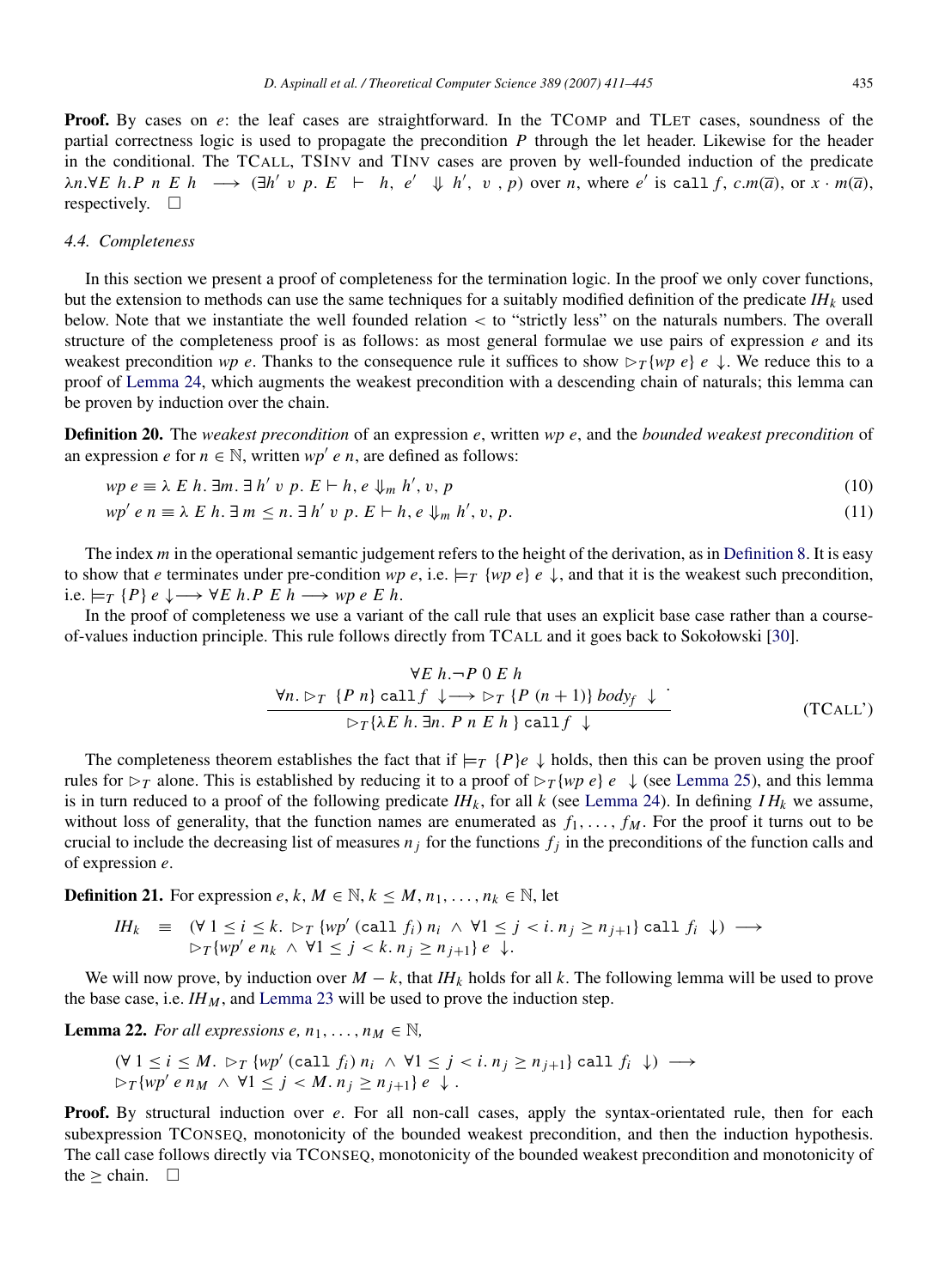The following lemma allows us to add information about the function  $f_{k+1}$  into the metacontext. This will be used to discharge the implication in  $IH_{k+1}$  in the proof of the induction step (see [Lemma](#page-26-0) [24\)](#page-26-0). Note that this step corresponds to the cut rule on an explicit context, which was used in the proof for completeness of the core partial correctness logic.

<span id="page-26-2"></span>**Lemma 23.** *For all*  $n_1, ..., n_{k+1} \in \mathbb{N}$ *, if*  $IH_{k+1}$  *then* 

 $(\forall 1 \leq i \leq k. \; \rhd_T \{wp' \text{ (call } f_i) \mid n_i \land \forall 1 \leq j \leq i. \; n_j \geq n_{j+1} \} \text{ call } f_i \ \ \downarrow) \ \longrightarrow$  $\triangleright$ *T*{*wp'* (call  $f_{k+1}$ )  $n_{k+1} \wedge \forall 1 \leq j < k+1$ .  $n_j \geq n_{j+1}$ } call  $f_{k+1} \downarrow$ .

Proof. We first use TCONSEQ then TCALL'. This leaves the following to prove:

 $\triangleright$ *T*{*wp'* (call  $f_{k+1}$ ) ( $n_{k+1} + 1$ )  $\land \forall 1 \leq j < k+1$ .  $n_j \geq n_{j+1} + 1$ }  $body_{f_{k+1}} \downarrow$ ,

assuming  $\rho_T\{wp'$  (call  $f_{k+1}$ )  $n_{k+1} \wedge \forall 1 \leq j \leq k+1$ .  $n_j \geq n_{j+1}\}$  call  $f_{k+1} \downarrow$ . This follows via TCONSEQ, using the equality  $wp'(body_f)$  *n* E h =  $wp'(call f)$  ( $n + 1$ ) E h and monotonicity of the  $\ge$  chain from  $\triangleright_T \{wp' \ (body_{f_{k+1}}) \ n_{k+1} \land \forall 1 \leq j \leq k+1, n_j \geq n_{j+1} \} \ body_{f_{k+1}} \downarrow$ , which we know from the induction hypothesis *IH*<sub>*k*+1</sub>.  $\Box$ 

<span id="page-26-0"></span>**Lemma 24.** *For all*  $k \in \mathbb{N}$ ,  $k \leq M$ , *IH<sub>k</sub> holds.* 

**Proof.** The proof of this lemma is by induction over  $M - k$ . The base case, with  $k = M$ , follows from [Lemma](#page-25-0) [22,](#page-25-0) the induction case follows from [Lemma](#page-26-2) [23](#page-26-2) and the induction hypothesis.  $\Box$ 

<span id="page-26-1"></span>**Lemma 25.** For all expressions e, the following holds:  $\triangleright_T \{wp \mid e \}$ .

**Proof.** By induction over *e*. The leaf cases are trivial. The cases TCOMP, TLET and TIF use completeness of the core logic and determinism of evaluation of the operational semantics. The TCALL case uses TCONSEQ with [Lemma](#page-26-0) [24.](#page-26-0)  $\square$ 

The completeness theorem now follows directly from [Lemma](#page-26-1) [25](#page-26-1) and TCONSEQ.

**Theorem 26** (*TCompleteness*). *If*  $\triangleright_T$  *is any relation that validates the proof rules in Section* [4.2](#page-23-0)*, then*  $\models_T \subseteq \triangleright_T$ .

#### *4.5. Example*

As example program we use a variant of the even/odd program from Section [3.5.5,](#page-19-1) which uses only functions and decrements *x*. We emphasize that we can prove its termination directly via the rules in Section [4.2](#page-23-0) without any additional rules for mutual recursion.

We need to specify the precondition under which the functions terminate. Typically this involves characterizing the possible parameter values and class membership for the methods involved. The form of the precondition should fit the structure of the precondition in the call rule to be existentially quantified over the measure. In this case we can use the same parameterized precondition for both functions:  $P_{e/o} \equiv \lambda n E h$ .  $0 \leq E \langle x \rangle \wedge n = E \langle x \rangle$ .

We need to provide a measure for each function, which assures termination. We can read the measure from the form of the above precondition:  $M_{e/o} \equiv \lambda E \ h$ .  $E(x)$ . We prove termination of even, i.e.

 $\triangleright_T \{\lambda E \ h. \ \exists n. \ P_{e/o} \ n \ E \ h\}$  call even  $\downarrow$ .

In the proof we first apply the TCALL rule, adding information about the precondition for even to the metacontext. Only syntax-directed rules are used to traverse the body of the function. When encountering odd we first use TCONSEQ and then prove termination of **odd** under the precondition  $\lambda E$  *h*. $\exists n'$ .  $P_{e/o}$  *n'*  $E$  *h*  $\wedge$  *n'* = *n* − 1, which is implied by the precondition at the call point. We use the constraint  $n' = n - 1$  to relate the measure for even, namely  $n$ , to that of odd, namely  $n'$ , and then apply the TCALL rule. Following the proof idea in the completeness proof, we could use the weaker constraint  $n' \leq n$ ; however, this would yield a longer proof and thus we pick the exact value for this program. When arriving at the second call to even, we use the first clauses in the metacontext, which are:

$$
\rhd_T\{\lambda E \ h. \ \exists m. \ m < n \ \land \ 0 \le E\langle x \rangle \ \land \ m = E\langle x \rangle\} \ \text{call even} \ \downarrow \\
 \rhd_T\{\lambda E \ h. \ n - 1 < n' \ \land \ 0 \le E\langle x \rangle \ \land \ n - 1 = E\langle x \rangle\} \ \text{call odd} \ \downarrow.
$$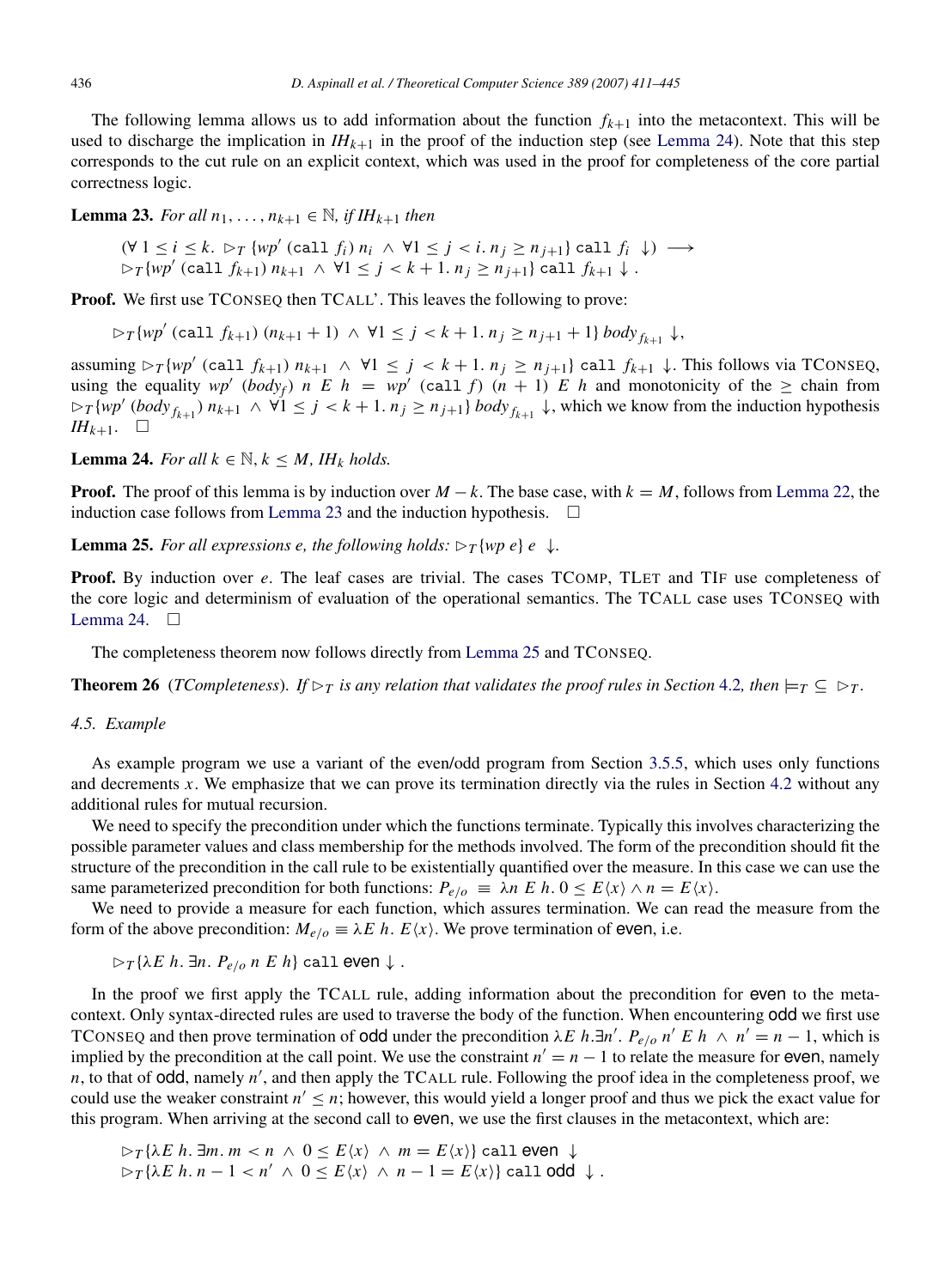<span id="page-27-1"></span>

Fig. 6. A family of logics for resource consumption.

These clauses were added by the two invocations of the TCALL rule. We now instantiate the measure to *n*−2 for even. After using TCONSEQ only the side-conditions generated by the syntax-orientated rules remain. These are solved using soundness of  $\triangleright$ , rules of the operational semantics and some auxiliary lemmas, formalizing non-interference of variables in the evaluation of subexpressions. A case distinction over  $n > 0$  is necessary to separate the recursion path from the non-recursive path through the program, and basic arithmetic completes the proof.

#### <span id="page-27-0"></span>5. An infrastructure for resource certification

In this section we describe the infrastructure for certification of resources which we build on top of the program logics presented above. This is based on a multilayered logics approach (shown in [Fig.](#page-27-1) [6\)](#page-27-1), starting from a type system at the top. A more detailed discussion of this infrastructure is given in [\[31\]](#page-33-29).

While the complexity of proving general program correctness often restricts the research on program verification to only security-critical systems, increasingly complex type systems have found their way into mainstream programming and are accepted as useful tools in software development. Given their complexity, soundness proofs of those type systems can be subtle, and the user has to trust both the proof and the translation of the high-level code into the object-code. One approach to guaranteeing the absence of bad behaviour is to translate types into proofs in a suitably specialized program logic. Going by this route, a formal certificate can be generated and independently checked.

We begin with our (trusted) *annotated operational semantics* that encodes the basic security-sensitive operations (for example, heap allocation if the security policy is bounded heap consumption). The Foundational PCC approach [\[32\]](#page-33-30) handles proofs directly at this level and thereby reduces the size of the trusted code base (TCB). Likewise, in principle we do not include any of our logics into the TCB, since we formalize the entire hierarchy of logics in a proof assistant together with their soundness proofs. The formal soundness statements can be used as lemmas to establish claims back down to the operational semantics.

Above the operational semantics, we have our general-purpose *program logic* for partial correctness. It serves as a platform around which higher level logics may be unified; this purpose makes logical completeness of the program logic a desirable property whereas it has hitherto been mostly of meta-theoretic interest. Of course, soundness remains mandatory, as the trustworthiness of any application logic defined at higher levels depends upon it. Our soundness and completeness results establish a tight link between operational semantics and program logic, as shown in [Fig.](#page-27-1) [6.](#page-27-1)

While assertions in the core logic make statements on partial program correctness, as we have seen, the *termination logic* is defined on top of this level to certify termination. This separation improves modularity in developing these logics, and allows us to use judgements of the partial correctness logic when talking about termination.

On top of the general-purpose logic, a *specialized logic* (for example the heap logic of [\[33\]](#page-34-0)) can be defined to capture the specifics of a particular security policy and its proof mechanism. This logic uses another form of judgement, dubbed *derived assertions*, which reflects the information of the high-level type system. Judgements in the specialized logic have the form  $\triangleright \ulcorner \tau \urcorner : D(\varPhi, \tau)$ , where the expression  $\ulcorner \tau \urcorner$  is the result of compiling a high-level term *t* down to the low-level language, and the information in the high-level type system is encoded in the derived assertion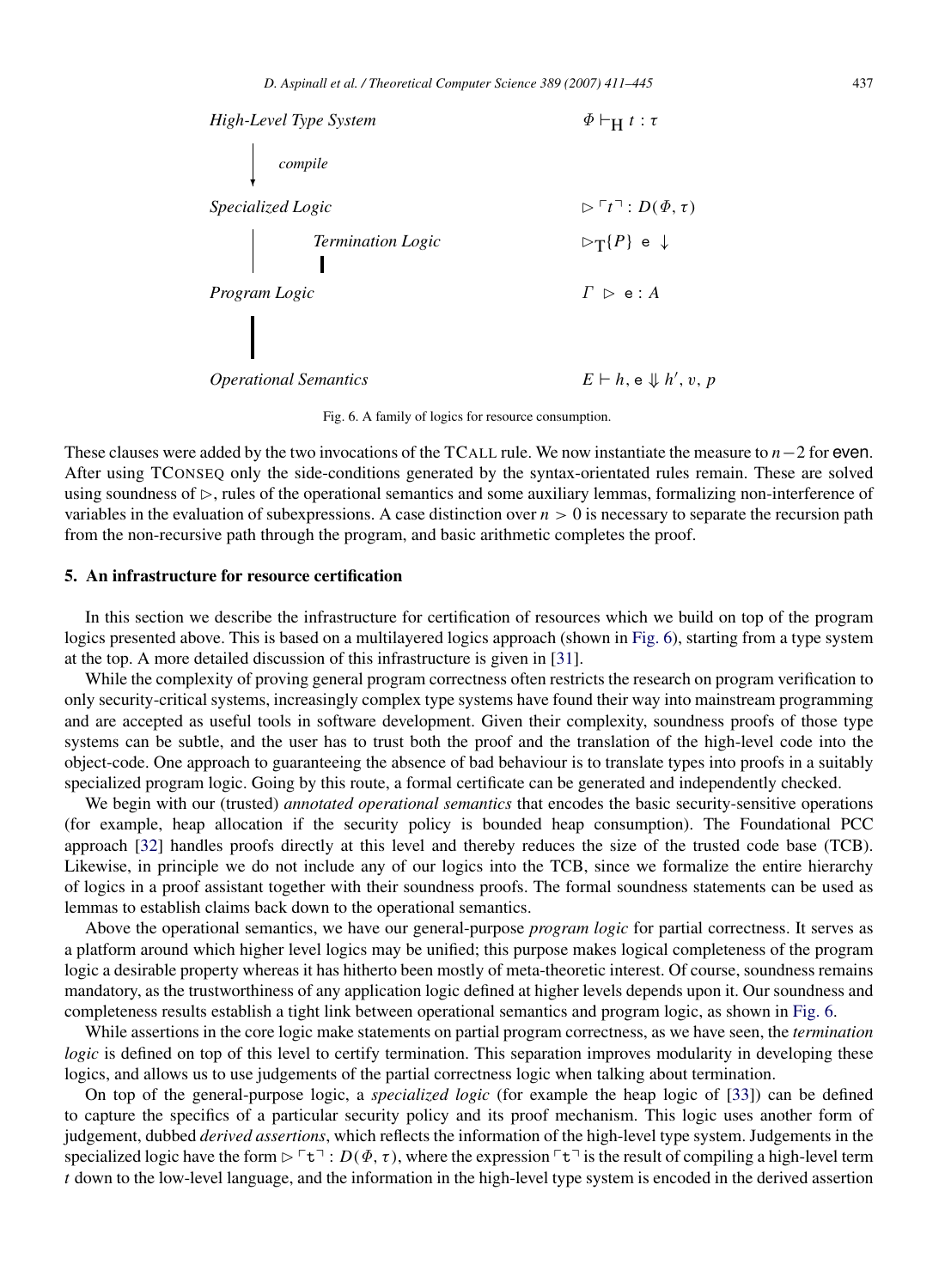$D(\Phi, \tau)$  that depends on the high-level typing context  $\Phi$  and type  $\tau$  associated to *t*. Depending on the property of interest, this level may be further refined into a hierarchy of proof systems, for example, if parts of the soundness argument of the specialized assertions can be achieved by different type systems. Of course, to have confidence in the infrastructure, we want to believe that user-level statements in the high-level type system are faithfully translated into the program logic, and that the compilation is correct. It may be that the expansion of a particular derived assertion is comprehensible to the user, but typically both the encoding and compilation functions will be additional points of trust in our infrastructure.

Unlike the general-purpose logic, this logic is not expected to be logically complete, but instead it should provide support for automated proof search or reconstruction. For the heap logic mentioned, this is achieved by formulating a system of derived assertions with a similar level of granularity to the type system itself. However, the rules are expressed in terms of code fragments in the low-level language. Since the side conditions of the typing rules are computationally easy to validate, automated proof search is supported by the syntax-directness of the typing rules. At points where syntax-directness fails – such as recursive program structures – the necessary invariants are provided by translation from the type system.

Finally, on the top level we find the *high-level type system* itself, that encodes information on resource consumption in a way that can be meaningful to the high-level programmer. In the judgement  $\Phi \vdash_H t : \tau$ , the term *t* has an (extended) type  $\tau$  in a context  $\Phi$ . This level is of closer relevance to programming languages research, and numerous type-based inferences have been suggested for establishing safety and resource usage policies. The system we worked with in the heap logic of [\[33\]](#page-34-0) was Hofmann & Jost's type system for heap usage [\[34\]](#page-34-1), but our infrastructure and methodology is quite general.

#### *5.1. Example*

For illustration purposes, let us instantiate this hierarchy with a a security property of "well-formed datatypes", related to memory safety polices typically considered in PCC. To model datatypes, we use a version of the previously defined predicate  $h \models_{\tau} a$ , expressing that an address *a* in heap *h* is the start of a (high-level) datatype  $\tau$ . In the core program logic we can express the fact that a method  $c.m_f$  compiled from the high-level function  $f :: \tau$  *list*  $\rightarrow \tau$  *list* preserves (the representation of) a well-formed data-type as follows:

$$
\triangleright c.mf(x) : \lambda E h h' v. h \models_{list} E\langle x \rangle \longrightarrow h' \models_{list} v.
$$

To abstract over the details of modelling data-structures, we construct a specialized logic for this security property, by restricting the form of the assertions to reflect the high-level property to be formalized. These derived assertions  $D(\Phi, \tau)$  must have the following property for a program term *t* and a high-level type  $\tau$ :

$$
\Phi \vdash_H t : \tau \implies \triangleright^{\ulcorner} t \urcorner : D(\varPhi, \tau).
$$

The definition of the derived assertion carries with it the high-level types of the variables, and accesses low-level predicates, which are needed to express the security policy but should be hidden in the specialized logic itself:

$$
D(\lbrace x : \tau \text{ list}, y : \tau \text{ list} \rbrace, \tau \text{ list}) \equiv \lambda E \ h \ h' \ v \ p. \quad h \models_{list} E \langle x \rangle \land h \models_{list} E \langle y \rangle \longrightarrow
$$
  

$$
h' \models_{list} E \langle x \rangle \land h' \models_{list} E \langle y \rangle \land h' \models_{list} v.
$$

Based on this format we could phrase a rule for a high-level list-cons operator, which abstracts from the representation predicates:

$$
\frac{\triangleright^{\sqcap} t_1 \urcorner : D(\Phi, \tau) \quad \triangleright^{\sqcap} t_2 \urcorner : D(\Phi, \tau \text{ list})}{\triangleright^{\sqcap} \text{cons}(t_1, t_2) \urcorner : D(\Phi, \tau \text{ list})}
$$

The soundness of the rules in the specialized logic can then be proved once and for all on top of the core logic. Each rule roughly corresponds to a case in the type soundness proof at the high level. The main advantages of the specialized logic are proofs in this logic being largely syntax-directed with simpler side conditions. It is in fact possible to turn (high-level) type checking into an (effective) tactic in a proof assistant. In comparison, we found that using an interactive prover to prove such assertions directly becomes very complicated for non-trivial programs. Even with a verification condition generator, side conditions arise that are difficult to handle manually and too challenging for current automatic theorem provers.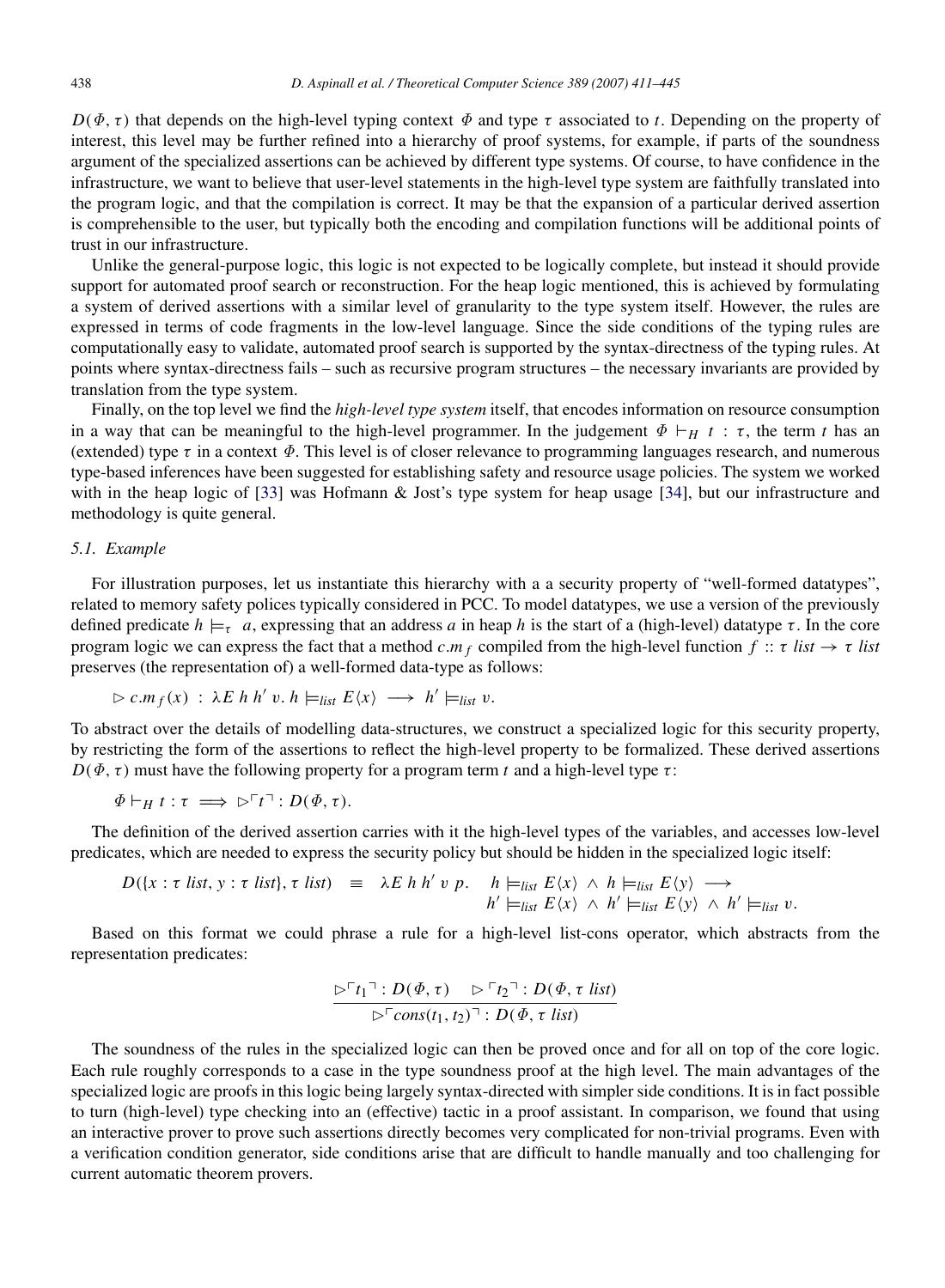#### <span id="page-29-0"></span>6. Related work

There has been an outstanding amount of research on formalizing the safety of Java, the Java Virtual Machine and the JavaCard environment; see [\[35\]](#page-34-2) for a review up to 2001. For our purposes, we review only work related to program logics, which we can divide in roughly three categories: imperative and object-orientated logics, pointer logics and bytecode logics. Note, however, that none of this related work contains any formalized account of resources.

#### *6.1. Imperative and object-orientated logics*

Most closely related to our work on the metatheoretical side are Nipkow's implementation of Hoare logic [\[25\]](#page-33-23), the Java-light logic by von Oheimb [\[36\]](#page-34-3), Kleymann's thesis [\[21\]](#page-33-19), and Hofmann's [\[26\]](#page-33-24) work on completeness of program logics. The formalized logic by Nipkow in [\[25\]](#page-33-23) concerns a while language with parameterless functions, with proofs of soundness and completeness. Although several techniques we use in our proofs are motivated by this work, we have made advances on the treatment of mutual recursion and adaptation. In particular, in covering mutual recursion we do not specify a separate derivation system but only use a derived rule MUTREC; this make the logic smaller and easier to handle when proving soundness and completeness.

Several options for formalizing either VDM or Hoare-style program logics were explored by Kleymann in his thesis [\[21\]](#page-33-19). In particular, his work demonstrates how to formalize an adaptation rule that permits to modify auxiliary variables. Kleymann's logic for total correctness of a while language with functions is closely related to our termination logic. In particular, the call rule is similar, but he does not cover methods. We used these results, together with our own previous experience on VDM-style logics [\[37\]](#page-34-4) to design the Grail program logic. The techniques used in our completeness proof are based on those by one of the authors in [\[26\]](#page-33-24).

The program logic for Java-light by von Oheimb [\[36\]](#page-34-3) is encoded in Isabelle and proven sound and complete. It covers more object-orientated features, but it works on a higher level than our logic for a bytecode language and does not address resources. Moreover, because of the focus on metatheoretical properties, it is hardly suitable for concrete program verification, as it can also be seen from the only example provided. In the same paper von Oheimb discusses an alternative calculus for total correctness with a rule for method invocation that allows a similar handling of mutual recursion as our system. Both Kleymann and von Oheimb develop logics combining functional correctness and termination in one logic, yielding a far more complicated system than our termination logic.

Elsewhere, de Boer et al. [\[38,](#page-34-5)[39\]](#page-34-6) present a sound and complete Hoare-style logic for a sequential object-orientated language with inheritance and subtyping. In contrast to our approach, the proof system employs a specific assertion language for object structures, a WP calculus for assignment and object creation, and Hoare rules for method invocation. The approach is heavily based on syntactical substitutions and the logic is not compositional. Recently a tool supporting the verification of annotated programs (flowcharts) yielding verification conditions to be solved in HOL has been produced [\[40\]](#page-34-7). This also extends to multi-threaded Java [\[41\]](#page-34-8), where also a non-formalized proof of the soundness and completeness of its assertion-based proof system is provided.

Abadi and Leino combine a program logic for a simple object-orientated language with a type system [\[42](#page-34-9)[,43\]](#page-34-10). The language supports subclassing and recursive object types. In a judgement, specifications as well as types are attached to expressions. It uses a global store model, with the possibility of storing pointers to arbitrary methods in objects. This logic is more expressive than our program logic, but it is incomplete.

Homeier [\[29\]](#page-33-27) also develops a termination logic separately from his partial correctness Hoare-logic for a simple while-language with procedures. His treatment of mutual recursion builds on procedure entrance specifications that relate the state at the beginning of procedure with that at a call point in the procedure. These entrance specifications can be used to encode a descending chain, as we use it in the completeness proof, but in terms of logics his work uses heavier machinery (a separate logic for entrance specifications). In contrast to our work, he doesn't give formal completeness results for his termination logic.

Several related projects aim at developing program logics for subsets of Java, mainly as tools for program verification. Müller and Poetzsch-Heffter present a sound Hoare-style logic for a Java subset [[22\]](#page-33-20). Their language covers class and interface types with subtyping and inheritance, as well as dynamic and static binding, and aliasing via object references, which has been implemented in the *Jive* tool [\[44\]](#page-34-11). As part of the *LOOP* [\[45\]](#page-34-12) project, Huisman and Jacobs [\[46\]](#page-34-13) present an extension of a Hoare logic that includes means for reasoning about abrupt termination and side-effects, encoded in PVS and Isabelle. In [\[47\]](#page-34-14) a set of sound rules for the sequential imperative fragment of Java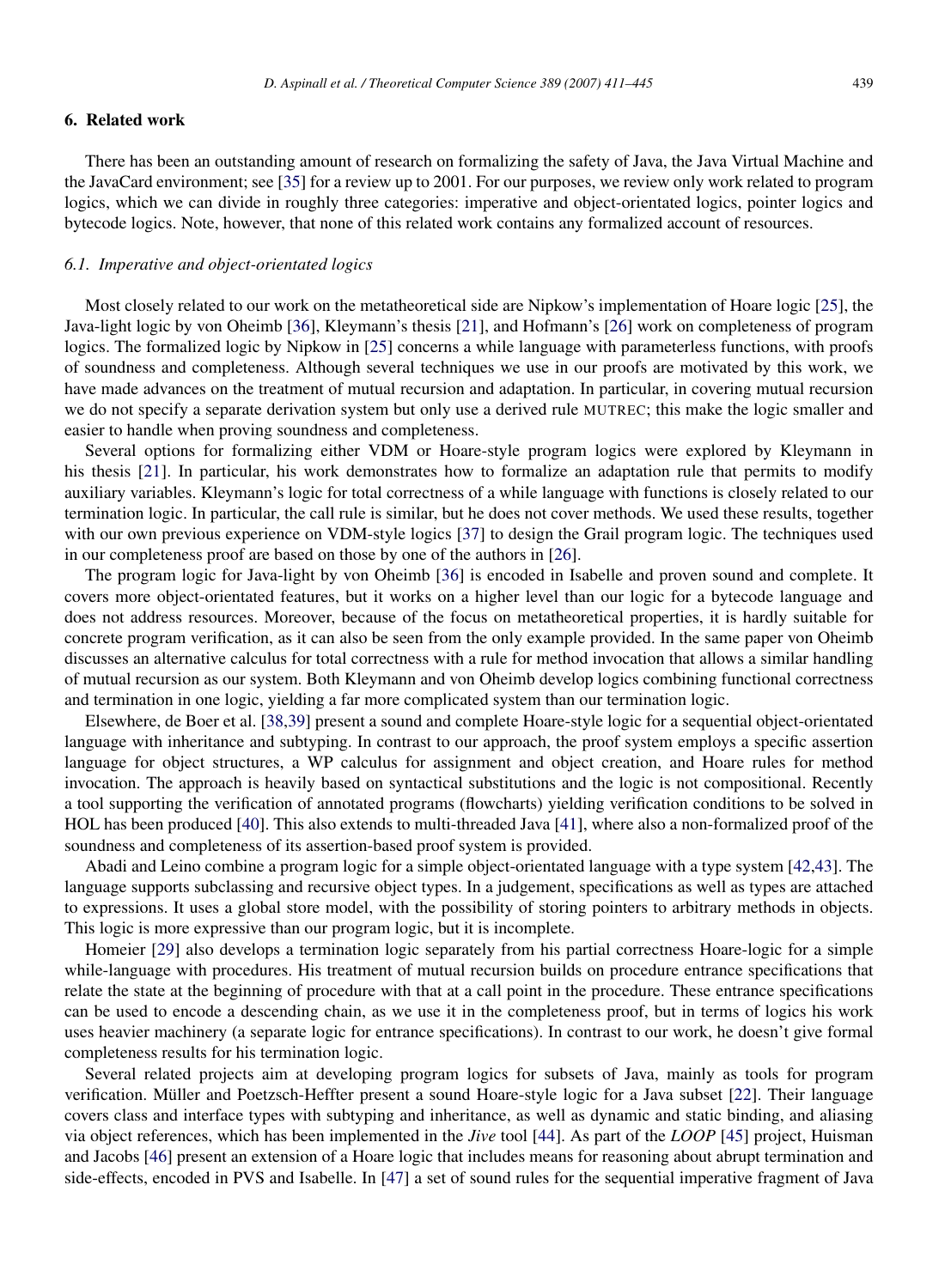are given, based on the Java Modelling Language (JML). This combines all possible termination modes in a single logic.

*Krakatoa* [\[48\]](#page-34-15) is a tool for verifying JML-annotated Java programs that acts as front-end to the *Why* system [\[49\]](#page-34-16), using Coq to model the semantics and conduct the proofs. *Why* produces proof obligations for programs in imperativefunctional style via an interpretation in a type theory of effects and monads. JACK [\[50\]](#page-34-17) is based on a weakest preconditions calculus, which is asserted rather than semantically derived from a machine model. It generates proof obligations from annotated Java sources. The proof obligations can be discharged using different systems, from automated tools such as *Simplify* to interactive theorem provers. Much effort is invested in making the system usable by Java programmers by means of an Eclipse plug-in and a proof-obligation viewer. Recently this has been extended to a logic for sequential bytecode, where annotations are expressed in a Bytecode Modeling Language, which is the target of a JVM compiler [\[51\]](#page-34-18). The logic is based on a weakest precondition calculus, whose soundness is reported to have been proven w.r.t. to the operational semantics of the JVM in [\[52\]](#page-34-19). In addition to defining a predicate transformer for each bytecode, the approach requires the computation of the WP of the whole program using its control flow graph.

In the context of the *KeY* project [\[53\]](#page-34-20), Beckert [\[54\]](#page-34-21) presents a sequent calculus for a version of Dynamic Logic dedicated to the JavaCard language with judgments of the form  $\Gamma \vdash \langle e \rangle \phi^U$ , where *e* is a program,  $\Gamma$  encodes preconditions and *U* is a state update used to cope with aliasing. Loops are dealt with by unrolling and method calls by symbolic execution of the body. Soundness and completeness are not proven. This has been integrated with the *KeY* interactive prover and applied to security properties by Mostowski [\[55\]](#page-34-22) (for example JavaCard runtime exception thrown at top level). An attempt is made to modularize the approach to methods by utilizing pre and post-condition rather than execution of the body. This approach was also extended to deal with JavaCard transactions by introducing a *trace* modality [\[56\]](#page-34-23).

Also following a dynamic logic approach, the *KIV* system [\[57\]](#page-34-24) has been used to formalize operational semantics and a sound dynamic logic for full JavaCard, based on strongest postconditions [\[58\]](#page-34-25). This work treats a language where expressions and blocks are flattened (a sort of ANF), new instructions are added, for example, to mark the end of a block; judgments in the logic have the form  $\Gamma \vdash \langle H; e \rangle \phi$ ,  $\Delta$ , where *H* is the initial heap. Program rules may be applicable also on the left hand side of the turnstile, yielding a rich calculus with over 50 rules, best suited to interactive verification. The encoding is not definitional, but relies on many axioms over operations such as replacement of variables, flattening of blocks etc.

Intentionally less expressive than program logics, there are several systems orientated towards *lightweight* static validation. The main current one is ESC/Java2 [\[59\]](#page-34-26), a tool that attempts to find common runtime errors (such as null references) in JML-annotated Java programs by static analysis of the program code and its formal annotations. It trades off soundness (and completeness) in favour of full automation.

#### *6.2. Pointer logics*

A related direction is the verification of pointer programs. Prominent recent work here builds on the ideas of Separation Logic [\[60\]](#page-34-27). We chose not to follow this directly, although our specifications certainly include the encoding of separation principles. We can speculate that the adoption of Separation Logic's frame rule may simplify our specifications in the core logic, as well as the interpretation of the derived assertions. However, given the well-known issues with completeness and complexity, current efforts in the automation of Separation Logic are geared towards decision procedures for sub-languages [\[61\]](#page-34-28). Our approach instead considers a complete low-level logic, but gets a handle on automation by considering restricted higher-level encoded logics.

Before Separation Logic, some of the first formal verification of pointer programs in [\[62\]](#page-35-0) (and later [\[63\]](#page-35-1)) used a model where the store is incorporated in the assertion logic. More recent is the verification of several algorithms, including list manipulating programs and the Schorr-Waite graph-marking algorithm, by Bornat [\[64\]](#page-35-2) using the Jape system. This approach employs a Hoare logic for a while-language with components that are semantically modelled as pointer-indexed arrays. Separation conditions are expressed as predicates on (object) pointers. [\[65\]](#page-35-3) uses a Hoare logic in the style of Gordon [\[66\]](#page-35-4) to reason about pointer programs in a simple while-language, including a declarative proof of the correctness of the Schorr-Waite algorithm. An Isabelle/HOL implementation of separation logic following the previous paper is presented in [\[67\]](#page-35-5), although the author reports proofs (typically in-place reversal) to be slightly more complicated than in [\[65\]](#page-35-3).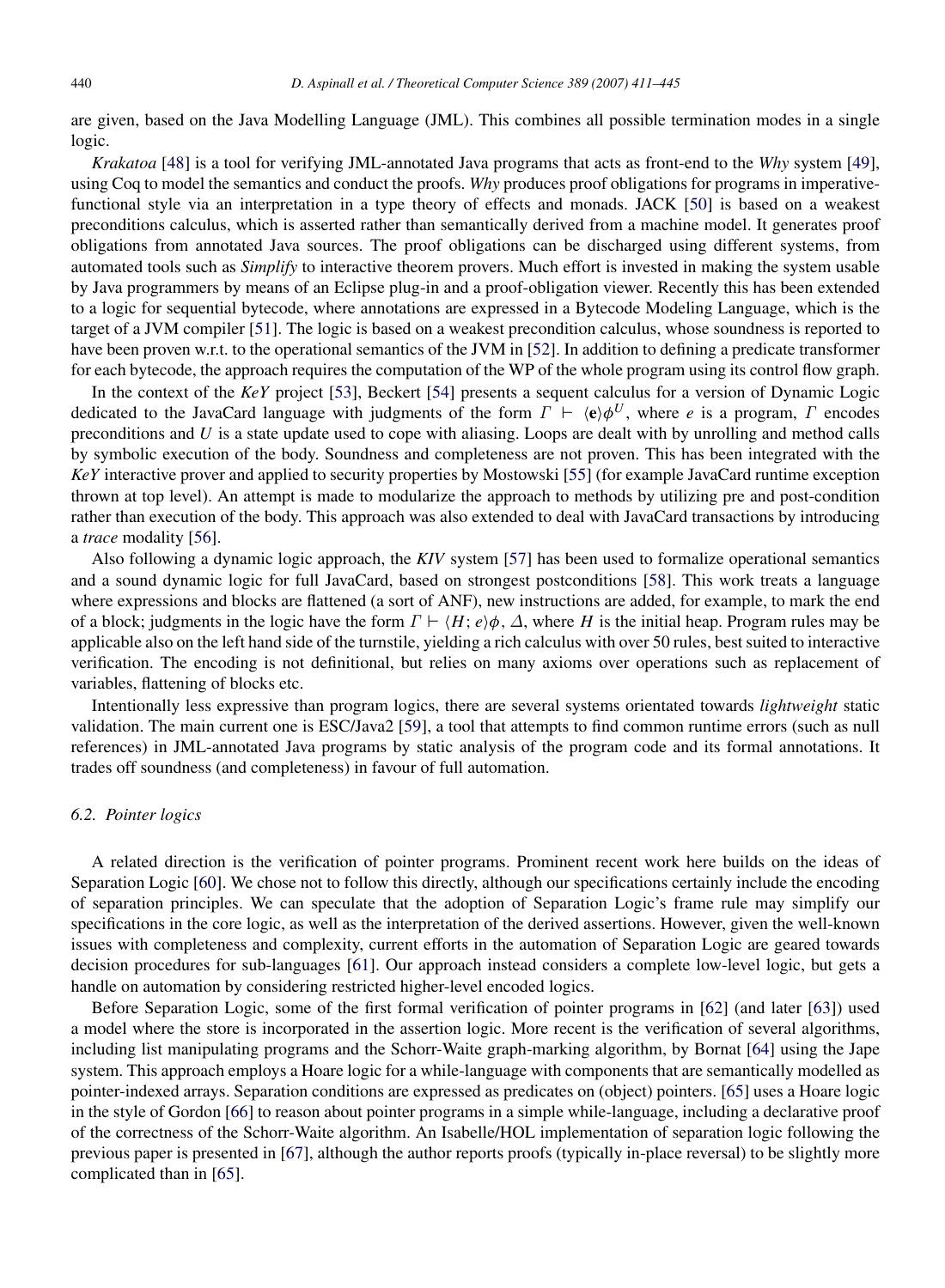#### *6.3. Bytecode logics*

Most previous work on bytecode logics work directly on ordinary bytecode (albeit with certain restrictions), rather than abstracted forms such as our Grail language. Logics are typically based on weakest precondition calculi. Only two [\[68](#page-35-6)[,69\]](#page-35-7) have a formalized verification. Bannwart and Müller [[70\]](#page-35-8) present a sound and complete bytecode logic for a fragment of sequential JVML — 15 instructions, although under some "well-formedness" restrictions, namely only virtual methods with one parameter are allowed, always yielding a value and ending with a return, which cannot occur anywhere else. The scenario is proof-transforming compilers, i.e. compilers that modify source-level correctness proofs. Thus, the system shares the object model and many of the structural rules with [\[22\]](#page-33-20). The unstructured nature of bytecode is dealt with by the notion of *instruction specification* and its WP calculus, close to the proposals of Benton [\[71\]](#page-35-9). Quigley [\[68\]](#page-35-6) is mainly concerned with reconstructing high-level control structures such as loops in the bytecode: hence her Hoare rules are somewhat complex, limited (no method calls) and not appropriate for a PCC scenario.

In [\[69\]](#page-35-7), the authors instantiate the PCC framework of [\[72\]](#page-35-10) to Jinja bytecode (a dozen instructions including exception handling) and a safety policy concerning arithmetic overflow. Provability is defined semantically and a generic sound and complete verification condition generator based on flow-graph analysis produces annotations in a dedicated assertion language, basically first-order arithmetic with stack primitives. As the framework is generic, other safety policies are possible, provided an appropriate language satisfying certain restrictions is given. The user is required to provide the invariants, although [\[73\]](#page-35-11) presents preliminary results to automatically extract annotations from untrusted static analysers (in this case, interval analysis).

Finally, Moore has used ACL2 to verify the correctness of simple programs in a fragment of the JVM, directly from the operational semantics, by encoding an interpreter for the byte code as a LISP function [\[74\]](#page-35-12). In [\[75\]](#page-35-13) the same approach was used to prove some metatheoretical properties of the JVM.

#### <span id="page-31-0"></span>7. Conclusion

In this article we have presented program logics for a compact representation of the Java Virtual Machine Language, based on a formalization in Isabelle/HOL. Founded on an operational semantics that includes a flexible notion of resources, we first defined a sound and complete logic of partial correctness, in which pre- and post-conditions are combined to yield specifications that are relations over the components of the operational semantics. We presented derived rules for mutually recursively program fragments and method invocation with parameter adaptation, whose proofs are based on admissible cut rules. The usefulness of these rules was demonstrated on non-trivial examples, including the verification of quantitative specifications and other non-functional properties.

In the second part of this article, we exhibited a logic for termination which relies on partial correctness assertions formulated in the core logic as side conditions of certain rules. Hence we achieve a modular treatment of termination, which leaves the underlying partial logic unchanged. Noteworthy technical features of the termination logic are twofold. First, we use a meta-logical management of context stemming from jumps and method invocations, thusly simplifying the judgement and the proofs. Second, we again have a simplified treatment of mutual recursion, without needing a special proof system or rule. The completeness proof for the termination logic formally justifies that no special treatment of mutual recursion is required here either.

#### *7.1. Discussion and future work*

Thanks to the formalized proofs of soundness, we know that both of our program logics are trustworthy bases for a proof-carrying code system such as the one we developed in the *Mobile Resource Guarantees* project [\[2\]](#page-33-1). Our approach of implementing a hierarchy of logics addresses a critical issue in the design of PCC systems, namely the trade-off between expressiveness and automation. Indeed, the proofs of the sample programs described in this article appear difficult to automate, and contain typically hundreds of proof steps. To exploit the structure available in a typed high-level language, we use a *derived* proof system that amounts to an interpretation of a high-level type system in the logic, with respect to a compilation strategy. We demonstrated this technique in [\[33\]](#page-34-0), which gave an interpretation of Hofmann–Jost's LFD system [\[34\]](#page-34-1). The soundness proof of a derived logic can hide the complexity of a lowlevel direct proof. For example, instantiations of (existential) quantifiers and unfolding of datatype representation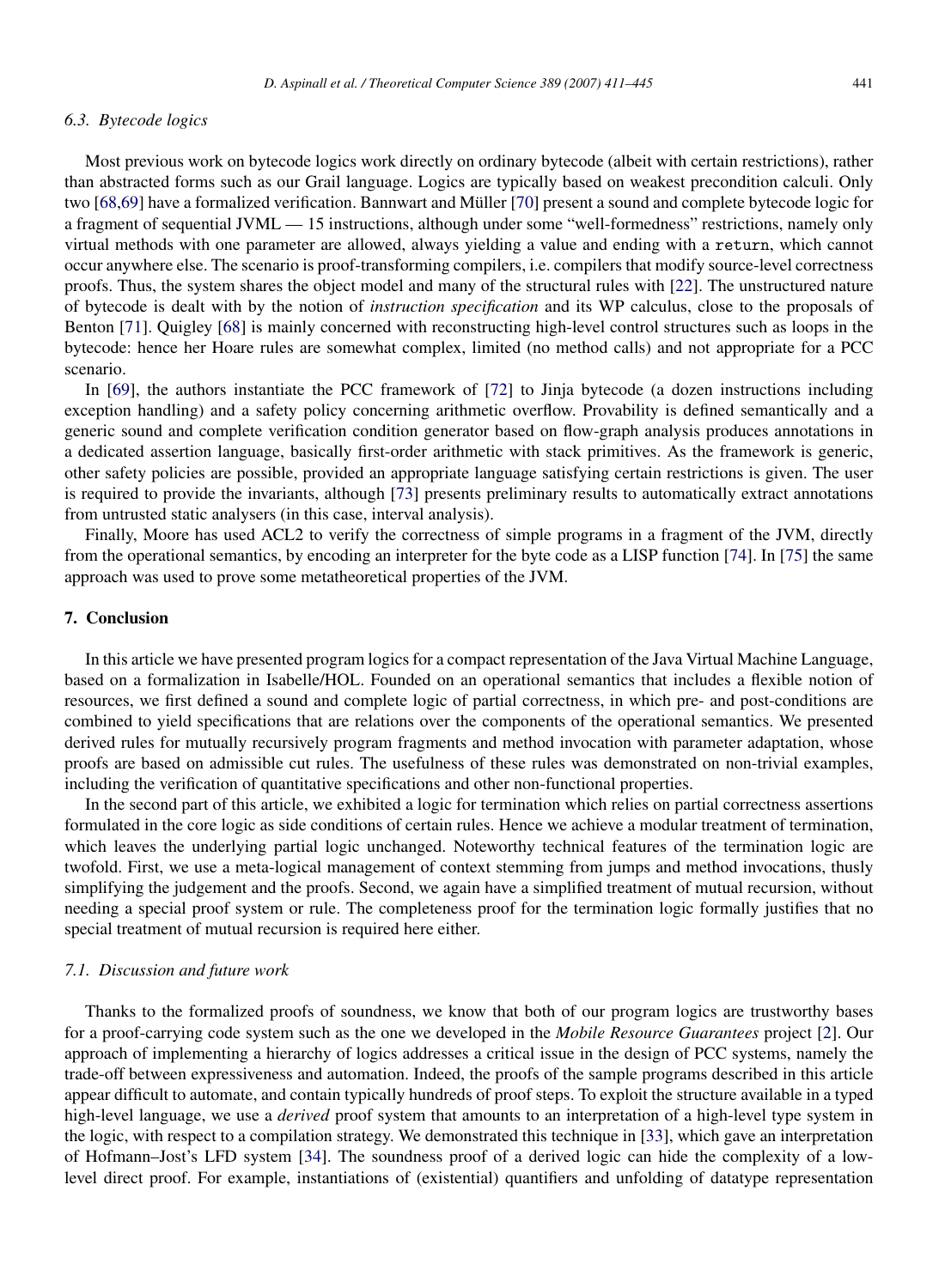predicates are performed only once during the derivation of the derived rules. The application of the derived rules is almost entirely syntax-directed involving side conditions that are generally much easier to discharge. Complementing the communication of typing derivations, the role of type systems in the process of certificate generation becomes that of deriving either invariants (in our formalization, method specifications) or other hints that suffice for the prover to reconstruct proofs. Current and future work in this direction will aim to represent type systems for a variety of resources, and their modular combination.

The recently started MOBIUS (Mobility, Ubiquity and Security) project, an IST FET Integrated Project<sup>[9](#page-32-0)</sup> aims to develop a PCC infrastructure for properties relating to trust and security in a global computing context. The program logic component of MOBIUS builds partly on work described here. In particular, MOBIUS plans a similar strategy of using layers of logics to derive certificates from static analyses and high-level annotations, and ideally, formalized soundness proofs based on a core logic. MOBIUS aims to cover the whole JVM and treat concurrency. This requires modelling of an explicit operand stack and adding invariants which are required to hold throughout the execution of method, whether terminating or not. Like our termination logic, this requires explicit preconditions.

We are generalizing work on the termination logic to formalize other security properties with a novel approach, which we call "partial termination" [\[76\]](#page-35-14). The rationale is that classical termination might be a too strong property for the purpose of guaranteeing resource-bounded computation. It prohibits, for example, the treatment of demon processes that are designed to run forever, but should not consume resources. Furthermore, the necessity of defining a measure in the termination logic complicates automatic proofs of termination. The partial termination approach proceeds in two stages. First, insecure behaviour is axiomatized. Then a logic for security is defined on top of it. For example, if a function calls should be restricted to a certain class of functions, possibly under side-conditions of parameter size, we add an axiom for this case. Other rules in the logic are oblivious to the underlying security policy and only propagate the information through the program. We envisage that this will be a superior approach, since it abstracts away from explicit measures.

Regarding resource algebras, we want to explore further ways of structuring the operations and exploiting them, including formal relations to static notions such as effects; this is started in [\[13\]](#page-33-13). There are intriguing connections with work elsewhere, especially concerning the traces collected by resource algebras such as  $\mathcal{R}^{\text{InvTr}}$  and  $\mathcal{R}^{\text{HpTr}}$ . For example, Schneider's *EM policies* [\[18\]](#page-33-16) (security policies that are enforceable by monitoring system execution) and the associated specification formalism, *security automata*, appear well-suited to be formulated as (variants of)  $\mathcal{R}^{InvTr}$ or other resource algebras, which would yield a program logic in which satisfaction of EM policies can be certified. Similarly, Skalka's *history effects* [\[77\]](#page-35-15) represent a static way to approximate properties of *event histories*, i.e. of abstractions of traces with respect to arbitrary observable properties. Interpreting history effects as labelled transition systems allows Skalka to employ model checking techniques to (statically) verify assertions modelled as formulae in a temporal logic.

As another thread of inquiry, Beckert and Mostowski's *throughout* modality [\[78\]](#page-35-16) requires the quantified property to be satisfied in all intermediate states of a computation. The satisfaction of this modality appears to follow a similar regime as the validation of the policy that enforces limits of parameter values, as a boolean variable may be used to signal violation. It thus seems possible that we can capture *strong (object) invariants*, that is, properties about all intermediate states of a program such as those described in [\[56](#page-34-23)[,79\]](#page-35-17).

Finally, we have concentrated in this paper on the expressivity of our logics, so we know they are powerful enough for arbitrary resource specifications. But, as was touched upon in Section [5,](#page-27-0) we want to be able to write resource usage *policies* in a form that is understandable to the receivers of mobile code, independently of mechanisms such as high-level type systems used for enforcing those policies. We have made some early investigations in this direction recently [\[80\]](#page-35-18).

#### Acknowledgments

This research was supported by the MRG project (IST-2001-33149) which was funded by the EC under the FET proactive initiative on Global Computing. We would like to thank all of the researchers who contributed to MRG, including Don Sannella, Ian Stark, Stephen Gilmore, Kenneth MacKenzie, Olha Shkaravska, Matthew Prowse, Michal

<span id="page-32-0"></span><sup>9</sup> See [http://mobius.inria.fr/.](http://mobius.inria.fr/)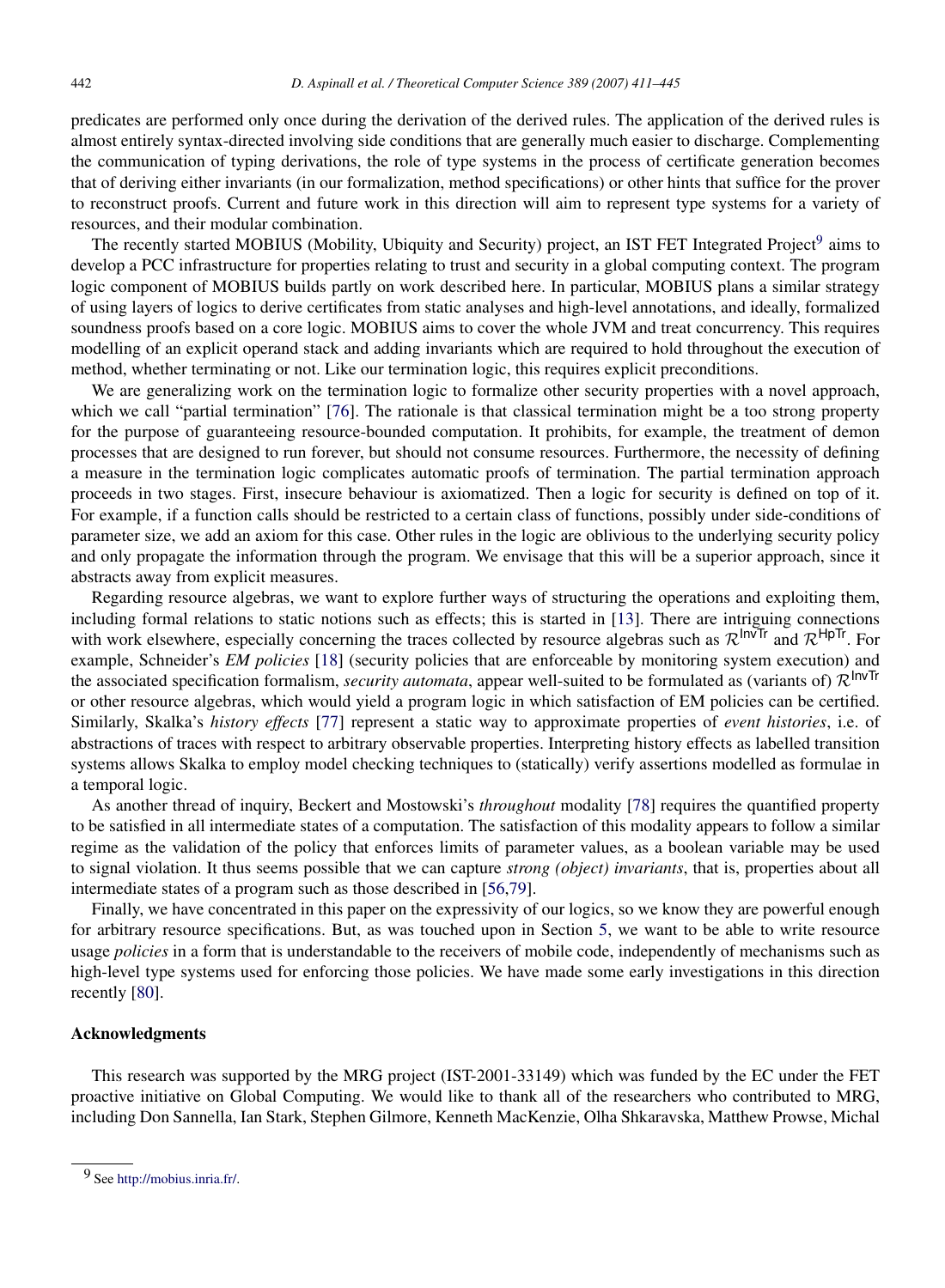Konečný, Robert Atkey and Brian Campbell. We also benefited from discussions with Peter Lee, Tobias Nipkow, and David von Oheimb. Jaroslav Ševčík commented on a draft of the paper.

#### References

- <span id="page-33-0"></span>[1] G. Necula, Proof-carrying Code, in: POPL'97 — Symposium on Principles of Programming Languages, Paris, France, 15–17 January 1997, ACM Press, 1997, pp. 106–116.
- <span id="page-33-1"></span>[2] D. Sannella, M. Hofmann, Mobile resource guarantees, EU OpenFET Project. [http://www.groups.inf.ed.ac.uk/mrg/,](http://www.groups.inf.ed.ac.uk/mrg/) 2002.
- <span id="page-33-2"></span>[3] D. Aspinall, S. Gilmore, M. Hofmann, D. Sannella, I. Stark, Mobile resource guarantees for smart devices, in: Construction and Analysis of Safe, Secure, and Interoperable Smart Devices: Proceedings of the International Workshop CASSIS 2004, in: LNCS, vol. 3362, Springer, 2005, pp. 1–26.
- <span id="page-33-3"></span>[4] K. MacKenzie, N. Wolverson, Camelot and Grail: Resource-aware functional programming on the JVM, in: Trends in Functional Programing, vol. 4, Intellect, 2004, pp. 29–46.
- <span id="page-33-4"></span>[5] L. Beringer, K. MacKenzie, I. Stark, Grail: A functional form for imperative mobile code, in: Foundations of Global Computing: Proceedings of the 2nd EATCS Workshop, in: Electronic Notes in Theoretical Computer Science, vol. 85.1, Elsevier, 2003, pp. 1–21.
- <span id="page-33-5"></span>[6] C. Flanagan, A. Sabry, B.F. Duba, M. Felleisen, The essence of compiling with continuations, in: Proceedings ACM SIGPLAN 1993 Conference on Programming Language Design and Implementation, PLDI'93, Albuquerque, NM, USA, 23–25 June 1993, vol. 28(6), ACM Press, New York, 1993, pp. 237–247.
- <span id="page-33-6"></span>[7] C. League, V. Trifonov, Z. Shao, Functional Java bytecode, in: Proc. 5th World Conf. on Systemics, Cybernetics, and Informatics, 2001, pp. 1–6. Workshop on Intermediate Representation Engineering for the Java Virtual Machine.
- <span id="page-33-7"></span>[8] A.W. Appel, Compiling with Continuations, Cambridge University Press, 1992.
- <span id="page-33-8"></span>[9] X. Leroy, Bytecode verification for Java smart cards, Software Practice and Experience 32 (4) (2002) 319–340.
- <span id="page-33-9"></span>[10] K. MacKenzie, N. Wolverson, Camelot and Grail: Compiling a resource-aware functional language for the Java virtual machine, in: TFP'03, Symp on Trends in Functional Languages, Edinburgh, 11–12 September 2003.
- <span id="page-33-10"></span>[11] M. Hofmann, A type system for bounded space and functional in-place update, Nordic Journal of Computing 7 (4) (2000) 258–289.
- <span id="page-33-14"></span>[12] D.-J. Pym, P.-W. O'Hearn, H. Yang, Possible worlds and resources: the semantics of BI, Theor. Comput. Sci. 315 (1) (2004) 257–305.
- <span id="page-33-13"></span>[13] D. Aspinall, L. Beringer, A. Momigliano, Optimisation validation, Electron. Notes Theor. Comput. Sci. 176 (3) (2007) 37–59.
- <span id="page-33-11"></span>[14] A. Chander, J. Mitchell, I. Shin, Mobile code security by Java bytecode instrumentation, in: DARPA Information Survivability Conference & Exposition, DISCEX II, 2001, pp. 1–15.
- [15] A. Chander, D. Espinosa, N. Islam, P. Lee, G.C. Necula, Enforcing resource bounds via static verification of dynamic checks, in: Sagiv [\[81\]](#page-35-19), pp. 311–325.
- <span id="page-33-12"></span>[16] G. Czajkowski, T. von Eicken, JRes: A resource accounting interface for Java, ACM SIGPLAN Notices 33 (10) (1998) 21–35.
- <span id="page-33-15"></span>[17] D. Aspinall, L. Beringer, M. Hofmann, H.-W. Loidl, A. Momigliano, A program logic for resource verification, in: Proceedings of 17th International Conference on Theorem Proving in Higher Order Logics, TPHOLs2004, in: LNCS, vol. 3223, Springer, Heidelberg, 2004, pp. 34–49.
- <span id="page-33-16"></span>[18] F.B. Schneider, Enforceable security policies, ACM Transactions on Information and System Security 3 (2000) 30–50.
- <span id="page-33-17"></span>[19] C.A.R. Hoare, An axiomatic basis for computer programming, Communications of the ACM 12 (10) (1969) 576–580.
- <span id="page-33-18"></span>[20] C. Jones, Systematic Software Development Using VDM, Prentice Hall, 1990.
- <span id="page-33-19"></span>[21] T. Kleymann, Hoare logic and VDM: Machine-checked soundness and completeness proofs, Ph.D. Thesis, LFCS, University of Edinburgh, 1999.
- <span id="page-33-20"></span>[22] A. Poetzsch-Heffter, P. Müller, A programming logic for sequential Java, in: S.D. Swierstra (Ed.), ESOP'99 — European Symposium on Programming, in: LNCS, vol. 1576, Springer, 1999, pp. 162–176.
- <span id="page-33-21"></span>[23] T. Nipkow, Hoare logics in Isabelle/HOL, in: H. Schwichtenberg, R. Steinbrüggen (Eds.), Proof and System-Reliability, Kluwer, 2002, pp. 341–367.
- <span id="page-33-22"></span>[24] C. Pierik, F.S. de Boer, Modularity and the rule of adaptation, in: Rattray et al. [\[82\]](#page-35-20), pp. 394–408.
- <span id="page-33-23"></span>[25] T. Nipkow, Hoare logics for recursive procedures and unbounded nondeterminism, in: J.C. Bradfield (Ed.), Computer Science Logic, 16th International Workshop, CSL 2002, 11th Annual Conference of the EACSL, Proceedings, in: LNCS, vol. 2471, Springer, 2002, pp. 103–119.
- <span id="page-33-24"></span>[26] M. Hofmann, Semantik und Verifikation, in: Lecture Notes, TU Darmstadt, 1998.
- <span id="page-33-25"></span>[27] S.A. Cook, Soundness and completeness of an axiom system for program verification, SIAM Journal on Computing 7 (1) (1978) 70–90. See corrigendum in SIAM Journal on Computing 10, 612.
- <span id="page-33-26"></span>[28] G.A. Gorelick, A complete axiomatic system for proving assertions about recursive and non-recursive programs, Tech. Rep. 75, University of Toronto, 1975.
- <span id="page-33-27"></span>[29] P. Homeier, Trustworthy tools for trustworthy programs: A mechanically verified verification condition generator for the total correctness of procedures, Ph.D. Thesis, University of California, 1995.
- <span id="page-33-28"></span>[30] S. Sokołowski, Total correctness for procedures, in: J. Gruska (Ed.), Mathematical Foundations of Computer Science, in: LNCS, vol. 53, Springer, 1977, pp. 475–483.
- <span id="page-33-29"></span>[31] M. Hofmann, H.-W. Loidl, L. Beringer, Certification of quantitative properties of programs, in: Lecture Notes of the Summer School on Logical Aspects of Secure Computer Systems, IOS Press, Marktoberdorf, Germany, 2–14 August 2005.
- <span id="page-33-30"></span>[32] A.W. Appel, Foundational proof-carrying code, in: LICS'01 — 16th Annual IEEE Symposium on Logic in Computer Science, IEEE Computer Society, 2001, pp. 247–258.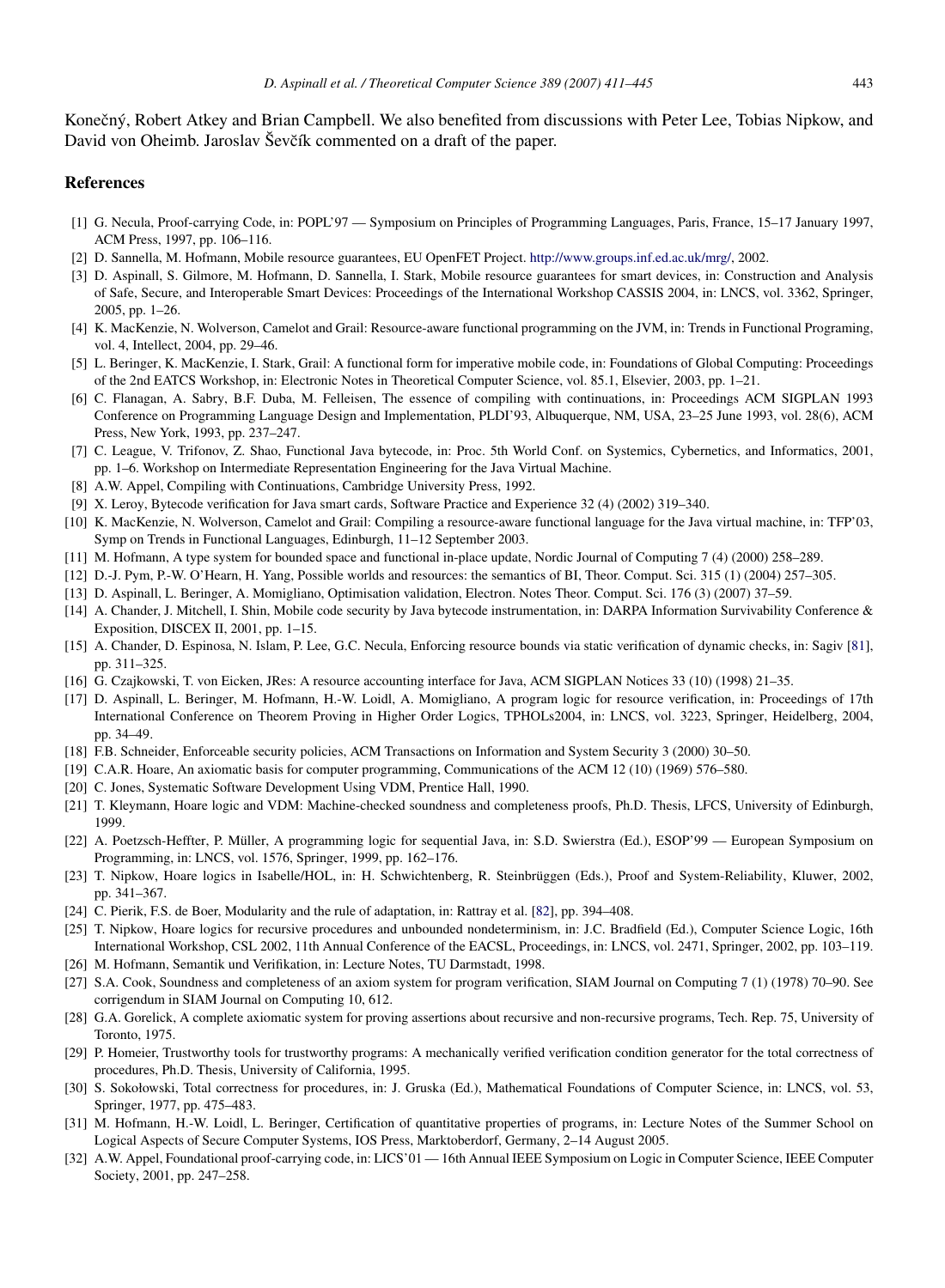- <span id="page-34-0"></span>[33] L. Beringer, M. Hofmann, A. Momigliano, O. Shkaravska, Automatic certification of heap consumption, in: A.V. Franz Baader (Ed.), Logic for Programming, Artificial Intelligence, and Reasoning: 11th International Conference, LPAR 2004, Montevideo, Uruguay, 14–18 March 2005. Proceedings, in: LNCS, vol. 3452, Springer, 2005, pp. 347–362.
- <span id="page-34-1"></span>[34] M. Hofmann, S. Jost, Static prediction of heap space usage for first-order functional programs, in: POPL'03 — Symposium on Principles of Programming Languages, ACM Press, New Orleans, LA, USA, 2003, pp. 185–197.
- <span id="page-34-2"></span>[35] P.H. Hartel, L. Moreau, Formalising the safety of Java, the Java virtual machine and Java card, ACM Computing Surveys 33 (4) (2001) 517–558.
- <span id="page-34-3"></span>[36] D. von Oheimb, Hoare logic for Java in Isabelle/HOL, Concurrency and Computation: Practice and Experience 13 (13) (2001) 1173–1214.
- <span id="page-34-4"></span>[37] F. Tang, M. Hofmann, Generating verification conditions for Abadi and Leino's logic of objects, in: FOOL9 — Ninth International Workshop on Foundations of Object-Oriented Languages, Portland, OR, 2002, pp. 1–11.
- <span id="page-34-5"></span>[38] F. de Boer, A WP-calculus for OO, in: Foundations of Software Science and Computation Structures, in: LNCS, vol. 1578, Springer, 1999, pp. 135–149.
- <span id="page-34-6"></span>[39] C. Pierik, F.S. de Boer, A syntax-directed Hoare logic for object-oriented programming concepts, in: E. Najm, U. Nestmann, P. Stevens (Eds.), FMOODS, in: LNCS, vol. 2884, Springer, 2003, pp. 64–78.
- <span id="page-34-7"></span>[40] F. d. Boer, C. Pierik, Computer-aided specification and verification of annotated object-oriented programs, in: B. Jacobs, A. Rensink (Eds.), Proceedings of the IFIP TC6/WG6.1 Fifth International Conference on Formal Methods for Open Object-Based Distributed Systems, FMOODS 2002, in: IFIP Conference Proceedings, vol. 209, Kluwer, 2002, pp. 163–177.
- <span id="page-34-8"></span>[41] E. Ábrahám, F.S. de Boer, W.P. de Roever, M. Steffen, An assertion-based proof system for multithreaded Java, Theoretical Computer Science 331 (2–3) (2005) 251–290.
- <span id="page-34-9"></span>[42] M. Abadi, R. Leino, A logic of object-oriented programs, in: TAPSOFT '97: Theory and Practice of Software Development, in: LNCS, vol. 1214, Springer, 1997, pp. 682–696.
- <span id="page-34-10"></span>[43] R. Leino, Recursive object types in a logic of object-oriented programs, Nordic Journal of Computing 5 (4) (1998) 330–360.
- <span id="page-34-11"></span>[44] J. Meyer, P. Müller, A. Poetzsch-Heffter, Programming and interface specification language of JIVE - specification and design rationale, available from [citeseer.ist.psu.edu/86897.html,](citeseer.ist.psu.edu/86897.html) 2000.
- <span id="page-34-12"></span>[45] J. van den Berg, B. Jacobs, The LOOP compiler for Java and JML, in: Tools and Algorithms for the Construction and Analysis of Systems, TACAS 2001, in: LNCS, Springer, 2001, pp. 299–315.
- <span id="page-34-13"></span>[46] M. Huisman, B. Jacobs, Java program verfication via a Hoare logic with abrupt termination, in: FASE'00 — Fundamental Approaches to Software Engineering, in: LNCS, vol. 1783, 2000, pp. 284–303.
- <span id="page-34-14"></span>[47] B. Jacobs, E. Poll, A logic for the Java modeling language JML, in: FASE'01: Proceedings of the 4th International Conference on Fundamental Approaches to Software Engineering, Springer, London, UK, 2001, pp. 284–299.
- <span id="page-34-15"></span>[48] C. Marché, C. Paulin-Mohring, X. Urbain, The KRAKATOA tool for certification of JAVA/JAVACARD programs annotated in JML, Journal of Logic and Algebraic Programming 58 (1–2) (2004) 89–106.
- <span id="page-34-16"></span>[49] J.-C. Filliâtre, C. Marché, The Why/Krakatoa/Caduceus platform for deductive program verification, in: W. Damm, H. Hermanns (Eds.), CAV, in: Lecture Notes in Computer Science, vol. 4590, Springer, 2007, pp. 173–177.
- <span id="page-34-17"></span>[50] L. Burdy, A. Requet, J.-L. Lanet, Java applet correctness: A developer-oriented approach, in: K. Araki, S. Gnesi, D. Mandrioli (Eds.), FME 2003: Formal Methods: International Symposium of Formal Methods Europe, in: LNCS, vol. 2805, Springer, 2003, pp. 422–439.
- <span id="page-34-18"></span>[51] L. Burdy, M. Huisman, M. Pavlova, Preliminary design of BML: A behavioral interface specification language for Java bytecode, in: M.B. Dwyer, A. Lopes (Eds.), FASE, in: Lecture Notes in Computer Science, vol. 4422, Springer, 2007, pp. 215–229.
- <span id="page-34-19"></span>[52] G. Barthe, M. Pavlova, G. Schneider, Precise analysis of memory consumption using program logics, in: SEFM, IEEE Computer Society, 2005, pp. 86–95.
- <span id="page-34-20"></span>[53] W. Ahrendt, T. Baar, B. Beckert, R. Bubel, M. Giese, R. Hahnle, W. Menzel, W. Mostowski, A. Roth, S. Schlager, P.H. Schmitt, The KeY ¨ tool, Software and Systems Modeling 4 (1) (2005) 32–54.
- <span id="page-34-21"></span>[54] B. Beckert, A dynamic logic for the formal verification of Java Card programs, in: JavaCard '00: Revised Papers from the First International Workshop on Java on Smart Cards: Programming and Security, Springer, London, UK, 2001, pp. 6–24.
- <span id="page-34-22"></span>[55] W. Mostowski, Formalisation and verification of Java Card security properties in dynamic logic, in: M. Cerioli (Ed.), Proceedings, Fundamental Approaches to Software Engineering (FASE) Conference 2005, Edinburgh, Scotland, in: LNCS, vol. 3442, Springer, 2005, pp. 357–371.
- <span id="page-34-23"></span>[56] R. Hähnle, W. Mostowski, Verification of safety properties in the presence of transactions, in: G. Barthe, L. Burdy, M. Huisman, J.-L. Lanet, T. Muntean (Eds.), Proceedings, Construction and Analysis of Safe, Secure and Interoperable Smart Devices, CASSIS'04, Workshop, in: LNCS, vol. 3362, Springer, 2005, pp. 151–171.
- <span id="page-34-24"></span>[57] M. Balser, W. Reif, G. Schellhorn, K. Stenzel, A. Thums, Formal system development with KIV, in: FASE '00: Proceedings of the Third Internationsl Conference on Fundamental Approaches to Software Engineering, Springer-Verlag, London, UK, 2000, pp. 363–366.
- <span id="page-34-25"></span>[58] K. Stenzel, A formally verified calculus for full Java Card, in: Rattray et al. [\[82\]](#page-35-20), pp. 491–505.
- <span id="page-34-26"></span>[59] D.R. Cok, J.R. Kiniry, Esc/Java2: Uniting ESC/Java and JML. Progress and issues in building and using ESC/Java2, including a case study involving the use of the tool to verify portions of an Internet voting tally system, in: G. Barthe, L. Burdy, M. Huisman, et al. (Eds.), Construction and Analysis of Safe, Secure, and interoperable Smart Devices: Proceedings of the International Workshop, CASSIS 2004, in: LNCS, vol. 3362, Springer, 2005, pp. 108–129.
- <span id="page-34-27"></span>[60] J.C. Reynolds, Separation logic: A logic for shared mutable data structures, in: LICS '02: Proceedings of the 17th Annual IEEE Symposium on Logic in Computer Science, IEEE Computer Society, Washington, DC, USA, 2002, pp. 55–74.
- <span id="page-34-28"></span>[61] J. Berdine, C. Calcagno, P.W. O'Hearn, Symbolic execution with separation logic, in: K. Yi (Ed.), APLAS 2005, in: LNCS, vol. 3780, 2005, pp. 52–68.